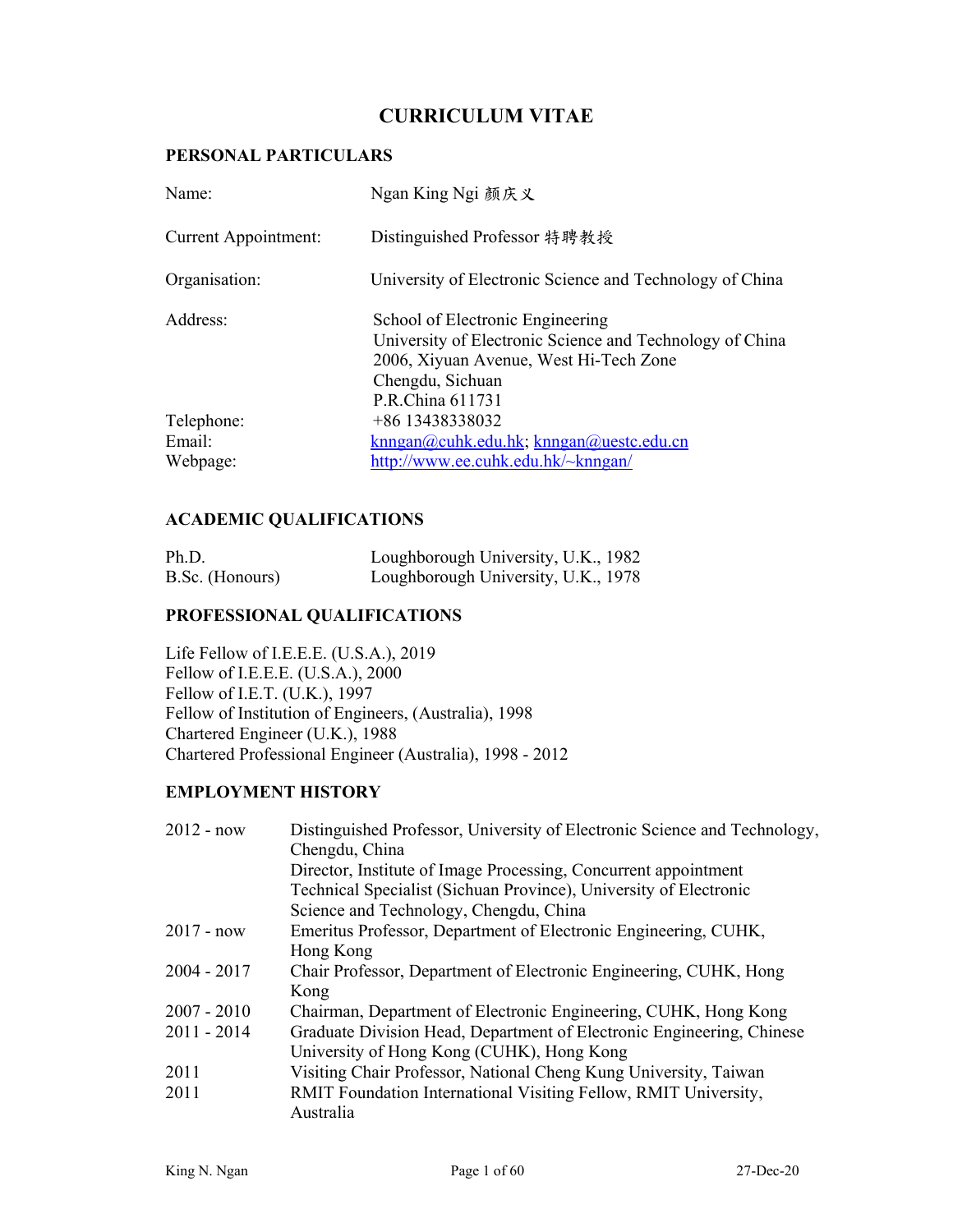| 2010<br>2010<br>$2005 - 2007$ | Visiting Scientist, Institute for Infocomm Research, Singapore<br>Visiting Researcher, Microsoft Research Asia, Beijing, China<br>Chair Professor (Joint appointment), Department of Electrical |
|-------------------------------|-------------------------------------------------------------------------------------------------------------------------------------------------------------------------------------------------|
|                               | Engineering, National Sun Yat-sen University, Kaohsiung, Taiwan                                                                                                                                 |
| $2001 - 2003$                 | Full Professor, School of Computer Engineering (SCE), Nanyang                                                                                                                                   |
|                               | Technological University (NTU), Singapore                                                                                                                                                       |
|                               | Assistant Director of Research, NTU (2001-2003) Concurrent<br>appointment                                                                                                                       |
|                               | Vice-Dean (Research), SCE (2001-2003) Concurrent appointment                                                                                                                                    |
|                               | Director, NTU SMA Affairs (2003) Concurrent appointment                                                                                                                                         |
| 1994 - 2003                   | Professor (2000-2003), Associate Professor (1996-1999), Senior                                                                                                                                  |
|                               | Lecturer (1994-1995), Department of Electrical and Electronic                                                                                                                                   |
|                               | Engineering, University of Western Australia (UWA), Australia                                                                                                                                   |
|                               | Associate Head of Department (2000)                                                                                                                                                             |
|                               | Founding Director, Visual Communication Research Group (1994-2003)                                                                                                                              |
|                               | Program Leader, Cooperative Research Centre on Broadband                                                                                                                                        |
|                               | Telecommunications and Networking (CRC-BTN) (1995-1999)                                                                                                                                         |
| 1991 - 1994                   | Senior Lecturer, Department of Electrical & Computer Systems                                                                                                                                    |
|                               | Engineering, Monash University, Australia                                                                                                                                                       |
|                               | Deputy Principal Investigator, GIRD Project on Universal Video Codec.                                                                                                                           |
| 1982 - 1991                   | Lecturer (1982-1986), Senior Lecturer (1987-1991), National University<br>of Singapore (NUS), Singapore                                                                                         |
| 1998                          | Visiting Professor, Department of Electronic Engineering, Chinese                                                                                                                               |
|                               | University of Hong Kong, Hong Kong                                                                                                                                                              |
| 1995                          | Visiting Professor, Department of Electrical and Electronic Engineering,                                                                                                                        |
|                               | Hong Kong University of Science and Technology, Hong Kong                                                                                                                                       |
| 1990                          | Resident Consultant, AT&T Bell Laboratories, Murray Hill, New Jersey,                                                                                                                           |
|                               | U.S.A.                                                                                                                                                                                          |
| 1989                          | Resident Consultant, Bell Communications Research (Bellcore), Red                                                                                                                               |
|                               | Bank, New Jersey, U.S.A.                                                                                                                                                                        |

## **HONORARY APPOINTMENTS**

| $2017 - 2018$ | Honorary Professor, Sydney University, Australia                    |
|---------------|---------------------------------------------------------------------|
| $2014 - 2016$ | High Impact Research Icon, University of Malaya, Malaysia           |
| 2013          | Adjunct Professor, Yonsei University, Korea                         |
| 2011          | Visiting Chair Professor, National Cheng Kung University, Taiwan    |
| 2011          | International Visiting Fellow, RMIT University, Australia           |
| 2011          | Visiting Scientist, Institute for Infocomm Research, Singapore      |
| 2010          | Visiting Researcher, Microsoft Research Asia, China                 |
| $2009 - 2018$ | Honorary Professor, Tunku Abdul Rahman University, Malaysia         |
| $2008 - now$  | Adjunct Professor, University of Electronic Science and Technology, |
|               | Chengdu, China                                                      |
| $2008 - 2011$ | Adjunct Professor, Shanghai University, Shanghai, China             |
| $2007 - now$  | Visiting Professor, Zhejiang University, Hangzhou, China            |
| $2007 - 2013$ | Adjunct Professor, RMIT University, Melbourne, Australia            |
| $2005 - now$  | Visiting Professor, Huaqiao University, Quanzhou, China             |
| $2005 - 2008$ | Visiting Professor, Shanghai Jiaotong University, Shanghai, China   |
| $2003 - 2006$ | Adjunct Professor, University of Western Australia, Australia       |
|               |                                                                     |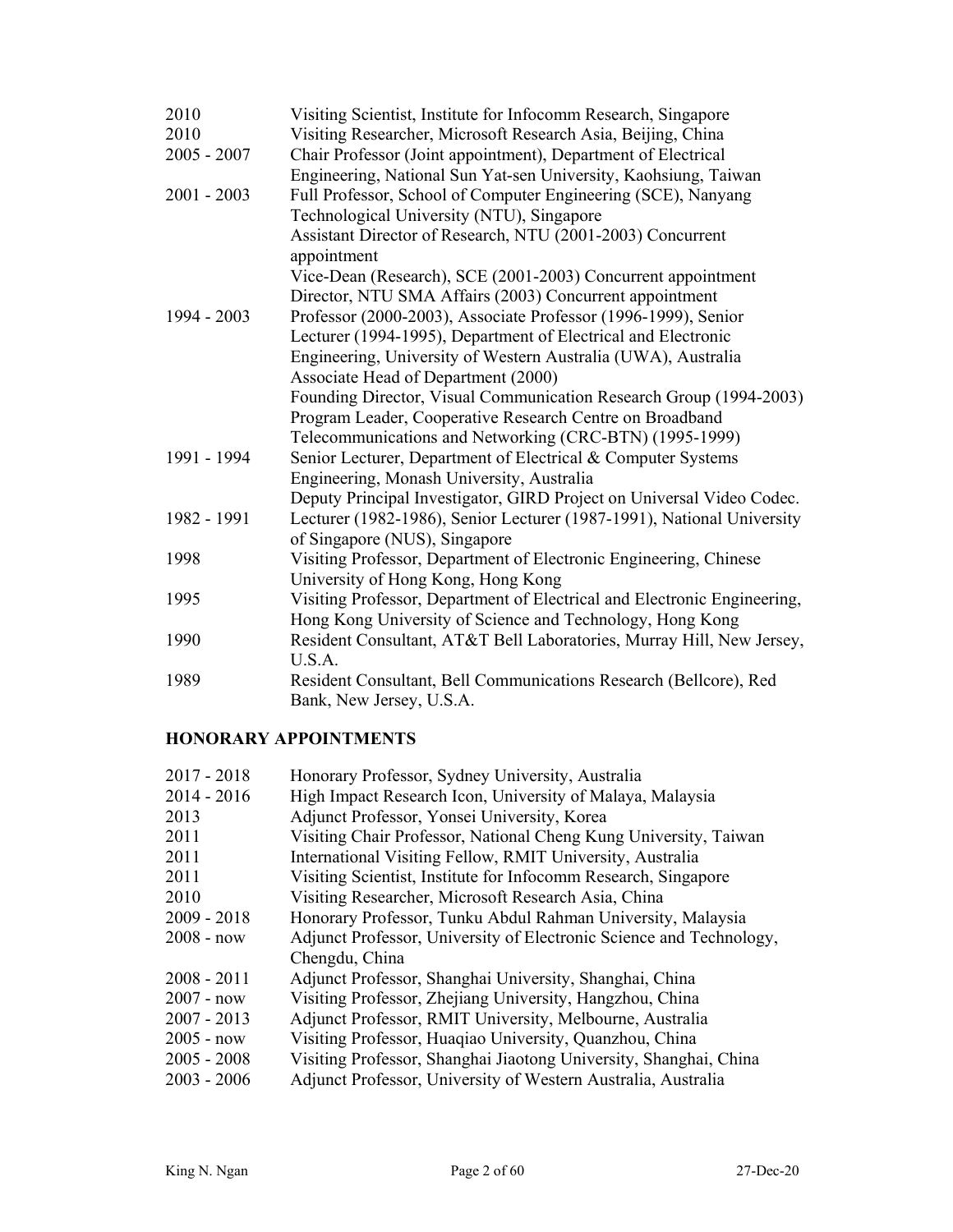| $2004 - 2006$ | Consultant Professor, Huazhong University of Science and Technology, |
|---------------|----------------------------------------------------------------------|
|               | Wuhan, China                                                         |
| $2003 - 2007$ | External Examiner, Bachelor of Engineering (Honours) in Electronics  |

degree programme, Multimedia University, Malaysia

#### **AWARDS & DISTINCTIONS**

- Technical Specialist, Sichuan Province, China, 2012 now.
- National Sun Yat-sen University Distinguished Scholar Scheme with a cash grant of NT\$150,000 per month to undertake academic exchange in 2005-2006.
- International Visiting Fellowship, RMIT University, Melbourne, Australia, with a cash grant of A\$24,600 to undertake academic research in 2011.
- I.E.E.E. Distinguished Lecturer, Circuits and Systems Society, 2006 2007.
- Best Student Paper Award -

T. Meier and K.N. Ngan, "Extraction of moving objects for content-based video coding," *SPIE International Conference on Visual Communications and Image Processing,* San Jose, U.S.A., January 1999, pp. 1178-1189.

 Second most cited paper in IEEE Transactions on Circuits and Systems for Video Technology in 1999 -

D. Chai and K.N. Ngan, "Face segmentation using skin color map in videophone applications," *IEEE Transactions on Circuits and Systems for Video Technology*, U.S.A., vol. 9, no. 4, June 1999, pp. 551-564.

- Fourth most cited paper in IEEE Transactions on Circuits and Systems for Video Technology in 1998 - (Invited paper) T. Meier and K.N. Ngan, "Automatic segmentation of moving objects for video objects plane generation," *IEEE Transactions on Circuits and Systems for Video Technology*, U.S.A., vol. 8, no. 5, September 1998, pp. 525-538.
- Second most cited paper in Signal Processing: Image Communication since 2007 Z. Chen and K.N. Ngan, "Recent advances in rate control for video coding," *Signal Processing: Image Communications*, Europe, vol. 22, no. 1, January 2007, pp. 19- 38.
- British Telecom Research Scholarship to undertake Ph.D. study in Loughborough University, 1978-1982.

#### **RESEARCH INTERESTS**

Video coding and communications, digital image processing, digital signal processing, computer communications, and telecommunication networks

#### **TEACHING**

Course coordinator of the following courses with the associated laboratory works: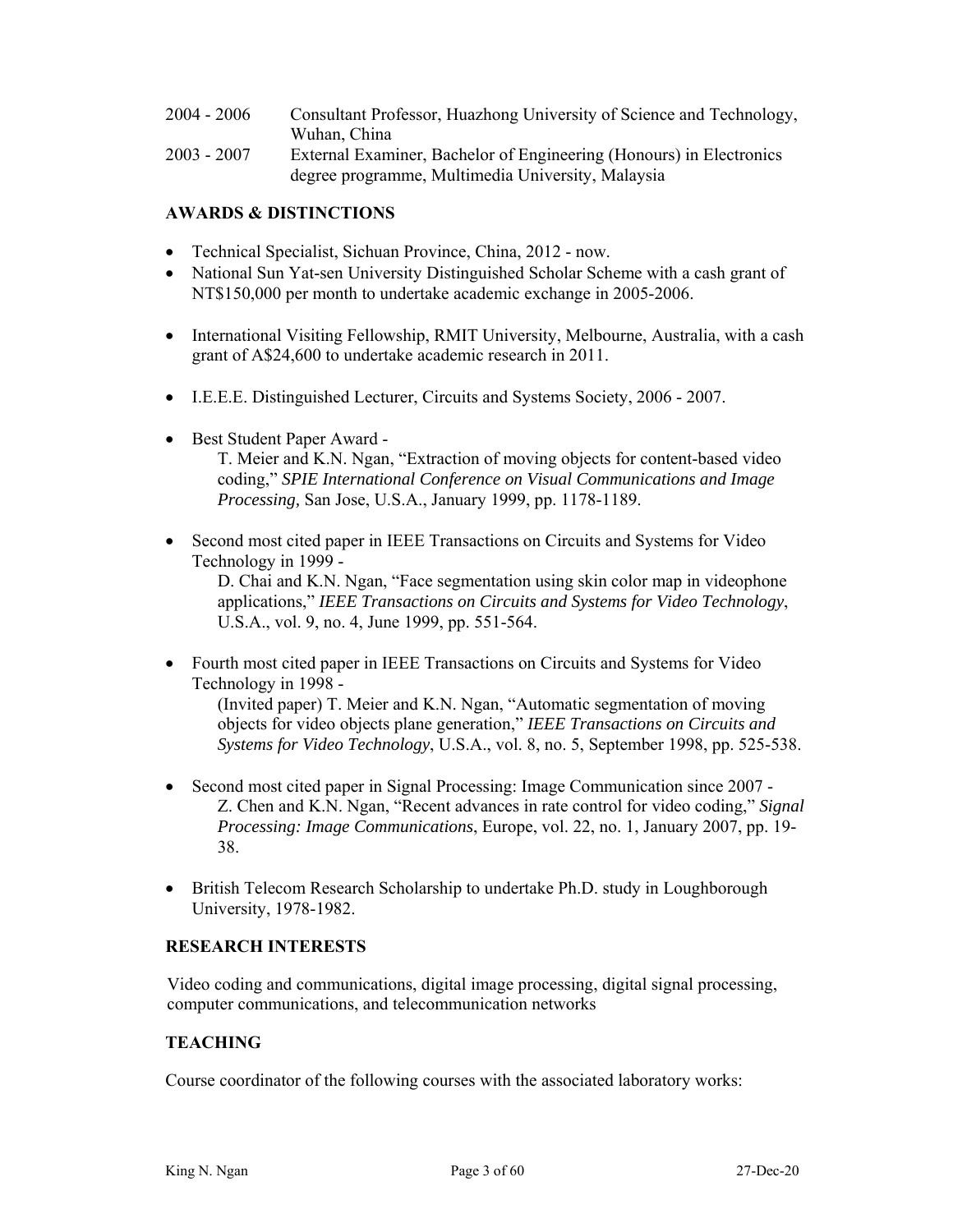| <b>Course Title</b>                        | Level                                                |
|--------------------------------------------|------------------------------------------------------|
| <b>Communication Systems</b>               | Undergraduate final year                             |
| <b>Information Network Systems</b>         | Undergraduate final year                             |
| Analogue Communications                    | Undergraduate final year                             |
| <b>Digital Communications</b>              | Undergraduate final year                             |
| <b>Digital Signal Processing</b>           | Undergraduate final year                             |
| Digital Image Processing & Computer Vision | Undergraduate final year                             |
| Video Coding for Telecommunications        | Undergraduate final year                             |
| <b>Random Processes</b>                    | Undergraduate final year                             |
| Circuit Theory                             | Undergraduate 2 <sup>nd</sup> & 3 <sup>rd</sup> year |
| Electromagnetics and Electromechanics      | Undergraduate 2 <sup>nd</sup> year                   |
| Video Coding                               | Postgraduate Master                                  |
| <b>Digital Signal Processing</b>           | Postgraduate Master                                  |
| <b>Digital Image Processing</b>            | Postgraduate Master                                  |

Also involved in the teaching of undergraduate courses in physics, basic electrical engineering, digital systems and computing.

#### **POSTGRADUATE SUPERVISION**

Completed postgraduate theses are:

| <b>Name</b>   | <b>Thesis Title</b>                                  | Year | <b>Degree</b> |
|---------------|------------------------------------------------------|------|---------------|
| Zhao Tianhao  | 3D Human Shape Reconstruction and Pose               | 2020 | Ph.D.         |
|               | Estimation from RGB-D Image                          |      |               |
| Wu Fanzi      | 3D Face Reconstruction from RGB images               | 2020 | Ph.D.         |
| Zhang Yu      | Hyperspectral Image Segmentation and                 | 2019 | Ph.D.         |
|               | <b>Classification with Spatial-Spectral Features</b> |      |               |
| Cheung Chi Ho | Virtual View Synthesis with Single RGB plus          | 2018 | Ph.D.         |
|               | Depth Images                                         |      |               |
| Zhang Yichi   | Content-Aware Image Retargeting and its Quality      | 2018 | Ph.D.         |
|               | Assessment                                           |      |               |
| Shi Ran       | Object Segmentation and Its Visual Quality           | 2017 | Ph.D.         |
|               | Assessment for Images                                |      |               |
| Sheng Lu      | Probabilistic Approaches for RGB-D Video             | 2016 | Ph.D.         |
|               | <b>Enhancement and Applications</b>                  |      |               |
| Wang Miaohui  | Adaptive coding and rate control of video signals    | 2015 | Ph.D.         |
| Ma Lin        | Perceptual quality assessment and processing for     | 2012 | Ph.D.         |
|               | visual signals                                       |      |               |
| Liu Qiang     | Intelligent surveillance system employing object     | 2012 | Ph.D.         |
|               | detection, recognition, segmentation, and object-    |      |               |
|               | based coding                                         |      |               |
| Li Songnan    | Full-reference objective visual quality assessment   | 2012 | Ph.D.         |
|               | for images and videos                                |      |               |
| Zhang Qian    | Depth-based object segmentation and tracking from    | 2011 | Ph.D.         |
|               | multi-view videos                                    |      |               |
| Cui Chunhui   | Feature-based object rendering from sparse views     | 2010 | Ph.D.         |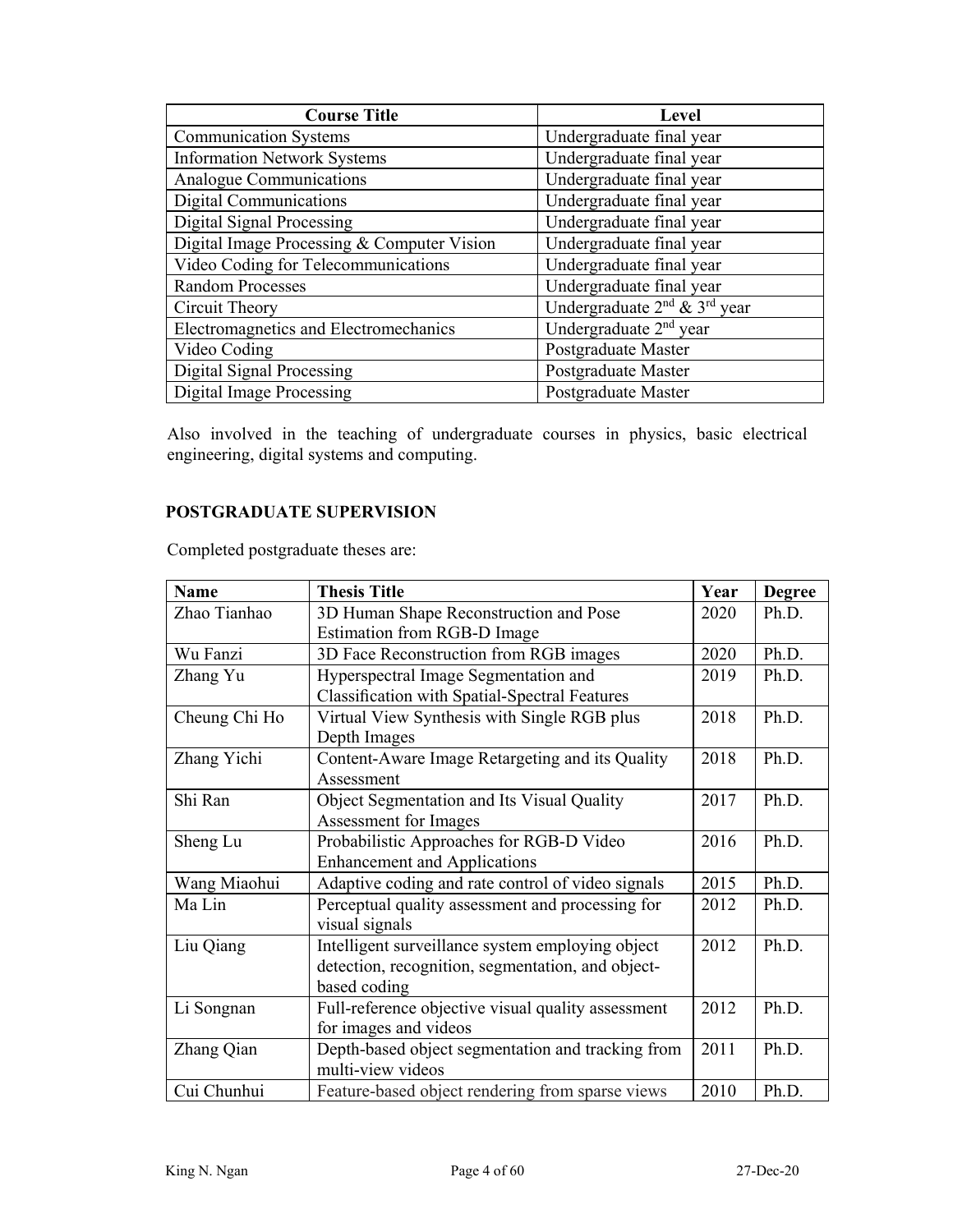| Dong Jie             | Analysis, coding and processing for high-definition<br>videos                                       | 2009 | Ph.D.         |
|----------------------|-----------------------------------------------------------------------------------------------------|------|---------------|
| Li Jie               | Error resilient video coding over error prone<br>networks                                           | 2009 | Ph.D.         |
| Wei Zhenyu           | Efficient and perceptual picture coding techniques                                                  | 2009 | Ph.D.         |
| Liu Yu               | Object-based scalable wavelet image and video<br>coding                                             | 2008 | Ph.D.         |
| Chen Zhenzhong       | Rate distortion analysis, optimization, and control<br>in video coding                              | 2007 | Ph.D.         |
| Tang Kai Lam         | Improvement and optimization of H.264 video<br>codec                                                | 2007 | M.Phil.       |
| Yang Wenxian         | Multiview video coding scheme for 3D telepresence                                                   | 2006 | Ph.D.         |
| Wei Wei              | Video object segmentation                                                                           | 2006 | M.Phil.       |
| W.J. Heng            | Shot boundary detection and analysis for digital<br>video                                           | 2001 | Ph.D.         |
| K.T. Tan             | Sequency majority multiplexing DS-CDMA for<br>indoor wireless downlink channels                     | 2000 | Ph.D.         |
| C.W. Yap             | Error resilient combined source-channel coding of<br>image and video for fading channels            | 2000 | Ph.D.         |
| D.K. Chai            | Face segmentation and coding of videophone<br>images                                                | 1999 | Ph.D.         |
| Thomas Meier         | Segmentation for video object plane extraction and<br>reduction of coding artifacts                 | 1999 | Ph.D.         |
| H.J. Kim             | Low bit rate video coding using object-based<br>motion estimation and hierarchical shape estimation | 1999 | Ph.D.         |
| K.K. Lau             | Priority protection of scalable data over ATM                                                       | 1998 | M.Eng.<br>Sc. |
| W.L. Chooi           | Video coding using three-dimensional subband<br>approach                                            | 1995 | Ph.D.         |
| L.H. Kieu            | Video coding over ATM networks                                                                      | 1994 | M.Eng.<br>Sc. |
| S.H. Tan             | Video coding based on human perceptual model                                                        | 1994 | M.Eng.<br>Sc. |
| Y.S. Tan             | Scalable video coder based on MPEG2                                                                 | 1994 | M.Eng.<br>Sc. |
| H.C. Koh             | Date compression of colour images                                                                   | 1990 | M.Eng.        |
| S.B. Kang            | Model-based 3-D vision                                                                              | 1989 | M.Eng.        |
| A.A. Mohd.<br>Kassim | A fast parallel processor for robotic vision                                                        | 1986 | M.Eng.        |
| K.S. Leong           | Adaptive cosine transform image coding<br>incorporating human visual system model                   | 1986 | M.Eng.        |

# **RESEARCH STAFF SUPERVISION**

| <b>Name</b>             | <b>Position</b>             | <b>Duration</b> |
|-------------------------|-----------------------------|-----------------|
| Ranjith Liyanapathirana | Research Fellow, UWA        | 1997 - 1998     |
| Alfred Mertins          | Senior Research Fellow, UWA | 1998 - 1999     |
| Michael Lee             | Research Fellow, UWA        | 1997 - 1999     |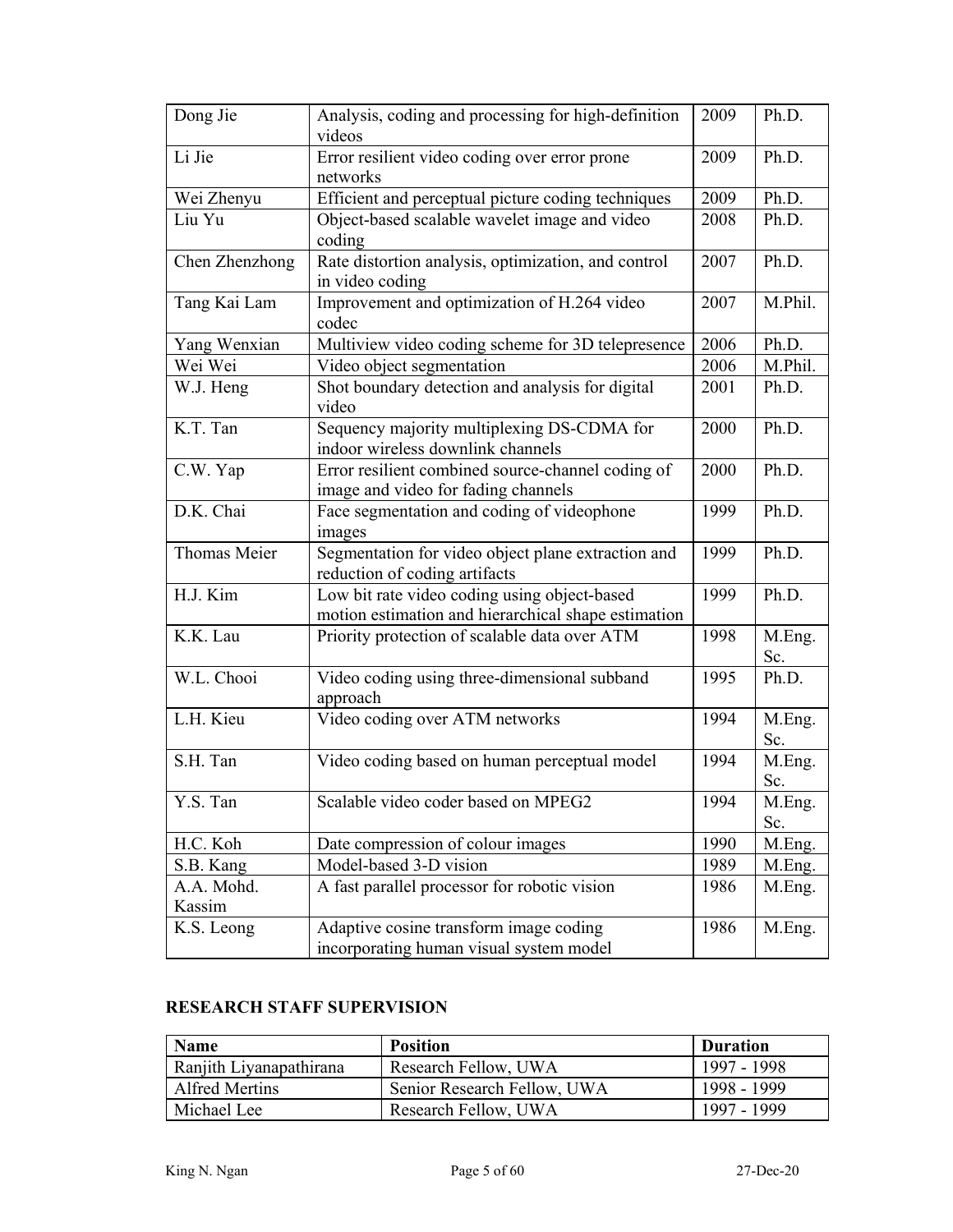| Chenji Zhao            | Research Fellow, UWA          | $2000 - 2001$ |
|------------------------|-------------------------------|---------------|
| Nariman Habili         | Postdoctoral Fellow, UWA      | $2001 - 2002$ |
| Junwei Han             | Postdoctoral Fellow, NTU/CUHK | $2003 - 2004$ |
| Feng Cen               | Postdoctoral Fellow, CUHK     | $2004 - 2005$ |
| Li Hongliang           | Postdoctoral Fellow, CUHK     | $2005 - 2008$ |
| Yang Wengxian          | Postdoctoral Fellow, CUHK     | $2006 - 2007$ |
| Shu Haiyan             | Postdoctoral Fellow, CUHK     | $2006 - 2008$ |
| Jin Xin                | Postdoctoral Fellow, CUHK     | $2006 - 2008$ |
| <b>Zhang Dongdong</b>  | Postdoctoral Fellow, CUHK     | $2007 - 2008$ |
| Zhang Qian             | Research Assistant, CUHK      | $2007 - 2008$ |
| Liu Qiang              | Research Assistant, CUHK      | $2007 - 2008$ |
| Li Songnan             | Research Assistant, CUHK      | $2007 - 2008$ |
| Mak Chun Man, Lawrence | Research Assistant, CUHK      | $2007 - 2008$ |
| <b>Cheng Bangsheng</b> | Postdoctoral Fellow, CUHK     | 2008 - 2009   |
| Ma Lin                 | Research Assistant, CUHK      | $2008 - 2009$ |
| Zhang Fan              | Postdoctoral Fellow, CUHK     | $2009 - 2010$ |
| Dong Jie               | Postdoctoral Fellow, CUHK     | $2010 - 2011$ |
| Zhang Qian             | Research Assistant, CUHK      | 2011          |
| Xu Long                | Postdoctoral Fellow, CUHK     | $2011 - 2012$ |
| Chen Jing              | Visiting Scholar, CUHK        | 2011-2012     |
| Tew Yiqi               | Visiting Scholar, CUHK        | 2012          |
| Li Songnan             | Postdoctoral Fellow, CUHK     | 2012 - 2013   |
| Shi Ran                | Research Assistant, CUHK      | 2012 - 2013   |
| Zhang Baochang         | Visiting Scholar, CUHK        | 2012          |
| Zeng Huanqiang         | Postdoctoral Fellow, CUHK     | 2012 - 2013   |
| Hui Tak Wai, James     | Postdoctoral Fellow, CUHK     | $2013 - 2014$ |

# **ADMINISTRATIVE EXPERIENCE**

# **Chinese University of Hong Kong**

University Level

| <b>Period</b> | <b>Organisation/Committee</b>                      | <b>Position</b> |
|---------------|----------------------------------------------------|-----------------|
| $2004 - 2006$ | Engineering Panel of University Research Committee | Member          |
| $2004 - now$  | Senate                                             | Member          |
| $2006 - 2007$ | Early Admission Scheme Interview Panel             | Member          |
| 2007          | IRAE 2007 Engineering Panel                        | Member          |
| $2011 - 2014$ | Graduate Council                                   | Member          |
| $2013 - now$  | Management Committee of Geoinformation and Earth   | Member          |
|               | Sciences                                           |                 |
| $2015 - 2016$ | Engineering Panel of University Research Committee | Member          |

# College Level

| 'erıod | <b>Preanisation/Co</b><br>/Committee | 'osıtıon |
|--------|--------------------------------------|----------|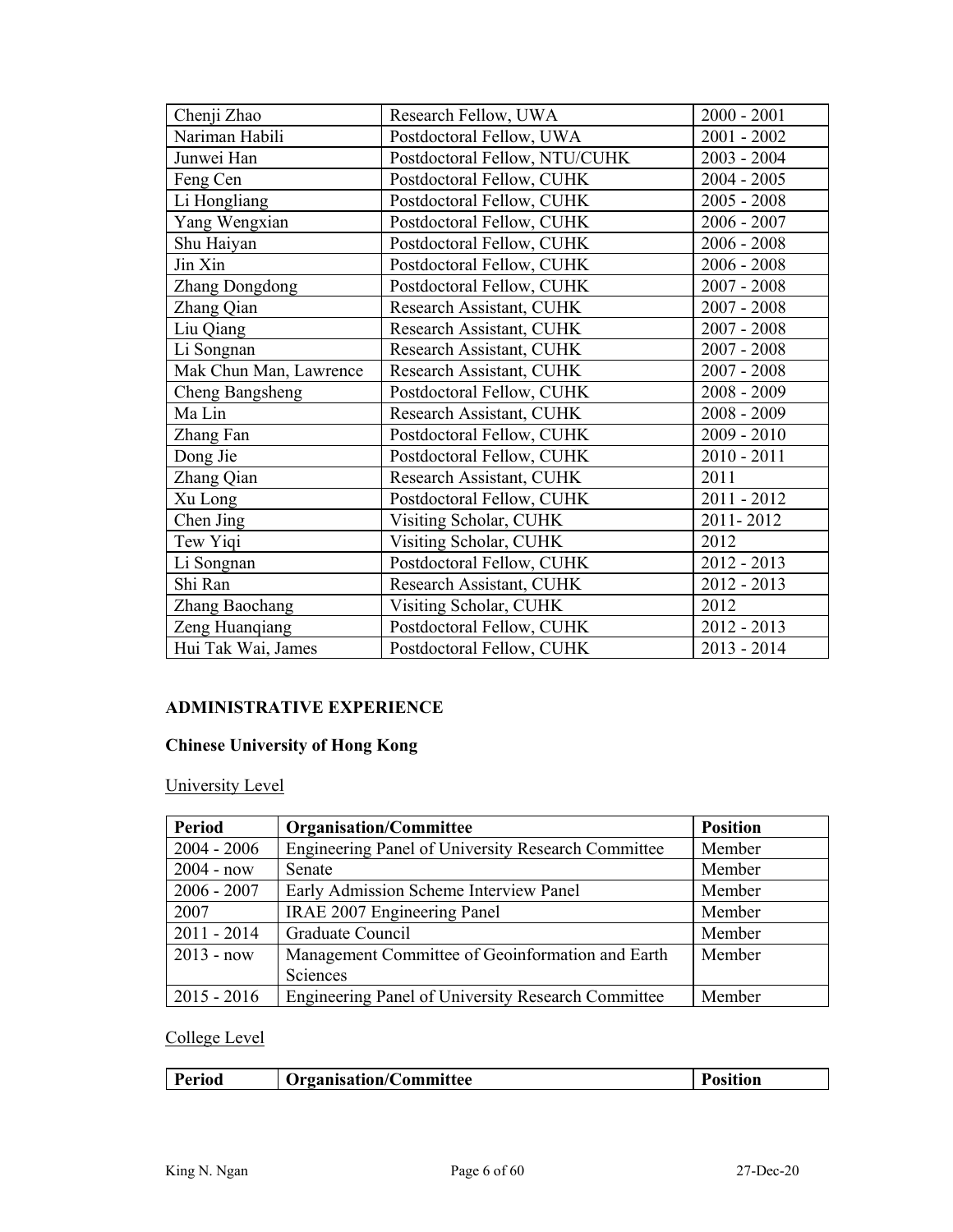| $2006 - 2007$ | <b>United College</b>                           | Departmental   |
|---------------|-------------------------------------------------|----------------|
|               |                                                 | Coordinator    |
| $2011 - 2012$ | United College                                  | Personal Tutor |
| $2012 - now$  | CW Chu College/                                 | Member         |
|               | Committee on External Links & Exchange          |                |
| 2012          | CW Chu College/ Committee on External Links &   | Member         |
|               | Exchange /Interview Panel                       |                |
| $2012 - now$  | CW Chu College/Committee on Student Discipline  | Member         |
| 2012          | CW Chu College/Committee on Student Discipline/ | Chairman       |
|               | <b>Interview Panel</b>                          |                |
| $2012 - now$  | CW Chu College/Committee on Student Affairs     | Member         |
| 2013          | CW Chu College/                                 | Acting         |
|               | Committee on External Links & Exchange          | Chairman       |
| $2014 - now$  | CW Chu College/                                 | Chairman       |
|               | Committee on External Links & Exchange          |                |
| $2014 - now$  | CW Chu College/Assembly of Fellows              | Fellow         |
| 2016          | CW Chu College/                                 | Member         |
|               | Committee for the Appointment of the Master     |                |

# Faculty Level

| <b>Period</b> | <b>Organisation/Committee</b>                | <b>Position</b> |
|---------------|----------------------------------------------|-----------------|
| $2004 - now$  | <b>Engineering Faculty Board</b>             | Member          |
| $2004 - 2006$ | <b>CINTEC Management Committee</b>           | Member          |
| $2004 - 2010$ | <b>Outstanding Thesis Award Panel</b>        | Member          |
| $2004 - 2010$ | <b>Faculty Staff Selection Panel</b>         | Member          |
| $2005 - 2007$ | CUHK-MSRA Joint Lab Management Committee     | Member          |
| $2005 - 2006$ | Part-Time M.Sc. in Biomedical Engineering    | Member          |
|               | Management Committee                         |                 |
| $2007 - 2010$ | Task Force on Biomedical Engineering Program | Chairman        |
| $2011 - 2014$ | <b>Biomedical Engineering Graduate Panel</b> | Member          |
| $2011 - 2017$ | Faculty Academic and Promotion Committee     | Member          |
| $2013 - 2016$ | <b>MAE</b> Department Board                  | Member          |
| $2014 - 2015$ | Selection Panel for Best Thesis Award        | Member          |
| $2015 - 2016$ | <b>Engineering Panel</b>                     | Member          |

# Departmental Level

| <b>Period</b> | <b>Organisation/Committee</b>                | <b>Position</b> |
|---------------|----------------------------------------------|-----------------|
| $2004 - 2007$ | Department Executive Committee               | Member          |
| $2004 - 2007$ | <b>Recruitment Panel</b>                     | Member          |
| $2004 - now$  | Department Board                             | Member          |
| $2005 - 2007$ | Part-time M.Sc. Management Committee         | Chairman        |
| $2004 - 2007$ | <b>Resources Planning Committee</b>          | Chairman        |
| $2004 - 2007$ | <b>Research Committee</b>                    | Chairman        |
| $2004 - now$  | Advisory Committee on Electronic Engineering | Member          |
| $2004 - 2010$ | Curriculum Committee                         | Member          |
| $2007 - 2010$ | <b>Electronic Engineering Department</b>     | Chairman        |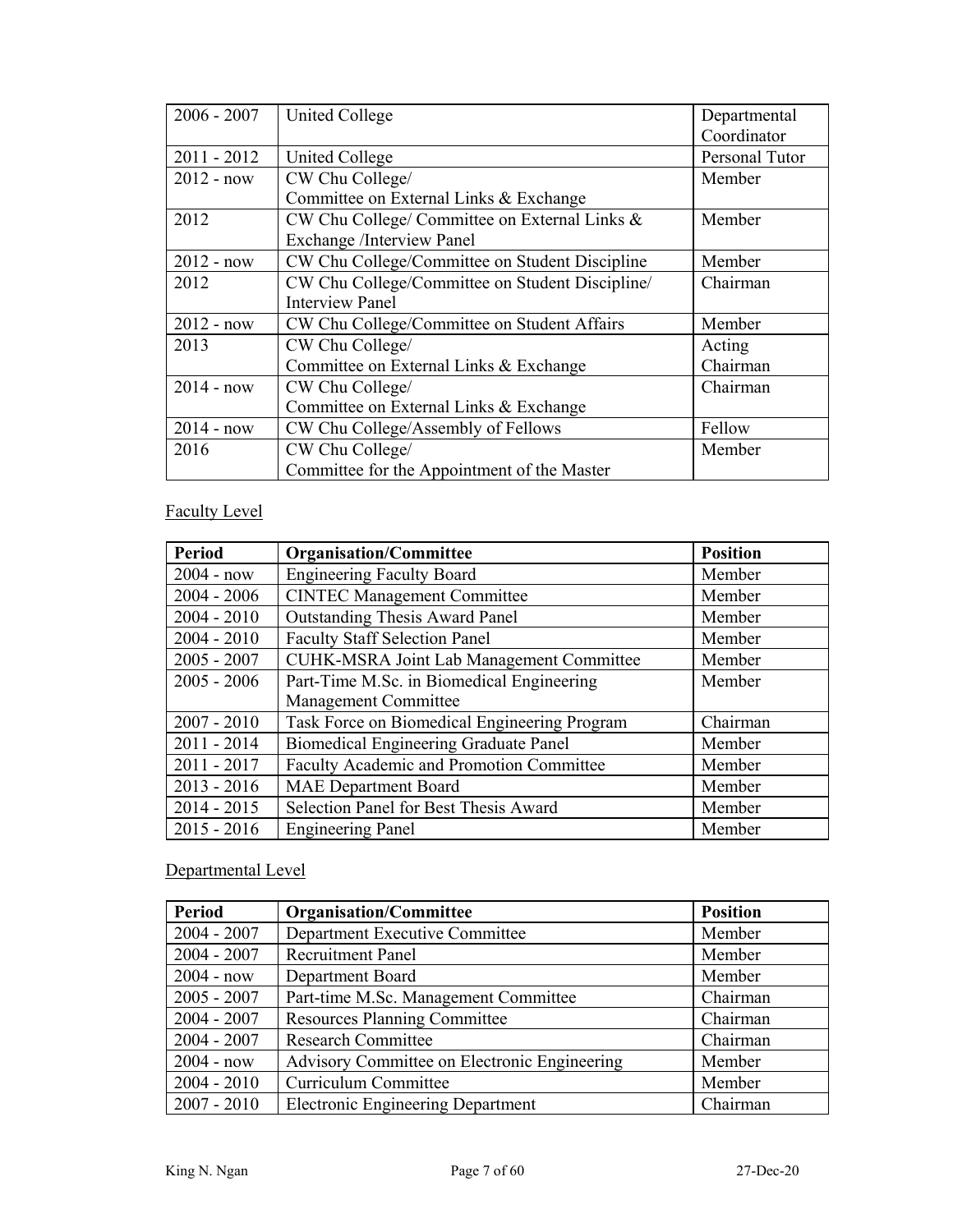| $2007 - 2010$ | Departmental Academic and Promotion Committee      | Chairman |
|---------------|----------------------------------------------------|----------|
| $2007 - 2010$ | Department Executive Committee                     | Chairman |
| $2007 - 2010$ | <b>Recruitment Panel</b>                           | Chairman |
| $2007 - 2010$ | Departmental Board                                 | Chairman |
| $2007 - 2010$ | <b>Computer Committee</b>                          | Member   |
| $2007 - 2010$ | Teaching Lab/Project Panel                         | Member   |
| $2007 - 2010$ | Non-Teaching Staff Review Panel                    | Member   |
| $2007 - 2010$ | Teaching and Learning Committee                    | Member   |
| $2007 - 2010$ | <b>Staff-Student Consultative Committee</b>        | Member   |
| 2007 - 2014   | <b>Research Committee</b>                          | Member   |
| $2010 - now$  | Department Board                                   | Member   |
| $2011 - 2014$ | <b>Electronic Engineering Division</b>             | Head     |
| $2011 - 2014$ | <b>Graduate Panel</b>                              | Chairman |
| $2011 - now$  | Department Executive Committee                     | Member   |
| $2011 - now$  | M.Sc. Committee                                    | Member   |
| $2012 - now$  | Selection Committee for Distinguished Alumni       | Member   |
| $2014 - now$  | <b>Graduate Panel</b>                              | Member   |
| $2014 - now$  | Non-Teaching Staff Review Panel                    | Member   |
| $2015 - 2016$ | <b>Research Committee</b>                          | Chairman |
| $2015 - now$  | <b>Energy Saving Committee</b>                     | Member   |
| 2015          | Selection Committee of Distinguished Alumni Awards | Member   |
| 2015          | FYP Poster Award Jugding Panel                     | Member   |

# **Nanyang Technological University**

# University Level

| <b>Period</b> | <b>Organisation/Committee</b>              | <b>Position</b>           |
|---------------|--------------------------------------------|---------------------------|
| $2001 - 2003$ | Nanyang Technological University           | <b>Assistant Director</b> |
|               |                                            | of Research               |
| $2001 - 2003$ | School of Computer Engineering             | IP Technology             |
|               |                                            | Officer                   |
| $2001 - 2003$ | Academic Board                             | Member                    |
| $2001 - 2003$ | <b>Research Coordinating Committee</b>     | Member                    |
| $2001 - 2003$ | Higher Degrees (Research) Committee        | Member                    |
| $2001 - 2003$ | Graduate Students' Consultative Group      | Member                    |
| $2001 - 2003$ | Selection Committee for OAP (Researcher    | Member                    |
|               | Attachment)                                |                           |
| $2001 - 2003$ | NTU-Mindef Temasek Laboratories Task Force | Member                    |
| $2002 - 2003$ | Student Hall 4                             | Non-resident              |
|               |                                            | Counsellor                |
| 2003          | <b>NTU SMA Affairs</b>                     | Director                  |
| 2003          | CoE Technology Exhibition Judging Panel    | Member                    |

## School Level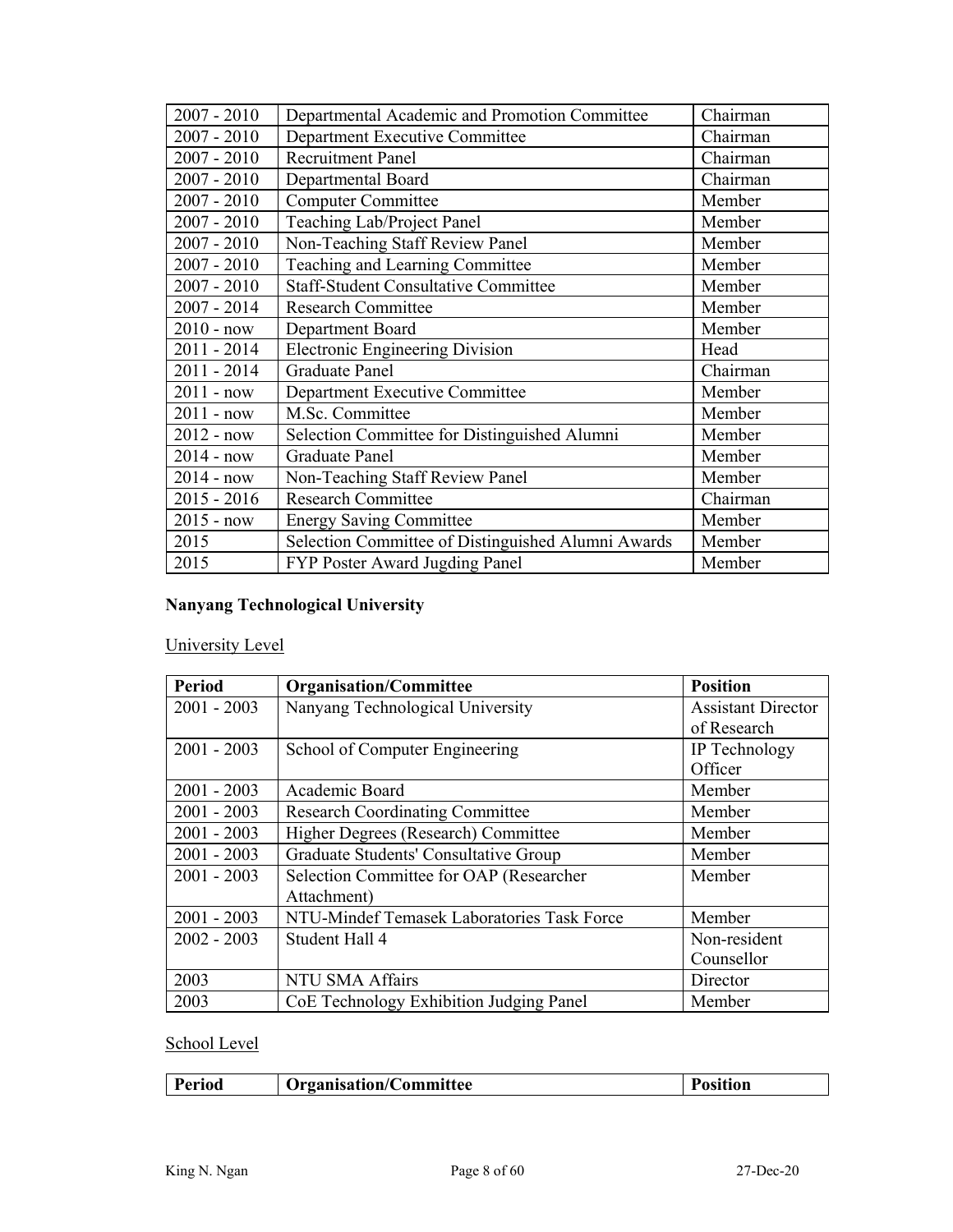| $2001 - 2003$ | School of Computer Engineering                         | Vice-Dean   |
|---------------|--------------------------------------------------------|-------------|
|               |                                                        | (Research), |
| $2001 - 2003$ | R & D Committee                                        | Chairman    |
| $2001 - 2003$ | Research Directory & Research Newsletter Editorial     | Chairman    |
|               | Committee                                              |             |
| $2001 - 2003$ | Staff-Postgraduate Student Liaison Committee           | Chairman    |
| $2001 - 2003$ | Advisory Committee for School of Computer              | Member      |
|               | Engineering                                            |             |
| $2001 - 2003$ | <b>Course Management Committee</b>                     | Member      |
| $2002 - 2003$ | <b>CAMTech Executive Board</b>                         | Member      |
| 2003          | Encentuate Ph.D. Thesis Award Selection Panel          | Chairman    |
| 2003          | <b>Encentuate Innovation Competition Judging Panel</b> | Chairman    |
| 2003          | <b>School Review Committee</b>                         | Member      |
| 2003          | School Review Committee for Professorship              | Member      |

# **University of Western Australia**

# University Level

| Period        | <b>Organisation/Committee</b> | <b>Position</b> |
|---------------|-------------------------------|-----------------|
| $2000 - 2003$ | Academic Board                | Member          |

# Faculty Level

| <b>Period</b> | <b>Organisation/Committee</b>             | <b>Position</b> |
|---------------|-------------------------------------------|-----------------|
| $2000 - 2003$ | <b>Faculty Board</b>                      | Member          |
| $2000 - 2003$ | <b>Academic Staff Selection Committee</b> | Member          |

# Departmental Level

| <b>Period</b> | <b>Organisation/Committee</b>                       | <b>Position</b>               |
|---------------|-----------------------------------------------------|-------------------------------|
| 2000          | Department of Electrical and Electronic Engineering | Associate Head                |
| 2000          | Teaching & Learning Committee                       | Chairman                      |
| 1996 - 1998   | <b>Curriculum Review Committee</b>                  | Chairman                      |
| 1998 - 2000   | Departmental Management Advisory Committee          | Member                        |
| $1995 - 2000$ | Department of Electrical and Electronic Engineering | 4 <sup>th</sup> Year Course   |
|               |                                                     | Coordinator                   |
| 1995 - 1998   | Department of Electrical and Electronic Engineering | 4 <sup>th</sup> year Projects |
|               |                                                     | Coordinator                   |
| $1995 - 2000$ | <b>Research Committee</b>                           | Member                        |
| 1995 - 1995   | <b>Scholarship Ranking Committee</b>                | Member                        |
| 1994          | Honours Assessment Committee                        | Member                        |

# **National University of Singapore**

# Departmental Level

| <b>Trganisation/C</b> |  | Period | <b>Committee</b> | osition |
|-----------------------|--|--------|------------------|---------|
|-----------------------|--|--------|------------------|---------|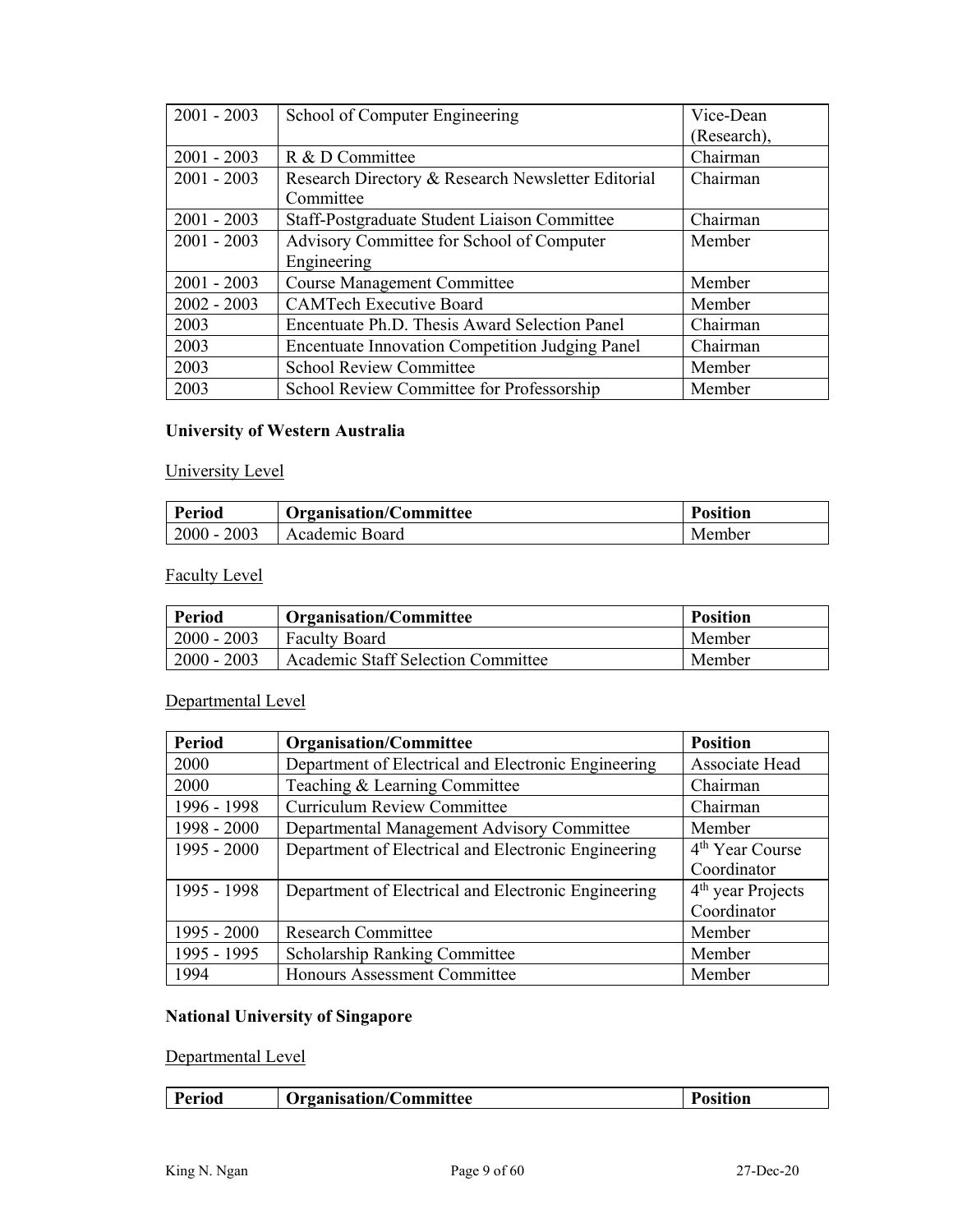| 1990 - 1992 | Department of Electrical Engineering                   | 2 <sup>nd</sup> Year Course |
|-------------|--------------------------------------------------------|-----------------------------|
|             |                                                        | Coordinator                 |
| 1990 - 1992 | Curriculum Review Committee                            | Member                      |
| 1991        | <b>Protem Committee, Institute of Microelectronics</b> | Member                      |
| 1983 - 1989 | Social Committee                                       | Treasurer                   |

# **PUBLIC SERVICES**

#### **International**

| <b>Period</b> | <b>Organisation/Committee</b>                              | <b>Position</b> |
|---------------|------------------------------------------------------------|-----------------|
| 2002          | IEEE ComSoc Asia-Pacific Young Investigator Award   Member |                 |
|               | <b>Selection Committee</b>                                 |                 |
| $2009 - 2010$ | Zhejiang Integrated Information Network Technology         | Member          |
|               | Key Laboratory Academic Committee 浙江省综合信                   |                 |
|               | 息网技术重点实验室学术委员会                                             |                 |

# **Hong Kong**

| <b>Period</b> | <b>Organisation/Committee/Event</b>                 | <b>Position</b> |
|---------------|-----------------------------------------------------|-----------------|
| 2004          | Signal Processing Postgraduate Forum 2004           | Chief Judge     |
| 2004          | Occupational Safety & Health Computer-based Media   | Judge           |
|               | Competition on Healthy Workplace                    |                 |
| 2004          | <b>IEEE Student Papers Contest</b>                  | Reviewer        |
| $2004 - now$  | <b>ASTRI Project Review Panel</b>                   | Member          |
| 2005          | <b>IET Professional Review Interviewing Panel</b>   | Member          |
| $2005 - 2006$ | UGC Expert Panel on Electrical and Electronic       | Member          |
|               | Engineering, RAE 2006                               |                 |
| 2006          | HKIE Accreditation Visiting Team to City University | Member          |
| $2006 - 2008$ | Technology Advisory Panel, Business Incubation      | Member          |
|               | Programme (Incu-Tech), Hong Kong Science and        |                 |
|               | <b>Technology Parks Corporation</b>                 |                 |
| $2007 - 2010$ | Hong Kong Award for Industries                      | Judge           |
| $2007 - 2013$ | <b>RGC</b> Engineering Panel                        | Member          |
| $2007 - 2010$ | Hong Kong Federation of Educational Workers         | Advisor         |
| $2009 - 2013$ | Accreditation Panel for Evaluation of B.Eng.        | Chairman        |
|               | (Electronic Engineering) Programme at UniSim,       |                 |
|               | Singapore                                           |                 |
| $2010 - 2020$ | Advisory Peer Group for the Engineering Sciences    | Member          |
|               | Programme, The Open University of Hong Kong         |                 |

# **Singapore**

| <b>Period</b> | <b>Organisation/Committee</b>                  | <b>Position</b> |
|---------------|------------------------------------------------|-----------------|
| 2001          | A*STAR National Technology Awards Selection    | Member          |
|               | Committee                                      |                 |
| $2002 - 2003$ | A*STAR National Science Scholarships Selection | Member          |
|               | Committee                                      |                 |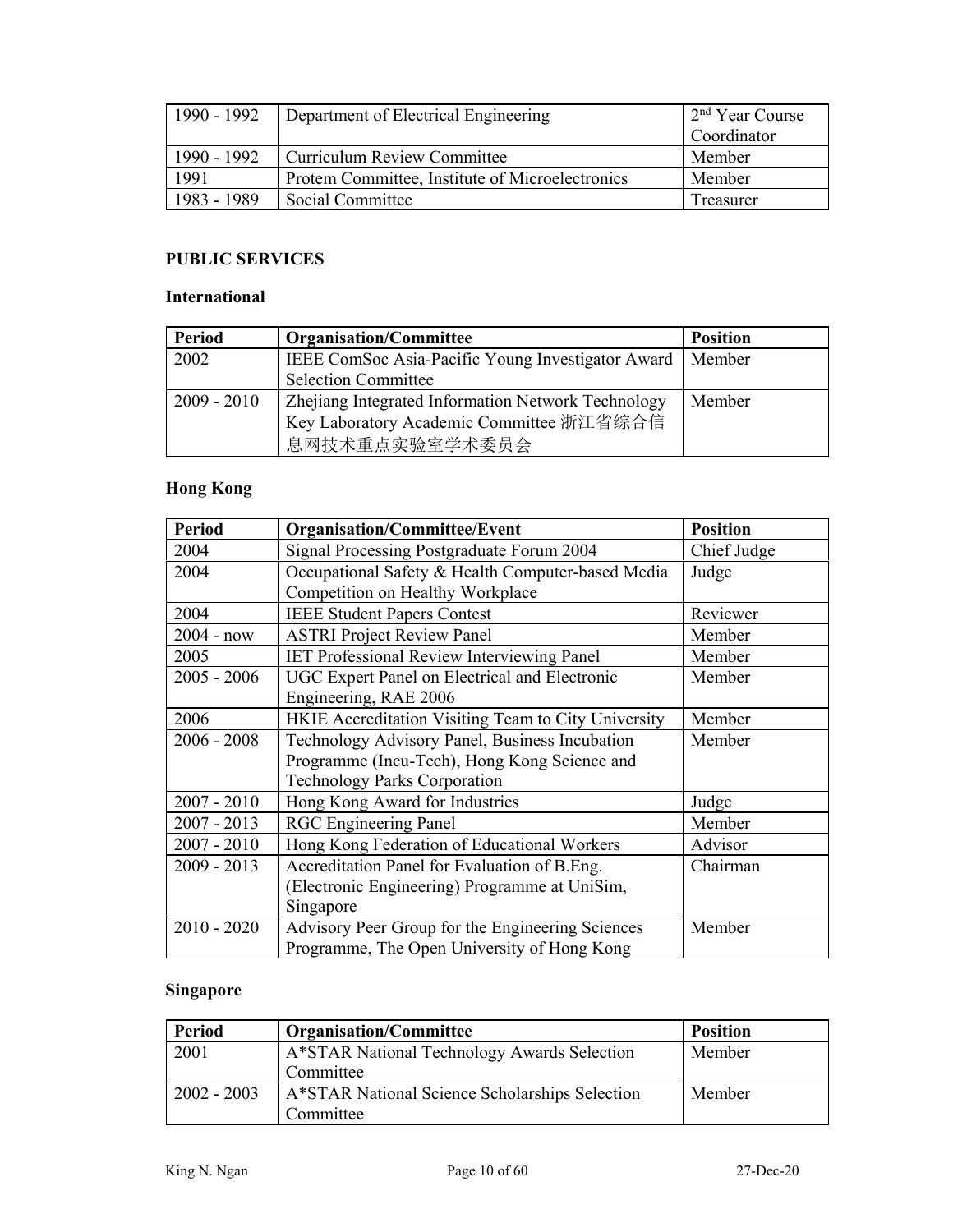| 2003 | A*STAR-SERC Thematic Strategic Research | Member |
|------|-----------------------------------------|--------|
|      | Programme Review Panel                  |        |

## **RESEARCH GRANTS**

As Principal Investigator:

| <b>Granting Body</b>        | <b>Project Title</b>                  | <b>Duration</b> | Amount        |
|-----------------------------|---------------------------------------|-----------------|---------------|
| 国家自然科学基金-                   | 基于多任务深度学习的图像大                         | 2019-2022       | RMB630,000    |
| 面上项目                        | 数据质量评价理论与方法研究                         |                 |               |
| 国家自然科学基金-                   | 图像大数据记忆迁移分析方法                         | 2019-2023       | RMB2,770,000  |
| 重点项目                        | 与应用                                   |                 |               |
| 教育部-省部级                     | 创新引智基地"111计划"可                        | 2017-2021       | RMB9,000,000  |
|                             | 视媒体信号与信息处理                            |                 |               |
| <b>RGC-GRF</b>              | Development of objective              | 2015-2017       | HK\$329,377   |
|                             | metrics of subjective visual          |                 |               |
|                             | quality for image                     |                 |               |
|                             | object segmentation                   |                 |               |
| ITF-ITSP Tier 3             | 3-D Model Based Head                  | 2014-2015       | HK\$981,099   |
|                             | Tracking using a RGB-Depth            |                 |               |
|                             | Camera                                |                 |               |
| <b>RGC-GRF</b>              | Subjective and Objective              | 2014-2015       | HK\$645,500   |
|                             | Quality Assessment for                |                 |               |
|                             | <b>Retargeted Images</b>              |                 |               |
| <b>RGC-GRF</b>              | Reduced-Reference Video               | 2013-2014       | HK\$704,000   |
|                             | Quality Metric for Perceptual         |                 |               |
|                             | Video Coding                          |                 |               |
| <b>CUHK</b>                 | Research Fellowship Scheme            | 2012            | HK\$70,782    |
| Applied Science and         | <b>Visual Signal Processing</b>       | 2011-2012       | HK\$800,000   |
| <b>Technology Research</b>  | Technology for Emerging 3D            |                 |               |
| Institute (ASTRI)           | Applications                          |                 |               |
| <b>RGC-GRF</b>              | Directional Transform for             | 2011-2013       | HK\$1,098,966 |
|                             | Hybrid Video Coding                   |                 |               |
| ITF-ITSP Tier 3             | <b>Interesting Object Recognition</b> | 2008-2009       | HK\$967,472   |
|                             | System                                |                 |               |
| <b>RGC-CERG</b>             | Automatic Multiview Video             | 2007-2009       | HK\$418,000   |
|                             | Object Segmentation for Video-        |                 |               |
|                             | based Rendering                       |                 |               |
| <b>CUHK Focused</b>         | <b>High Definition Television</b>     | 2007-2009       | HK\$2,000,000 |
| <b>Investment Scheme</b>    | Research Project                      |                 |               |
| Applied Science and         | <b>High Definition Technologies</b>   | 2007-2008       | HK\$2,000,000 |
| <b>Technology Research</b>  | <b>Applied Research Platform</b>      |                 |               |
| Institute (ASTRI)           |                                       |                 |               |
| <b>RGC Direct Grant for</b> | Highly Scalable Video Object          | 2007            | HK\$105,000   |
| Research                    | Coding Using Wavelet Packet           |                 |               |
|                             | Transform                             |                 |               |
| ITF-ITSP Tier 3             | Development of Automatic              | 2006-2007       | HK\$990,748   |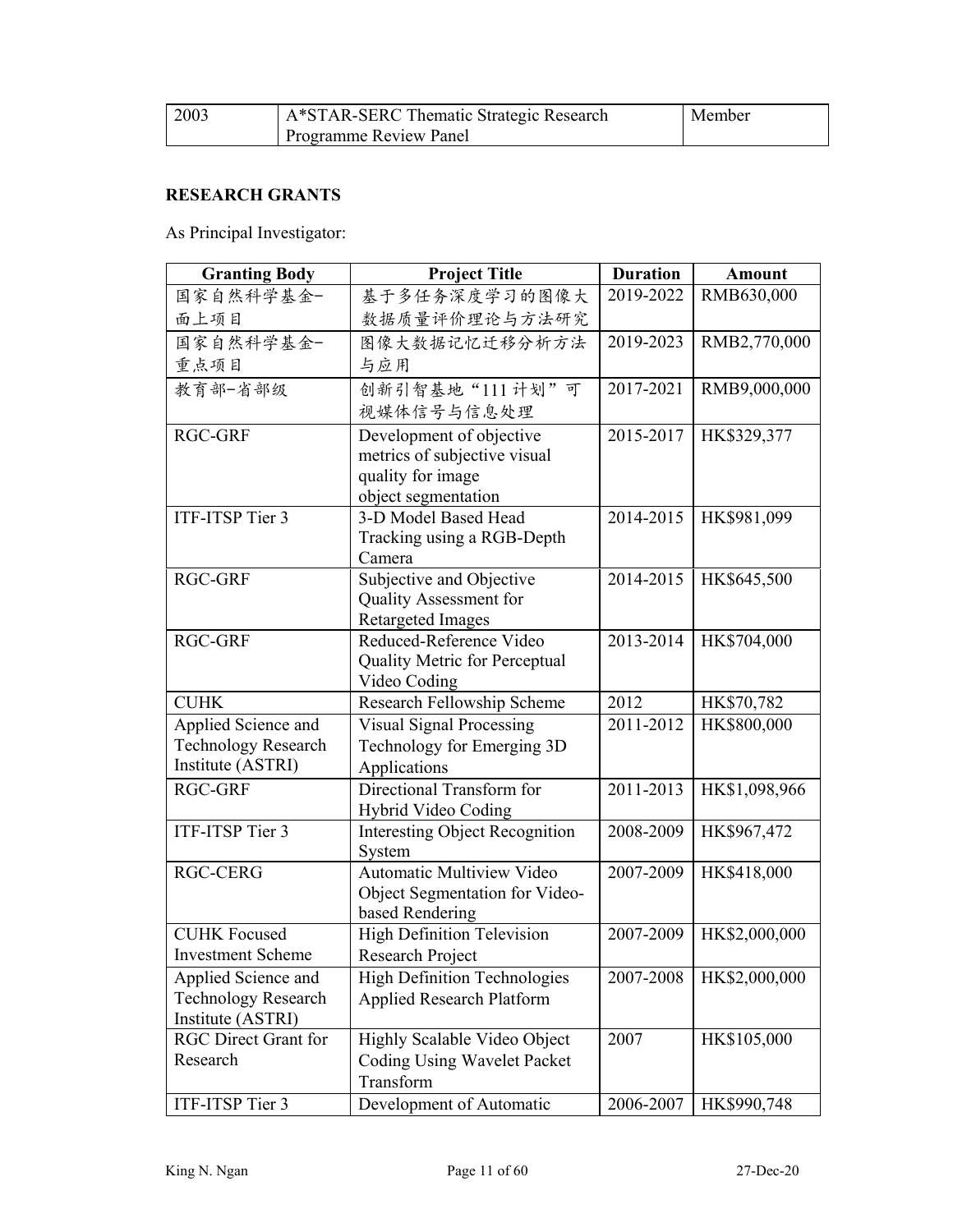|                             | <b>Segmentation and Tracking</b>  |           |             |
|-----------------------------|-----------------------------------|-----------|-------------|
|                             | Tools for Real Time Video         |           |             |
|                             | Services                          |           |             |
| Shun Hing Institute of      | Automatic Video Segmentation      | 2006-2008 | HK\$514,000 |
| <b>Advanced Engineering</b> | and Tracking for Real Time        |           |             |
|                             | Multimedia Services               |           |             |
| <b>CUHK Research</b>        | Universal Multimedia              | 2006-2008 | HK\$490,000 |
| Committee Group             | Processing for Heterogeneous      |           |             |
| <b>Research Scheme</b>      | <b>Wireless Networks</b>          |           |             |
| <b>RGC-CERG</b>             | Visual Attention Model for        | 2006-2008 | HK\$564,804 |
|                             | Image/Video Segmentation          |           |             |
| <b>RGC-CERG</b>             | Video Segmentation for            | 2005-2006 | HK\$337,631 |
|                             | <b>Content-based Encoding</b>     |           |             |
| <b>United College</b>       | Conference Sponsorship Scheme     | 2005      | HK\$50,000  |
| K.C. Wong Education         | <b>Conference Grant</b>           | 2005      | HK\$36,000  |
| Foundation                  |                                   |           |             |
| Academic Equipment          | High-definition Video System      | 2004-2005 | HK\$633,000 |
| Grant                       |                                   |           |             |
| <b>RGC Direct Grant for</b> | Unsupervised extraction of        | 2004-2006 | HK\$150,000 |
| Research                    | visual attention objects in color |           |             |
|                             | images                            |           |             |
| $A*STAR$                    | Universal multimedia access       | 2003-2005 | S\$611,139  |
|                             | over 4G wireless networks         |           |             |
| <b>AcRF URC Grant</b>       | Depth-based video segmentation    | 2003-2005 | S\$210,880  |
| <b>ARC Large Grant</b>      | Multiple video object rate        | 2001-2003 | A\$156,000  |
|                             | control for MPEG-4                |           |             |
| <b>ARC SPIRT Grant</b>      | Real-time content-based video     | 2000-2002 | A\$417,772  |
|                             | coding for multimedia             |           |             |
|                             | communications                    |           |             |
| Gledden Travel Grant        | Conference attendance             | 1999      | A\$2,760    |
| <b>ARC</b> Small Grant      | Implementation of wavelet coder   | 1999      | A\$10,000   |
| CRC-Broadband               | Video processing systems          | 1996-2000 | A\$700,000  |
| Telecommunications          |                                   |           |             |
|                             |                                   |           |             |
| 1995 - 1999 (\$700,000)     |                                   |           |             |
| and Networking              |                                   |           |             |
| <b>ARC</b> Small Grant      | Multiview 3-D Video               | 1998-1999 | A\$22,000   |
|                             | <b>Communication Systems</b>      |           |             |
| <b>ARC</b> Large Grant      | Very low bit rate video coding    | 1995-1997 | A\$150,000  |
| <b>Telecoms Research</b>    | Video commnications               | 1995-1997 | A\$33,000   |
| Fellowship                  |                                   |           |             |
| Gledden Travel Grant        | Conference attendance             | 1996      | A\$2,800    |
| <b>UWA Equipment Grant</b>  | <b>VLBR</b> video commnications   | 1994      | A\$30,000   |
| <b>UWA Research</b>         | Advanced video coding             | 1994-1995 | A\$16,786   |
| Launching Grant             | techniques                        |           |             |
| <b>GIRD</b>                 | Universal Video Codec             | 1990-1993 | A\$200,000  |
|                             |                                   |           | (estimated) |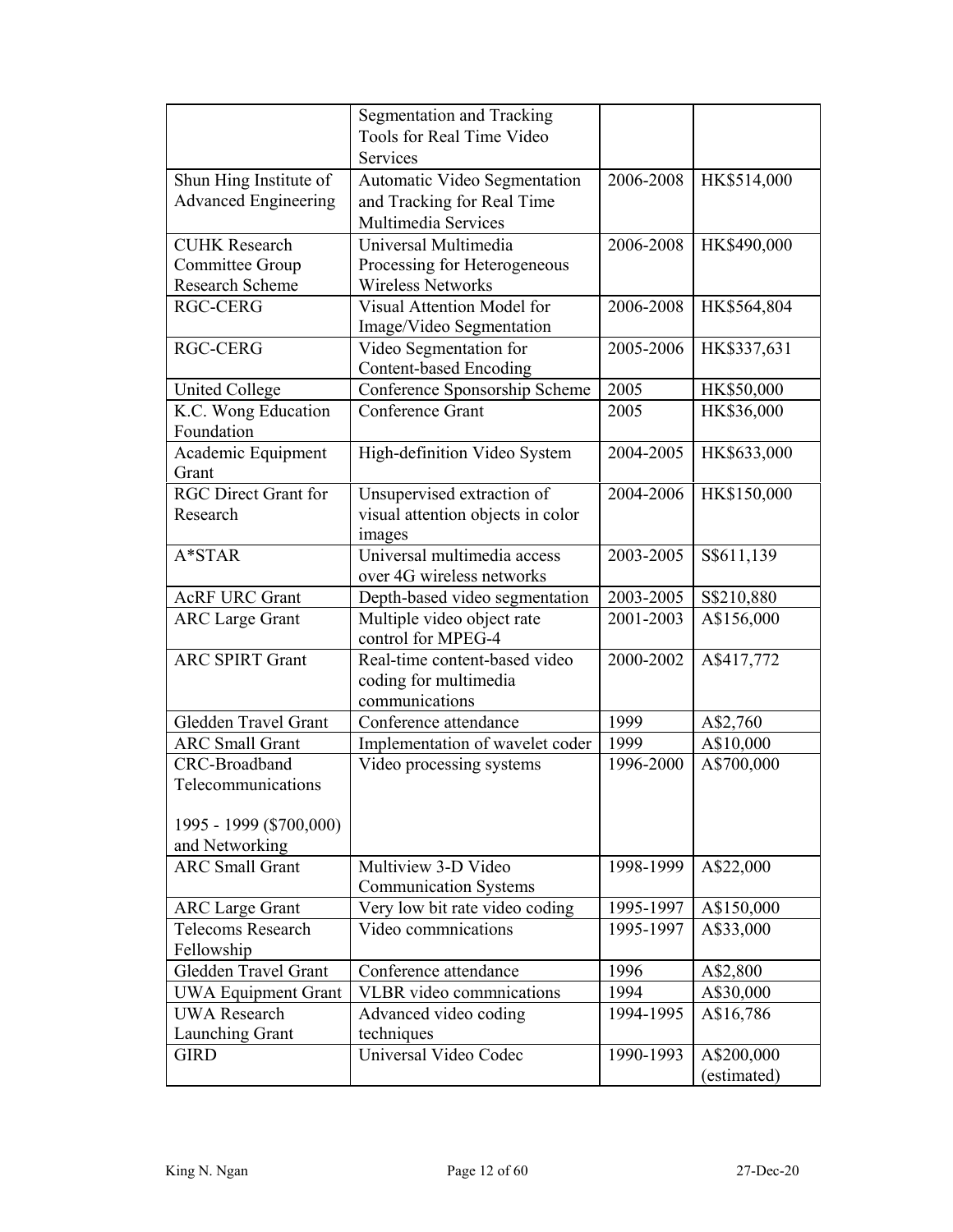| Monash New Staff  | Advanced Video Coding       | 1991-1992   A\$9,600 |             |
|-------------------|-----------------------------|----------------------|-------------|
| Member Research   | Techniques                  |                      |             |
| Fund              |                             |                      |             |
| Singapore Telecom | Data compression for IPIS   | 1984-1985            | S\$95,000   |
| NUS Research Fund | Digital image processing    | 1982-1984            | S\$89,000   |
| Singapore Science | Microprocessor applications | 1981-1986            | S\$200,000  |
| Council           |                             |                      | (estimated) |

#### As Collaborator:

| <b>Granting Body</b>       | <b>Project Title</b>                   | <b>Duration</b> | Amount        |
|----------------------------|----------------------------------------|-----------------|---------------|
| <b>RGC-GRF</b>             | A Robust Officiation System for        | 2015-2016       | HK\$500,000   |
|                            | <b>Badminton Games</b>                 |                 |               |
| National Science           | 适用于移动视频分享的数据压                          | 2014-2016       | RMB240,000    |
| Foundation of China        | 缩与质量评价新方法                              |                 |               |
| Applied Science and        | Future Multimedia Standards            | 2008-2009       | HK\$1,000,000 |
| <b>Technology Research</b> |                                        |                 |               |
| Institute (ASTRI)          |                                        |                 |               |
| <b>RGC-CERG</b>            | Order-16 integer transforms for        | 2008-2009       | HK\$470,800   |
|                            | coding of HDTV                         |                 |               |
| <b>AcRF URC Grant</b>      | PET-DEVICE++ (Push-pull                | 2003-2005       | S\$269,545    |
|                            | <b>Extraction tool for Distributed</b> |                 |               |
|                            | Audio Visual Content tErminal)         |                 |               |
| Hong Kong                  | 3-D Model-based Video Coding           | 2000-2002       | HK300,000     |
| Government Areas of        |                                        |                 |               |
| Excellence Research        |                                        |                 |               |
| Program                    |                                        |                 |               |
| Hong Kong                  | Image restoration and                  | 2000-2002       | HK300,000     |
| Government Areas of        | enhancement of frame extracted         |                 |               |
| <b>Excellence Research</b> | from a video                           |                 |               |
| Program                    |                                        |                 |               |
| Hong Kong Research         | 3-D model-based video coding           | 2000-2001       | HK\$853,000   |
| <b>Grant Council</b>       | for videoconferencing                  |                 |               |
|                            | applications                           |                 |               |

#### **CONSULTANCY**

| Company             | <b>Project Title</b> | <b>Duration</b> | Amount                  |
|---------------------|----------------------|-----------------|-------------------------|
| Applied Science and | 3DTV Technology      |                 | 2011-2012   HK\$300,000 |
| Technology Research |                      |                 |                         |
| Institute (ASTRI)   |                      |                 |                         |

### **PROFESSIONAL ACTIVITIES**

## **Journal Editing**

1. Associate Editor, *IEEE Transactions on Circuits and Systems for Video Technology* (1992 - 2000)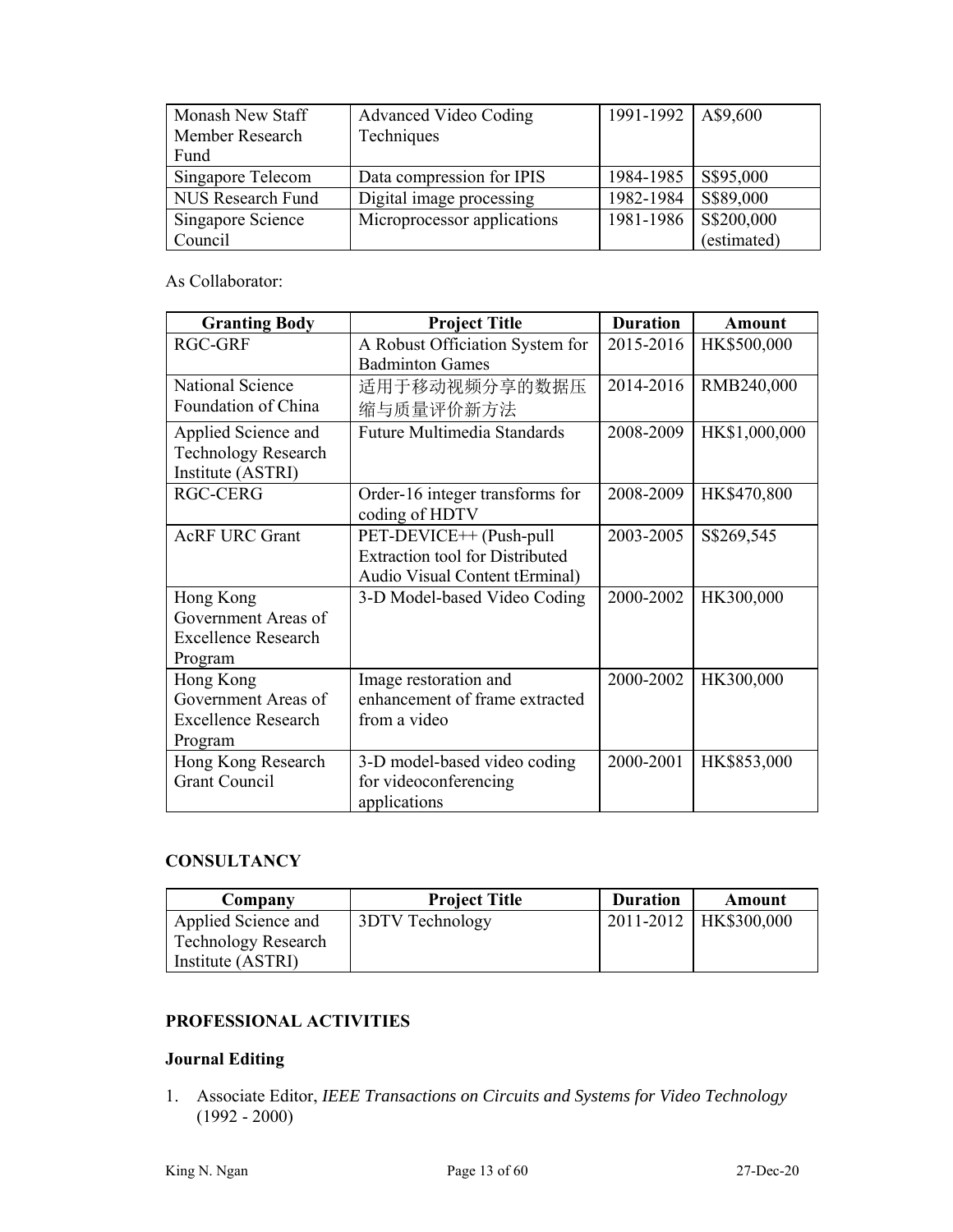- 2. Associate Editor, *Journal of Visual Communications and Image Representation*, Elsevier (1996 - 2011)
- 3. Area Editor, *EURASIP Journal on Signal Processing: Image Communication*, Elsevier  $(1998 - 2011)$
- 4. Member of Editorial Board, *EURASIP Journal on Applied Signal Processing*, Elsevier  $(2001 - 2005)$
- 5. Member of Editorial Board, *Journal of Virtual Technology and Multimedia*, Inderscience Publisher Ltd, U.K. (2004 - 2005)

#### **Guest Editorials**

- 1. Guest Editor, Special Issue on AVS and Its Applications in *EURASIP Journal on Signal Proceesing: Image Communication*, Europe, 2009.
- 2. Guest Editor, Special Issue on Advances in Visual Content Analysis for Multimedia Communications in *IEEE Communications Magazine*, U.S.A., 2007.
- 3. Guest Editor, Special Issue on Recent Advances in Internet and Wireless Video in *Journal of Visual Communications and Image Representation*, Europe, 2005.
- 4. Guest Editor, Special Issue on Recent Advances in Wireless Video in *EURASIP Journal on Signal Proceesing: Image Communication*, Europe, 2003.
- 5. Guest Editor, Special Issue on Three Dimensional Video Technology in *IEEE Transactions on Circuits and Systems for Video Technology*, U.S.A., 1999.
- 6. Guest Editor, Special Issue on Representation and Coding of Images and Video II in *IEEE Transactions on Circuits and Systems for Video Technology*, U.S.A., 1999.
- 7. Guest Editor, Special Issue on Representation and Coding of Images and Video I in *IEEE Transactions on Circuits and Systems for Video Technology*, U.S.A., 1998.
- 8. Guest Editor, Special Issue on Segmentation, Description and Retrieval of Video Content in *IEEE Transactions on Circuits and Systems for Video Technology*, U.S.A., 1998.
- 9. Guest Editor-in-Chief, Special Issue on 3D Video Technology in *EURASIP Journal on Image Communications*, Europe, 1997.

### **Professional Courses**

- 1. "Digital TV/Video Technology", Professional Training Course for Electrical and Mechanical Services Department, Government of Hong Kong SAR, Hong Kong SAR, September 2005.
- 2. "Video coding for telecommunications", M.Sc. Course, Curtin University of Technology, 1997.
- 3. "Video coding standards", IEEE Short Course, Singapore, December 1993.
- 4. "Image and video coding standards", Professional Short Course, Singapore, April 1993.
- 5. "Machine vision", IEEE Short Courses, Singapore, 1984 1986.
- 6. "Digital Image Processing and Coding", Professional Short Course for Ministry of Defence, Singapore, 1985 – 1986.

### **IEEE Distinguished Lectures**

- 1. "Automatic Video segmentation and tracking", Nanyang Technological University, Singapore, October 2007.
- 2. "Automatic Video segmentation and tracking", Universiti Putra Malaysia, Kuala Lumpur, Malaysia, October 2007.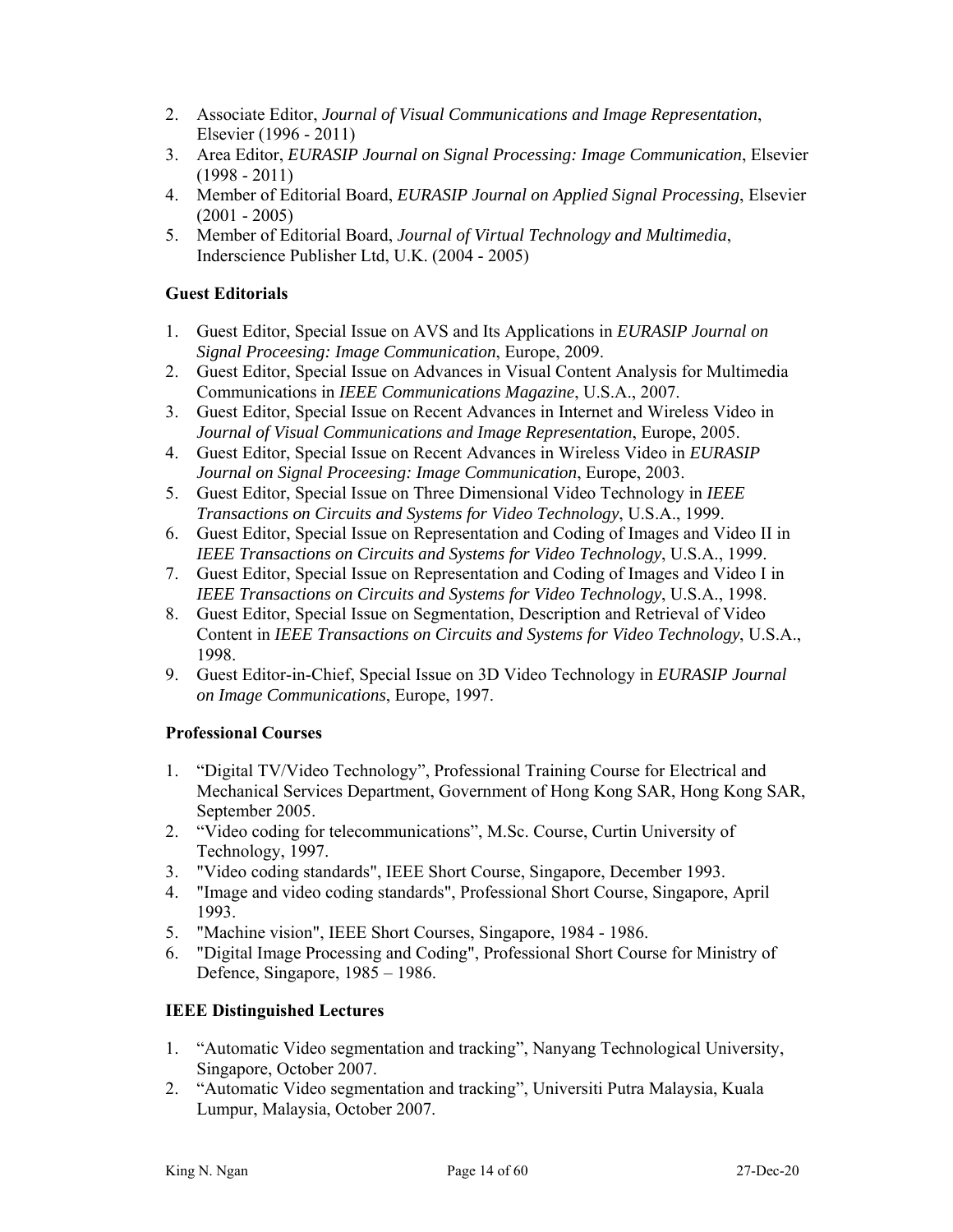- 3. "Recent Advances in Rate Control for Video Coding", Taipei, Taiwan, July 2007.
- 4. "Automatic Video Segmentation and Tracking for Content-based Applications", Hsinchu, Taiwan, July 2007.

#### **Invited Keynote Addresses**

- 1. "Topic to be decided", *8th International Conference on Informatics, Electronics and Vision*, Spokane, U.S.A., April 2019.
- 2. "Object Segmentation and Its Visual Quality Assessment for Images", *Joint 7th International Conference on Informatics, Electronics & Vision* (ICIEV) & *2nd International Conference on Imaging, Vision & Pattern Recognition (ICIVPR),* Kitakyushu, Fukuoka, Japan, June 2018.
- 3. "Object Segmentation and Its Visual Quality Assessment for Images", *International Conference on Image and Graphics Processing*, Hong Kong, China, February 2018.
- 4. "3D Morphable Model and Its Applications", *International Conference on Vision, Image and Signal Processing*, Osaka, Japan, September 2017.
- 5. "3D Morphable Model and Its Applications", *4th International Conference on Signal Processing and Integrated Networks*, Delhi, India, February 2017.
- 6. "Free-viewpoint Video using RGBD Camera", *Pacific Conference on Multimedia*, Gwangju, Korea, September 2015.
- 7. "Overview of Quality Assessment for Visual Signals and Newly Emerged Trends", *International Workshop on Video and Image Ground Truth in Computer Vision Applications*, St. Petersburg, Russia, July 2013.
- 8. "Visual Quality Assessment", *The IIEEJ 3rd Image Electronics and Visual Computing Workshop*, Kuching, Malaysia, November 2012.
- 9. "Visual Quality Evaluation for Images and Videos", *International Symposium on Communications and Information Technology*, Tokyo, Japan, October 2010.
- 10. "Development of AVS, the Chinese National Video Coding Standard", *International Workshop on Advanced Image Technology*, Kuala Lumpur, Malaysia, January 2010.
- 11. "Automatic Video Segmentation and Tracking", *The 2nd International Conference on Image and Signal Processing***,** Tianjin, China, October 2009.
- 12. "Automatic Video Segmentation and Tracking for Content-based Applications", *International Symposium on Intelligent Signal Processing and Communication Systems*, Xiamen, China, November 2007.
- 13. "Development of Chinese National Video Coding Standard: From H.264 to AVS", in *IEEE Pacific-Rim Symposium on Image and Video Technology*, Taipei, Taiwan, December 2006.

#### **Invited Panel Discussions**

- 1. "Our Research Directions: Current and Future", in *International Symposium on Intelligent Multimedia, Video and Speech Processing*, Hong Kong, October 2004.
- 2. "Current Development and Trend of the Research in Multimedia Data Storage, Retrieval, Integration and Applications", in *International Workshop on Multimedia Data Storage, Retrieval, Integration and Applications*, Hong Kong, January 2000.

#### **Invited Tutorials**

1. "Very low bit rate video coding", *IEEE Singapore International Conference on Communication Systems*, Singapore, November 1994.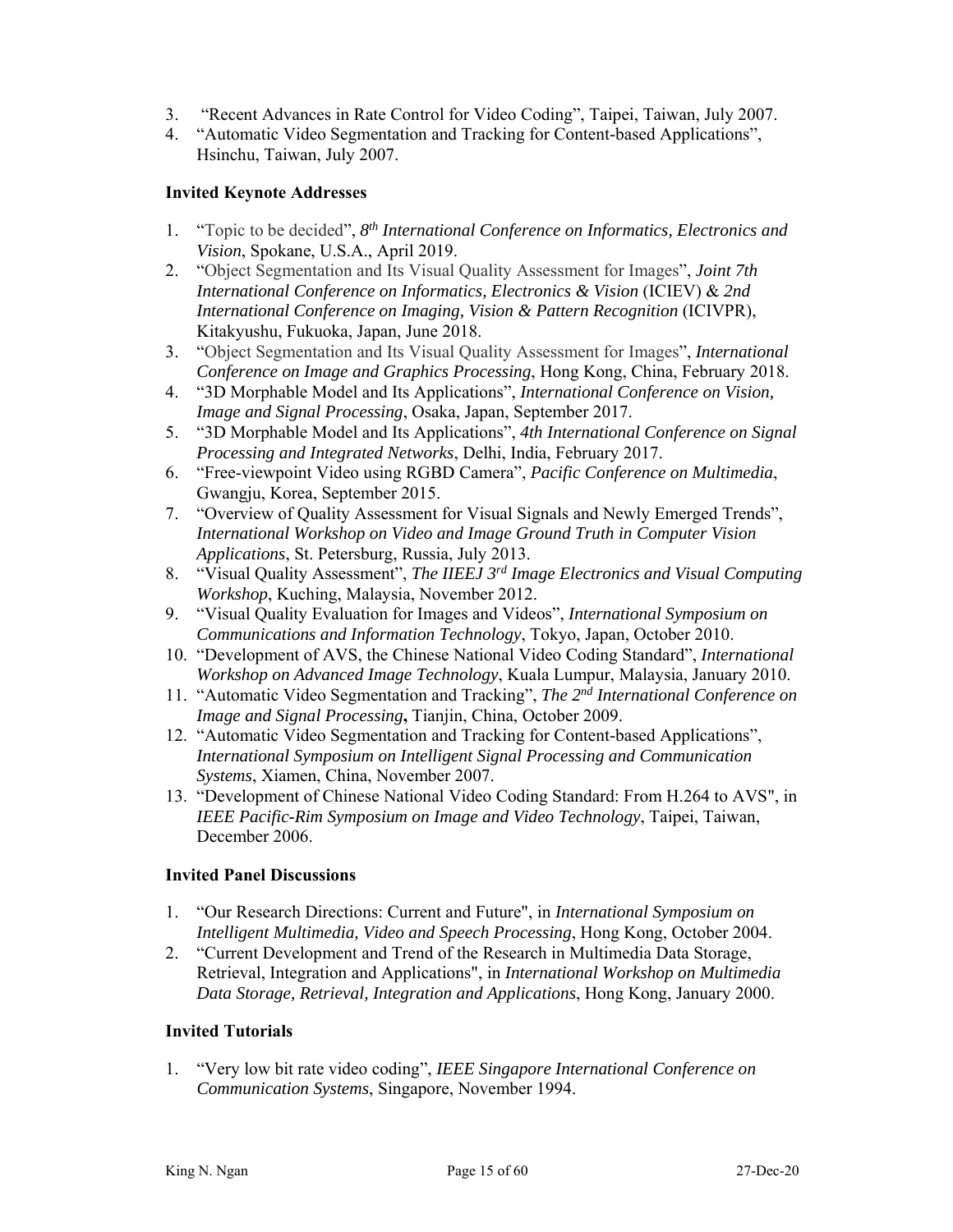- 2. "Video coding: Principles, standards and future", *International Symposium on Speech, Image Processing and Neural Networks*, Hong Kong, April 1994.
- 3. "Digital signal processing techniques for HDTV", *IEEE International Symposium on Circuits and Systems*, Singapore, June 1991.

### **Invited Lectures**

- 1. "3D Morphable Model and Its Applications", Sungkyunkwan University Seoul, Korea, December 2016.
- 2. "3D Morphable Model and Its Applications", Tunku Abdul Rahman University, Malaysia, July 2016.
- 3. "Recent Research in IVP Lab, CUHK", Tunku Abdul Rahman University, Malaysia, July 2014.
- 4. "Free-Viewpoint Video Communication using Multiple RGB-Depth Cameras", University of Electronic Science and Technology of China, Chengdu, China, August 2013.
- 5. "Multiview Video Segmentation and Tracking with Occlusion", University of Electronic Science and Technology of China, Chengdu, China, September 2012.
- 6. "Visual Quality Assessment", Institute of Image Processing, University of Electronic Science and Technology of China, Chengdu, China, July 2012.
- 7. "Advanced Coding Tools for HEVC (H.265)", National Dong Hwa University, Hualien, Taiwan, July 2011.
- 8. "Advanced Coding Tools for HEVC (H.265)", University of Electronic Science and Technology of China, Chengdu, China, July 2011.
- 9. "Visual Quality Evaluation for Images and Videos", National Cheng Kung University, Taiwan, June 2011.
- 10. "Advanced Coding Tools for HEVC (High Efficiency Video Coding)", National Cheng Kung University, Taiwan, June 2011.
- 11. "Multiview Video Segmentation and Tracking", National Cheng Kung University, Taiwan, May 2011.
- 12. "Multiview Video Segmentation and Tracking", RMIT University, Australia, April 2011.
- 13. "Visual Quality Evaluation for Images and Videos", Curtin University of Technology, Australia, March 2011.
- 14. "Advanced Coding Tools for HEVC (H.265 Video Compression)", IEEE Signal Processing Chapter, Victoria Section, Australia, March 2011.
- 15. "Advanced Coding Tools for H.265 HEVC", Huaqiao University, Xiamen, China, March 2011.
- 16. "Multiple Objects Segmentation and Tracking from Multiview Video", Institute for Infocomm Research (I2R), Singapore, January 2011.
- 17. "Advanced Coding Tools for HEVC", Institute for Infocomm Research (I2R), Singapore, December 2010.
- 18. "Visual Quality Evaluation for Images and Videos", Institute for Infocomm Research (I2R), Singapore, November 2010.
- 19. "Visual Quality Evaluation for Images and Videos", Wuhan University, Wuhan, China, October 2010.
- 20. "Multiview Video Segmentation and Tracking", Xidian University, Xian, China, August 2010.
- 21. "Multiple Objects Segmentation and Tracking from Multiview Video", Shanghai University, Shanghai, China, August 2010.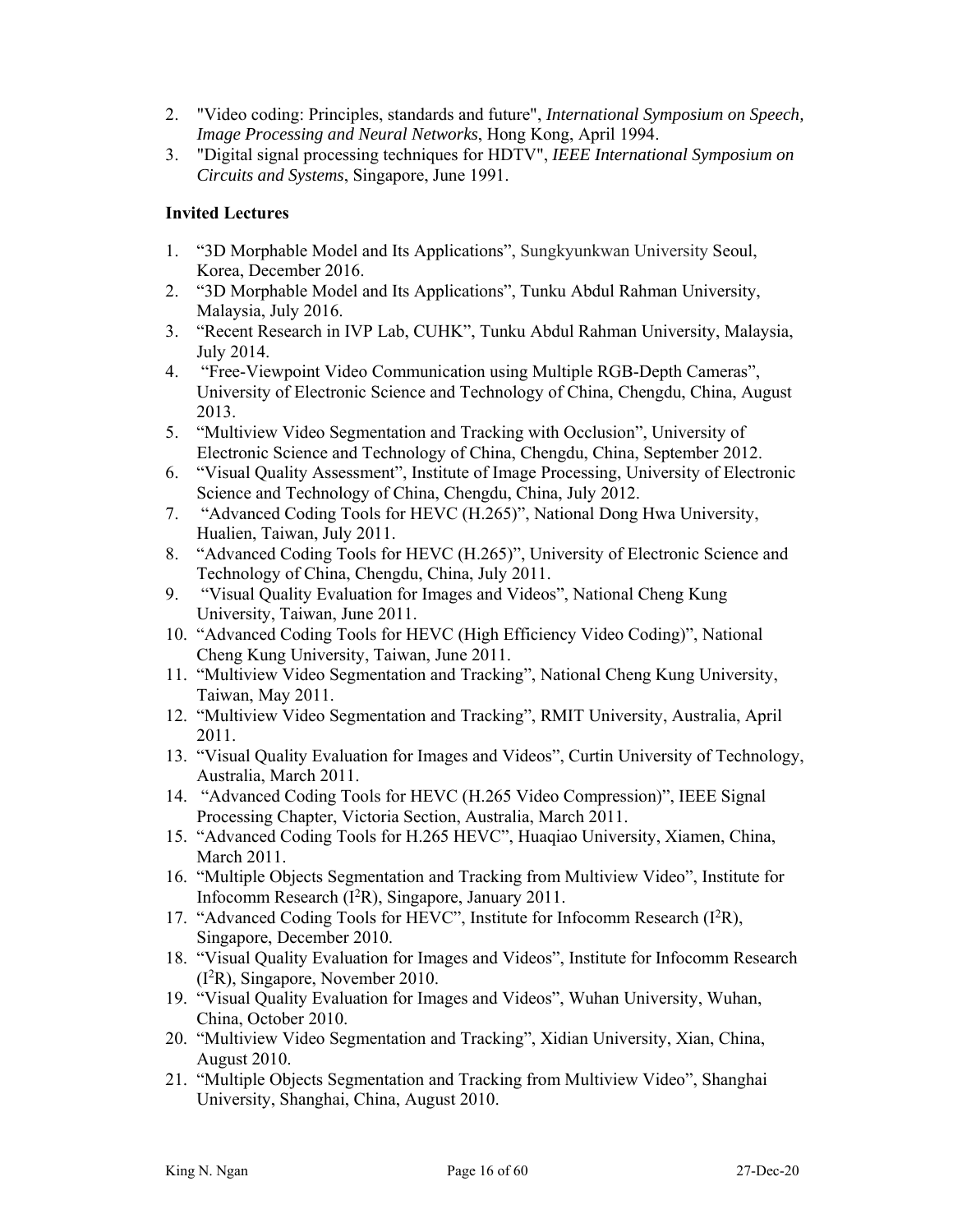- 22. "Multiview Video Segmentation and Tracking", Tunku Abdul Rahman University, Malaysia, April 2010.
- 23. "Multiple Objects Segmentation and Tracking from Multiview Video", University of Electronic Science and Technology of China, Chengdu, China, March 2010.
- 24. "Perceptual Coding of Color Images and Videos", Huaqiao University, Quanzhou, China, August 2009.
- 25. "Perceptual Coding of Color Images", National Taipei University of Technology, Taipei, Taiwan, May 2009.
- 26. "The Perceptually Transparent Coding for Image", Shanghai University, Shanghai, China, April 2009.
- 27. "JND Based Perceptual Picture Coding", University of Electronic Science and Technology of China, Chengdu, China, December 2008.
- 28. "Automatic Video Segmentation and Tracking for Content-based Applications", Shanghai University, Shanghai, China, December 2007.
- 29. "视觉信号处理的研究进展", Zhejiang University, China, December 2007.
- 30. "Automatic Video segmentation and tracking", IEEE-CAS Distinguished Lecture, Nanyang Technological University, Singapore, October 2007.
- 31. "Automatic Video segmentation and tracking", IEEE-CAS Distinguished Lecture, Universiti Putra Malaysia, Kuala Lumpur, Malaysia, October 2007.
- 32. "Rate control for video coding", Zhejiang University, China, August 2007.
- 33. "Video segmentation and tracking", Zhejiang University, China, August 2007.
- 34. "Rate control for video coding", IEEE-CAS Distinguished Lecture, National Taiwan University, Taipei, Taiwan, July 2007.
- 35. "Video segmentation and tracking", IEEE-CAS Distinguished Lecture, National Tsinghua University, Hsinchu, Taiwan, July 2007.
- 36. "Automatic segmentation of video objects", IEEE Computer Society, Victorian Chapter, Melbourne, Australia, October 2006.
- 37. "Motion estimation in wavelet coding and rate distortion trade-off in real-time video coding", Microsoft Research Asia, Beijing, China, April 2006.
- 38. "Visual Signal Processing and Communications Research in CUHK", Huaqiao University, Quanzhou, China, November 2005.
- 39. "A Novel Redundant Macroblock Strategy for Robust Wireless Video Transmission", Nanyang Technological University, Singapore, August 2005.
- 40. "Embedded Wavelet Packet Object-based Image Coding Based on Context Classification and Quadtree Ordering", Multimedia University, Kuala Lumpur, Malaysia, July 2005.
- 41. "Visual Signal Processing and Communications Research in CUHK", Zhejiang University, Hangzhou, China, July 2005.
- 42. "Rate Control for MPEG-4 Video Coders", *Promotion of the University Technology Lecture Series*, National Cheng Kung University, Taiwan, February 2005.
- 43. "Automatic Segmentation of Video Objects", *Promotion of the University Technology Lecture Series*, National Sun Yat-Sen University, Taiwan, February 2005.
- 44. "Rate Control for MPEG-4 Video Coders", National Chiao Tung University, Taiwan, February 2005.
- 45. "Automatic Segmentation of Objects of Interest in Video: A Unified Framework", Shanghai Jiao Tong University, Shanghai, China, December 2004.
- 46. "An Overview of Video Coding Standards", Technical Seminar on AVS the New Audio and Video Coding Standard in China: Its technology and business opportunity, IEE, Hong Kong, June 2004.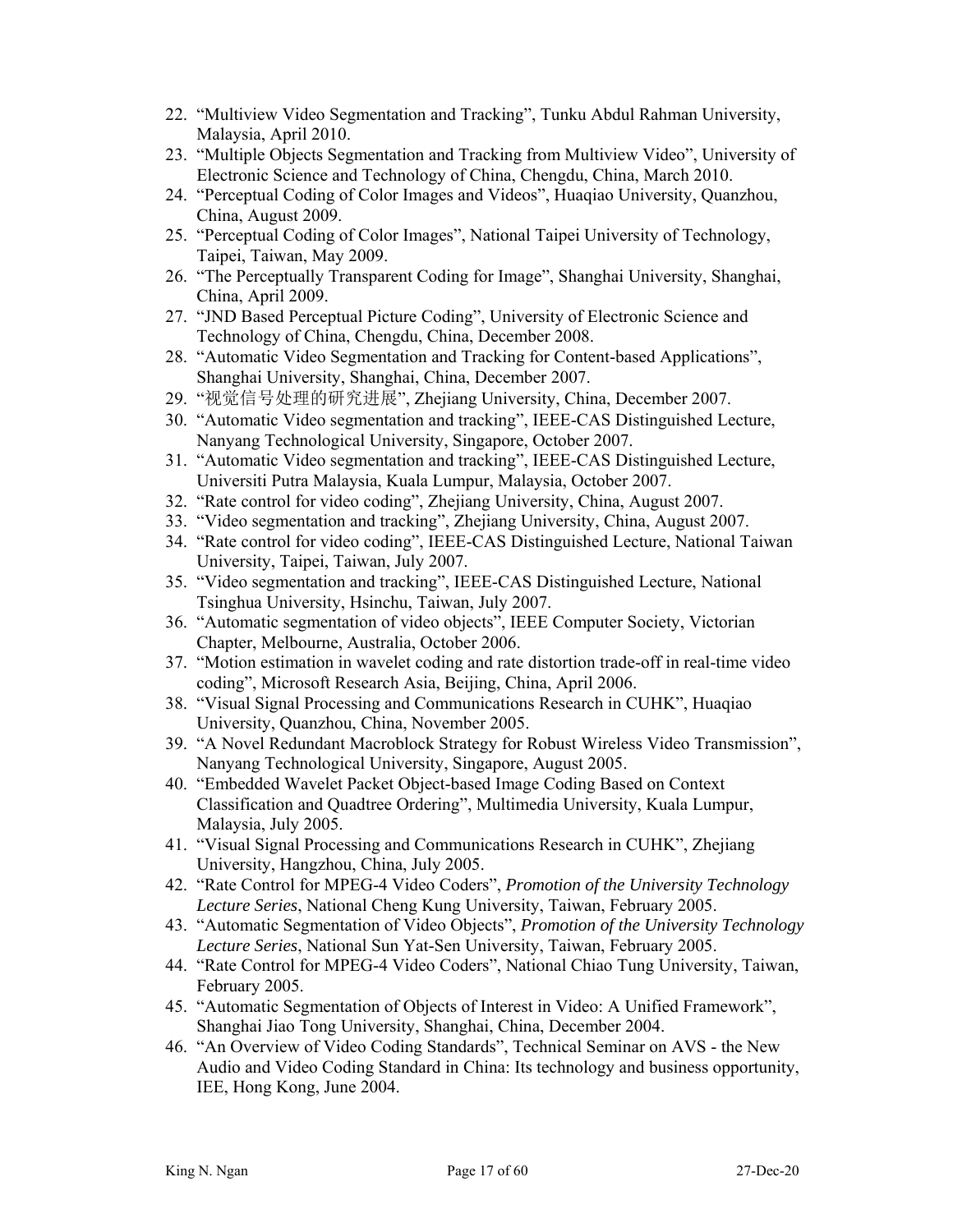- 47. "Video Signal Processing Research in CUHK", Multimedia University, Kuala Lumpur, Malaysia, April 2004.
- 48. "Video Segmentation, Rate Control and Error Resilience Coding for MPEG-4", Department of Electronic and Information Engineering, Huazhong University of Science and Technology, Wuhan, China, February 2004.
- 49. "Rate Control Algorithm for MPEG-4", Department of Computer Engineering and Information Technology, City University of Hong Kong, Hong Kong, April 2002.
- 50. "Rate Control and Macroblock Intra Refresh Algorithms for MPEG-4", Department of Electronic Engineering, Chinese University of Hong Kong, Hong Kong, March 2002.
- 51. "Error Resilient Image/Video Coding Over Mobile Communication Channels", Department of Engineering, University of Cambridge, United Kingdom, April 2000.
- 52. "Unequal error protection of image/video over mobile fading channels", Department of Electronics and Computer Science, University of Southampton, United Kingdom, April 2000.
- 53. "Error Resilient Image/Video Coding Over Mobile Communication Channels", King's College, Centre for Telecommunications Research, King's College, University of London, United Kingdom, April 2000.
- 54. "Object-based detection employing edge object tracking", Department of Electronic Engineering, Chinese University of Hong Kong, Hong Kong, January 2000.
- 55. "Video segmentation and coding", Department of Radiology, University of Malaya, Malaysia, July 1999.
- 56. "Advanced video coding: A content-based approach", Centre for Signal Processing, Nanyang Technological University, Singapore, July 1999.
- 57. "Visual communications research", School of Applied Science, Nanyang Technological University, Singapore, July 1999.
- 58. "Error resilient video coding over synchronous DS-CDMA channels", Chinese University of Hong Kong, Hong Kong, December 1998.
- 59. "Video Communications Research", University of New South Wales, Australia, November 1998.
- 60. "Content-based video coding", Polytechnic University of Hong Kong, Hong Kong, October 1998.
- 61. "Foreground/background video coding", Department of Digital Systems, Monash University (Clayton Campus), Melbourne, Australia, October 1997.
- 62. "Video communications research in UWA", Chinese University of Hong Kong, Hong Kong, June 1997.
- 63. "Foreground/background video coding scheme", School of Electrical and Electronic Engineering, Nanyang Technological University, Singapore, June 1997.
- 64. "Model-based video coding", Department of Electrical and Electronic Engineering, Jiao Tung University, Shanghai, China, October 1996.
- 65. "Video communications research in Australia", Department of Electrical and Electronic Engineering, Tsinghua University, Beijing, China, October 1996.
- 66. "MPEG4 A generic audiovisual coding standard", Department of Computer Science, University of Western Australia, Perth, Australia, March 1996.
- 67. "Automatic face tracking in model-based video coding", Hong Kong University of Science and Technology, Hong Kong, January 1996.
- 68. "Quality enhancement for H.263 coder", Hong Kong University of Science and Technology, Hong Kong, December 1995.
- 69. "MPEG4 A generic audiovisual coding standard", Australian Telecommunication Research Institute, Curitn University of Technology, Perth, Australia, November 1995.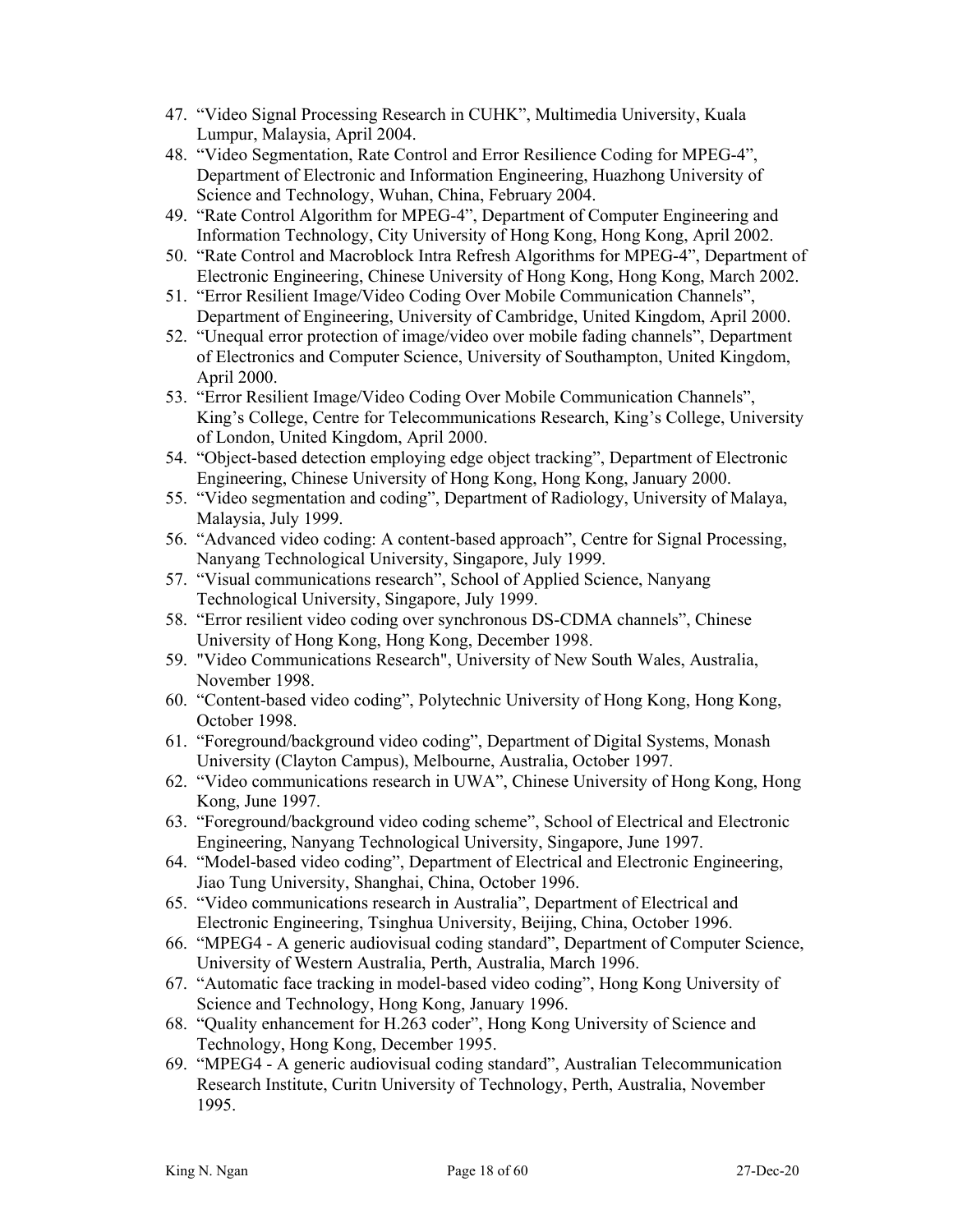- 70. "Video communications research in Monash University", Korea Advanced Institute of Science and Technology, Taejon, Korea, August 1993.
- 71. "Cell loss performance of layered codec in ATM network", Nanyang Technological University, Singapore, April 1993.
- 72. "Layered coders for interworking of video services", National University of Singapore, September 1992.
- 73. "Image coding in perceptual domain", Bellcore, Red Bank, N.J., U.S.A., November 1988.
- 74. "Adaptive discrete cosine transform coding in perceptual domain", AT&T Bell Laboratories, Murray Hill, N.J., U.S.A., November 1988.

### **Media Interviews**

1. "Digital Terrestial Television", on TVB, Hong Kong, 6 July 2005.

#### **Journal Refereeing**

IEEE Proceedings IEEE Transactions on Communications IEEE Transactions on Signal Processing IEEE Transactions on Image Processing IEEE Transactions on Multimedia IEEE Transactions on Circuits and Systems for Video Technology IEEE Transactions on Pattern Analysis and Machine Intelligence IEE Proceedings-I, Communications, Speech and Vision SPIE Optical Engineering Journal EURASIP Signal Processing: Image Communication EURASIP Journal on Applied Signal Processing Journal of Visual Communication and Image Representation Australian Telecommunication Research

### **Committee Work**

- Member, Technical Committee on Human Perception in Multimedia Computing, IEEE Systems, Man and Cybernetics Society, U.S.A., since 2013.
- Member, Technical Committee on Image, Video, and Multimedia, Asia-Pacific Signal and Information Processing Association (APSIPA), since 2011.
- Member, Technical Committee on Multimedia Communications, IEEE Communications Society, U.S.A., 2008 - 2011.
- Member, Audio Video Coding Standard (AVS) Working Group of China, since 2004.
- Vice-Chairman, Technical Activities Committee, Asia-Pacific Board, IEEE Communications Society, U.S.A., 2000.
- Member, IEEE West Australian Section Committee, 1999.
- Deputy Chairman, IEEE West Australian Section, 1995.
- Chairman, Signal Processing Chapter, IEEE West Australian Section, 1995 1996.
- Member, Technical Committee on Visual Signal Processing and Communications, IEEE Circuits and Systems Society, U.S.A., since 1992.
- Member, Technical Committee IT/1/29 on Coded Representation of Picture, Audio and Multimedia/Hypermedia Information, Standards Australia, 1994 - 2003.
- Chairman, Circuits and Systems Chapter, IEEE Singapore Section, 1990 1991.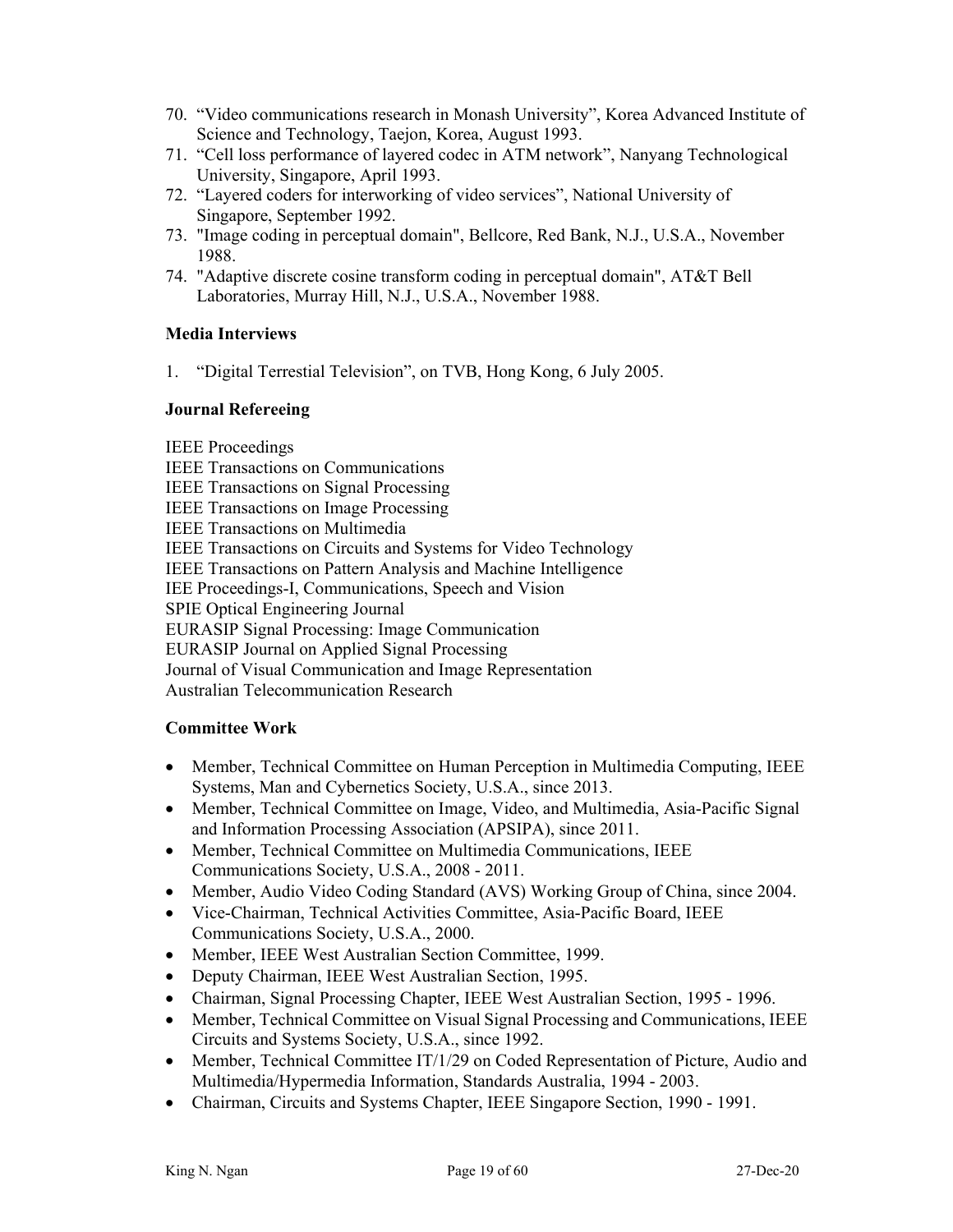Deputy Chairman, IEEE Singapore Section, 1985 - 1986.

#### **Conference Organising Committees**

Conference/Committee Chairman

- 1. Honorary Chairman, *IEEE International Conference on Visual Communications and Image Processing*, Chengdu, China, November 2016.
- 2. Forum Co-Chairman, *Asia Pacific Signal and Information Processing Association Summit and Conference (APSIPA)*, Hong Kong, December 2015.
- 3. Co-Chairman, *15th IEEE International Workshop on Hot Topics in 3D*, Torino, Italy, July 2015.
- 4. Honorary Chairman, *IEEE International Symposium on Intelligent Signal Processing and Communication Systems*, Kuching, Malaysia, December 2014.
- 5. General Co-Chairman, *IEEE International Conference on Visual Communications and Image Processing*, Kuching, Malaysia, November 2013.
- 6. Tutorial Co-Chairman, *Asia Pacific Signal and Information Processing Association Summit and Conference (APSIPA)*, Singapore, December 2010.
- 7. General Co-Chairman, *IEEE International Conference on Image Processing*, Hong Kong, September 2010.
- 8. Chairman, International Steering Committee, *IEEE International Symposium on Intelligent Signal Processing and Communication Systems*, 2008 - 2009.
- 9. Honorary Co-Chairman, *IEEE International Symposium on Intelligent Signal Processing and Communication Systems*, Xiamen, China, December 2007.
- 10. Vice-Chairman, International Steering Committee, *IEEE International Symposium on Intelligent Signal Processing and Communication Systems*, 2006 - 2008.
- 11. General Co-Chairman, *IEEE International Symposium on Intelligent Signal Processing and Communication Systems*, Hong Kong, December 2005.
- 12. General Chairman, *IEEE International Workshop on Advanced Imaging Technology*, Singapore, January 2004.
- 13. Australian Liaison Chairman, *Sixth International Symposium on Signal Processing and its Applications (ISSPA'01)*, Kuala Lumpur, Malaysia, August 2001.
- 14. Local Liaison and Publicity Chairman, *IEEE International Symposium on Circuits and Systems (ISCAS)*, Sydney, Australia, June 2001.
- 15. General Co-Chairman, *SPIE International Conference on Visual Communications and Image Processing*, Perth, Australia, June 2000.
- 16. Technical Program Chairman, *Inter-University Postgraduate Electrical Engineering Symposium*, Perth, Australia, July 1999.
- 17. General Co-Chairman, *IEEE International Workshop on Intelligent Signal Processing and Communication Systems*, Melbourne, Australia, November 1998.
- 18. Technical Program Chairman, *ISSPR98 Workshop on Image Processing and Coding*, Hong Kong, Septemper 1998.
- 19. Technical Program Chairman, *IEEE Region 10 Conference (TENCON)*, Perth, Australia, November 1996.
- 20. Technical Program Chairman, *IEEE Workshop on Visual Signal Processing and Communications*, Melbourne, Australia, September 1993.
- 21. Technical Program Co-chairman, *IEEE International Symposium on Circuits and Systems (ISCAS)*, Singapore, June 1991.
- 22. Founding General Chairman, *IEEE International Conference on Image Processing*, Singapore, September 1989.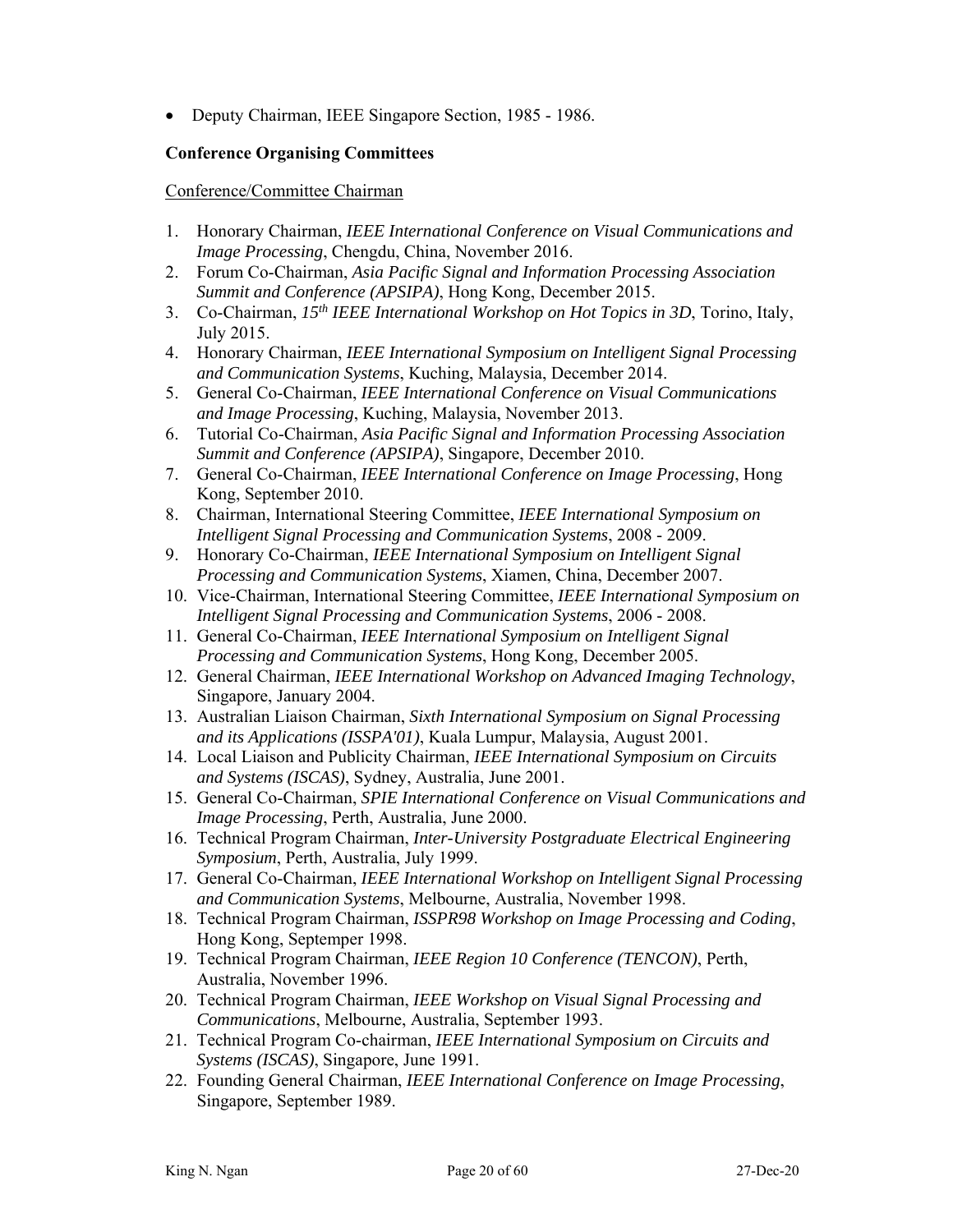#### Committee Member

- 1. Member, Best Paper Awards Committee, *Asia Pacific Signal and Information Processing Association Summit and Conference (APSIPA)*, Hawaii, U.S.A., November 2018.
- 2. Member, Best Paper Awards Committee, *Asia Pacific Signal and Information Processing Association Summit and Conference (APSIPA)*, Hong Kong, China, December 2017.
- 3. Member, International Advisory Committee, *International Conference on Imaging, Vision and Pattern Recognition (ICIVPR 2016)*, Dhaka, Bangladesh, September 2016.
- 4. Member, Technical Program Committee, *13th International Conference on Signal Processing and Multimedia Applications (SIGMAP 2016)*, Lisbon, Portugal, July 2016.
- 5. Member, Technical Program Committee, *8th International Conference on Quality of Multimedia Experience (QoMEX 2016)*, Lisbon, Portugal, June 2016.
- 6. Member, Technical Program Committee, *IEEE International Workshop on Quality of Experience-based Management for Future Internet Applications and Services* (in conjunction with *ICC 2015*), London, U.K., June 2015.
- 7. Member, Technical Program Committee, *7th International Workshop on Quality of Multimedia Experience (QoMEX 2015)*, Costa Navarino, Messinia, Greece, May 2015.
- 8. Member, Technical Program Committee, *IEEE International Conference on Image Processing (ICIP 2015)*, Quebec City, Canada, October 2015.
- 9. Member, Technical Program Committee, *Workshop on Perception Inspired Video Processing (PIVP 2014)* at *ACM Multimedia 2014*, Orlando, Florida, U.S.A., November 2014.
- 10. Member, Technical Program Committee, *IEEE International Conference on Image Processing (ICIP 2014)*, Paris, France, October 2014.
- 11. Member, Technical Program Committee, *6th International Workshop on Quality of Multimedia Experience (QoMEX 2014)*, Singapore, September 2014.
- 12. Member, International Advisory Committee, *IEEE International Symposium on Intelligent Signal Processing and Communication Systems (ISPACS)*, since 2009.
- 13. Member, Technical Program Committee, *5th International Workshop on Quality of Multimedia Experience (QoMEX 2013)*, Klagenfurt am Wörthersee, Austria, July 2013.
- 14. Member, International Program Committee, *IASTED International Conference on Signal and Image Processing and Applications (SIP 2013)*, Banff, Canada, July 2013.
- 15. Member, International Liaison Committee, *IEEE International Conference on Image Processing (ICIP 2013)*, Melbourne, Australia, September 2013.
- 16. Member, International Program Committee, *IASTED International Conference on Signal and Image Processing and Applications (SIP 2012)*, Honolulu, U.S.A., August 2012.
- 17. Member, International Program Committee, *IASTED International Conference on Signal Processing, Pattern Recognition and Applications (SPPRA 2012)*, Crete, Greece, June 2012.
- 18. Member, International Advisory Committee, *International Conference on Information, Communications and Signal Processing (ICICS 2011)*, Singapore, December 2011.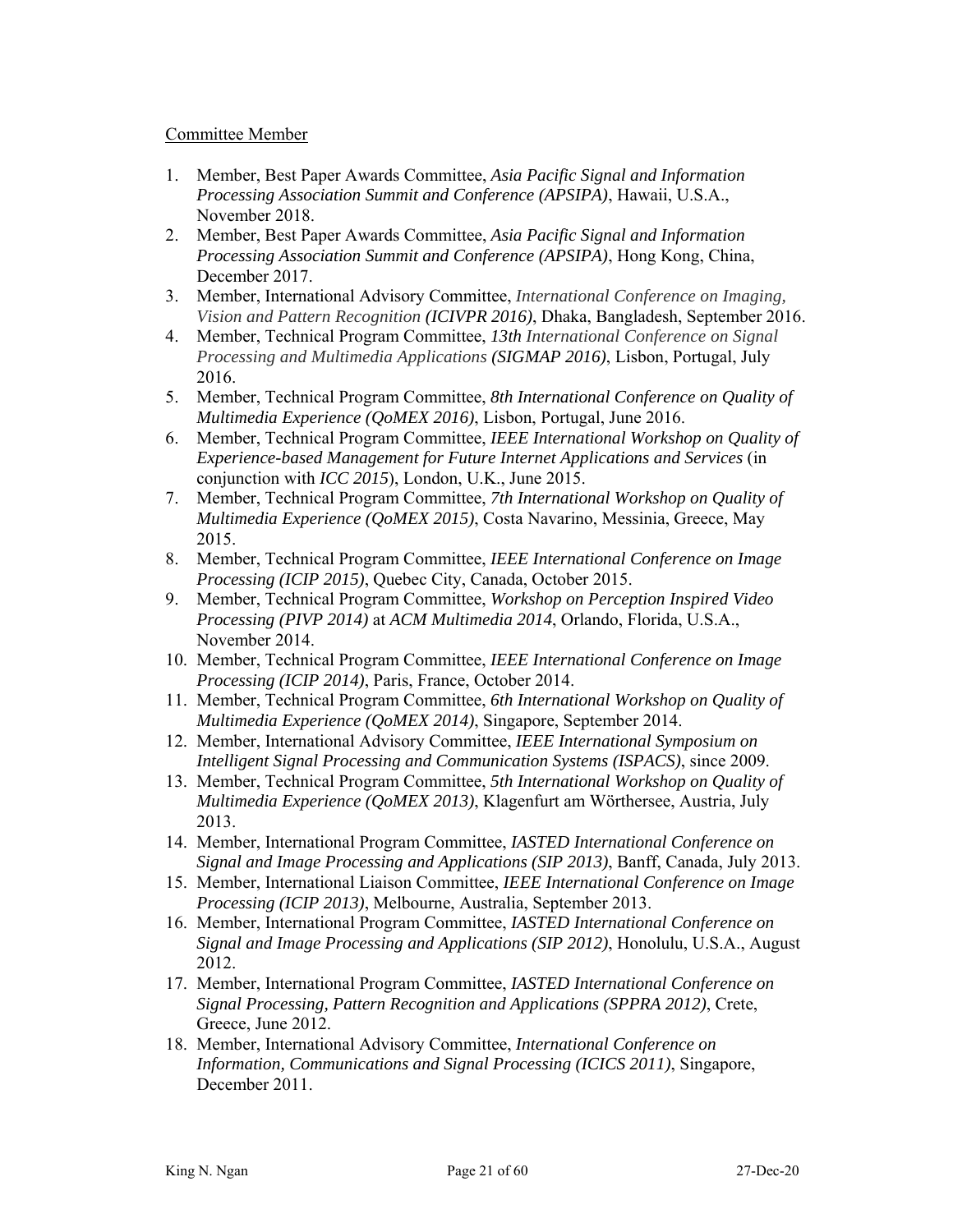- 19. Member, International Program Committee, *IASTED International Conference on Signal and Image Processing and Applications (SIP 2011)*, Crete, Greece, June 2011.
- 20. Member, Technical Program Committee, *International Conference on Visual Communications and Image Processing (VCIP 2011)*, Huang Shan, China, July 2010.
- 21. Member, Technical Program Committee, *Workshop on Emerging Technology in Multimedia Communication & Networking*, in *10th IEEE International Conference on Multimedia & Expo (ICME 2009)*, Cancun, Mexico, June-July 2009.
- 22. Member, Technical Program Committee, 5<sup>th</sup>International Conference on Visual *Information Engineering (VIE 2008)*, Xian, China, July-August 2008.
- 23. Member, International Advisory Committee, *Regional Inter-University Graduate Conference on Electrical Engineering (RIUGCEE 2008)*, Xian, China, July 2008.
- 24. Member, Technical Program Committee, *6th International Conference on Communications, Circuits and Systems (ICCCAS 2008)*, May 2008, Xiamen, China.
- 25. Member, Organizing Committee, *IEEE Workshop on Scalable Video Coding & Transport (SVCT 2007)*, Taichung, Taiwan, December 2007.
- 26. Member, International Program Committee, *IASTED International Conference on Signal and Image Processing (SIP 2007)*, Honolulu, U.S.A., August 2007.
- 27. Member, International Advisory Committee, *Asia-Pacific Workshop on Visual Information Processing (VIP 2006),* Beijing, China, December 2006.
- 28. Member, International Advisory Committee, *9th International Conference on Control, Automation, Robotics and Vision, (ICARCV 2006)*, Singapore, December 2006.
- 29. Member, International Program Committee, *International Symposium of Multimedia over Wireless (ISMW 2006)*, Vancouver, Canada, July 2006.
- 30. Member, International Advisory Committee, *Asia-Pacific Workshop on Visual Information Processing (VIP 2005),* Hong Kong, December 2005.
- 31. Member, International Program Committee, *International Conference on Information, Communications, and Signal Processing (ICICS 2005)*, Bangkok, Thailand, December 2005.
- 32. Member, International Program Committee, *IASTED International Conference on Signal and Image Processing (SIP 2005)*, Honolulu, Hawaii, August 2005.
- 33. Member, International Advisory Committee, *MMU International Symposium on Information and Communications Technologies (M2USIC 2004)*, Putrajaya, Malaysia, October 2004.
- 34. Member, Technical Program Committee, *SPIE International Conference on Visual Communications and Image Processing*, Lugano, Switzerland, July 2003.
- 35. Member, International Steering Committee, *Picture Coding Symposium*, Saint-Malo, France, April 2003.
- 36. Member, Technical Program Committee, *IEEE International Conference on Multimedia and Expo*, Lausanne, Switzerland, August 2002.
- 37. Member, Advisory Panel, *International Workshop on 3D Digitization (IW3DD),* Singapore, February 2002.
- 38. Member, Technical Program Committee, *SPIE International Conference on Visual Communications and Image Processing*, San Jose, U.S.A., January 2002.
- 39. Member, Technical Program Committee, *Conference on Digital Imaging Techniques and Applications (DICTA)*, Melbourne, Australia, January 2002.
- 40. Member, International Steering Committee, *Picture Coding Symposium*, Seoul, Korea, April 2001.
- 41. Member, Technical Program Committee, *SPIE International Conference on Visual Communications and Image Processing*, San Jose, U.S.A., January 2001.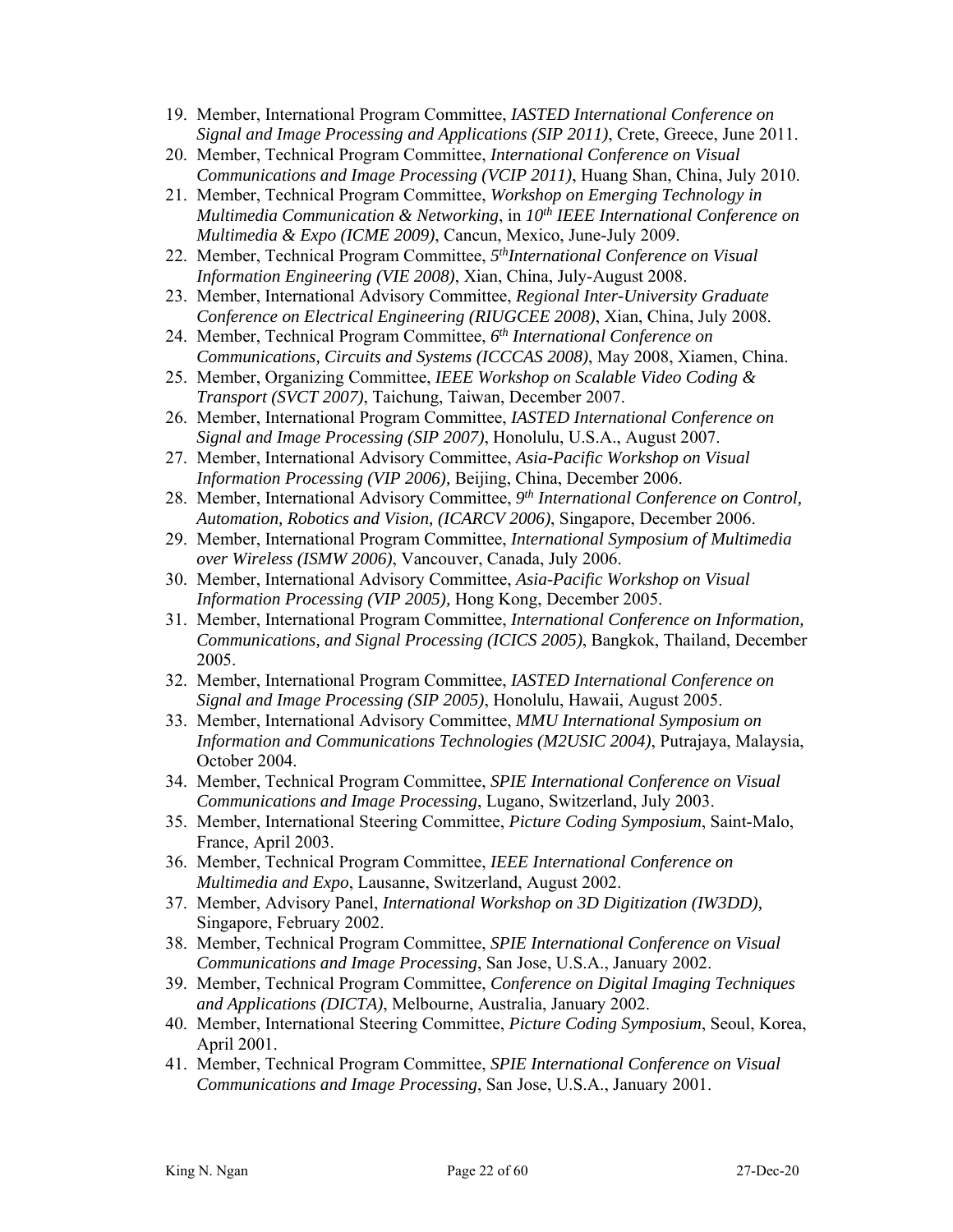- 42. Member, Technical Program Committee, *IEEE Workshop on Stereo Image and Video Processing (WSIVP)*, Sydney, Australia, December 2000.
- 43. Member, Technical Program Committee, *International Symposium on Multimedia Information Processing*, Sydney, Australia, December 2000.
- 44. Member, International Steering Committee, *IEEE International Workshop on Intelligent Signal Processing and Communication Systems*, Hawaii, U.S.A., November 2000.
- 45. Member, International Steering Committee, *IEEE International Workshop on Intelligent Signal Processing and Communication Systems*, Phuket, Thailand, December 1999.
- 46. Member, Programme Committee, *International Symposium on Signal Processing and Intelligent System (ISSPIS)*, Guangzhou, China, November 1999.
- 47. Member, Technical Program Committee, *IEEE Region 10 Conference (TENCON),* Brisbane, Australia, December 1997.
- 48. Member, Technical Program Committee, *3rd. Asia-Pacific Conference on Communications,* Sydney, Australia, December 1997.
- 49. Member, International Steering Committee, *IEEE International Workshop on Intelligent Signal Processing and Communication Systems*, Kuala Lumpur, Malaysia, November 1997.
- 50. Organizer, Special Session on "Advacned VLBR Video Coding", *IEEE International Symposium on Circuits and Systems*, Hong Kong, June 1997.
- 51. Member, Technical Program Committee, *EURASIP Workshop on Vector Quantization*, Milan, Italy, May 1997.
- 52. Member, Technical Program Committee, *IEEE International Symposium on Circuits and Systems (ISCAS)*, Atlanta, U.S.A., May 1996.
- 53. Member, Organising Committee, *Picture Coding Symposium*, Melbourne, Australia, March 1996.
- 54. Member of Technical Program Committee, *IEEE Workshop on Image and Multidimensional Digital Signal Processing (IMDSP)*, Belize City, Belize, March 1996.
- 55. Member, Technical Program Committee, *SPIE/IS&T Digital Video Compression: Algorithms and Techniques Conference*, San Jose, U.S.A., January 1996.
- 56. Member of International Liaison Committee, *IEEE International Symposium on Circuits and Systems (ISCAS)*, Seattle, U.S.A., May 1995.
- 57. Member of Technical Program Committee, *SPIE International Conference on Visual Communications and Image Processing*, Taiwan, R.O.C., May 1995.
- 58. Member of Program Committee, *IS&T/SPIE International Symposium on Electronic Imaging: Science & Technology*, San Jose, U.S.A., February 1995.
- 59. Member of Technical Program Committee, *Asia-Pacific Conference on Circuits and Systems*, Taipei, Taiwan, December 1994.
- 60. Member of Technical Program Committee, *Australian Telecommunication Networks and Applications*, Melbourne, Australia, December 1994.
- 61. Member of International Advisory Committee, *International Symposium on Speech, Image Processing and Neural Networks*, Hong Kong, April 1994.
- 62. Member of Technical Program Committee, *SPIE International Conference on Visual Communications and Image Processing*, Boston, U.S.A., November 1993.
- 63. Member of Organising Committee, *Asia-Pacific Conference on Circuits and Systems*, Sydney, Australia, December 1992.
- 64. Member of Technical Program Committee, *International Workshop on Media Technology, Taiwan*, November 1992.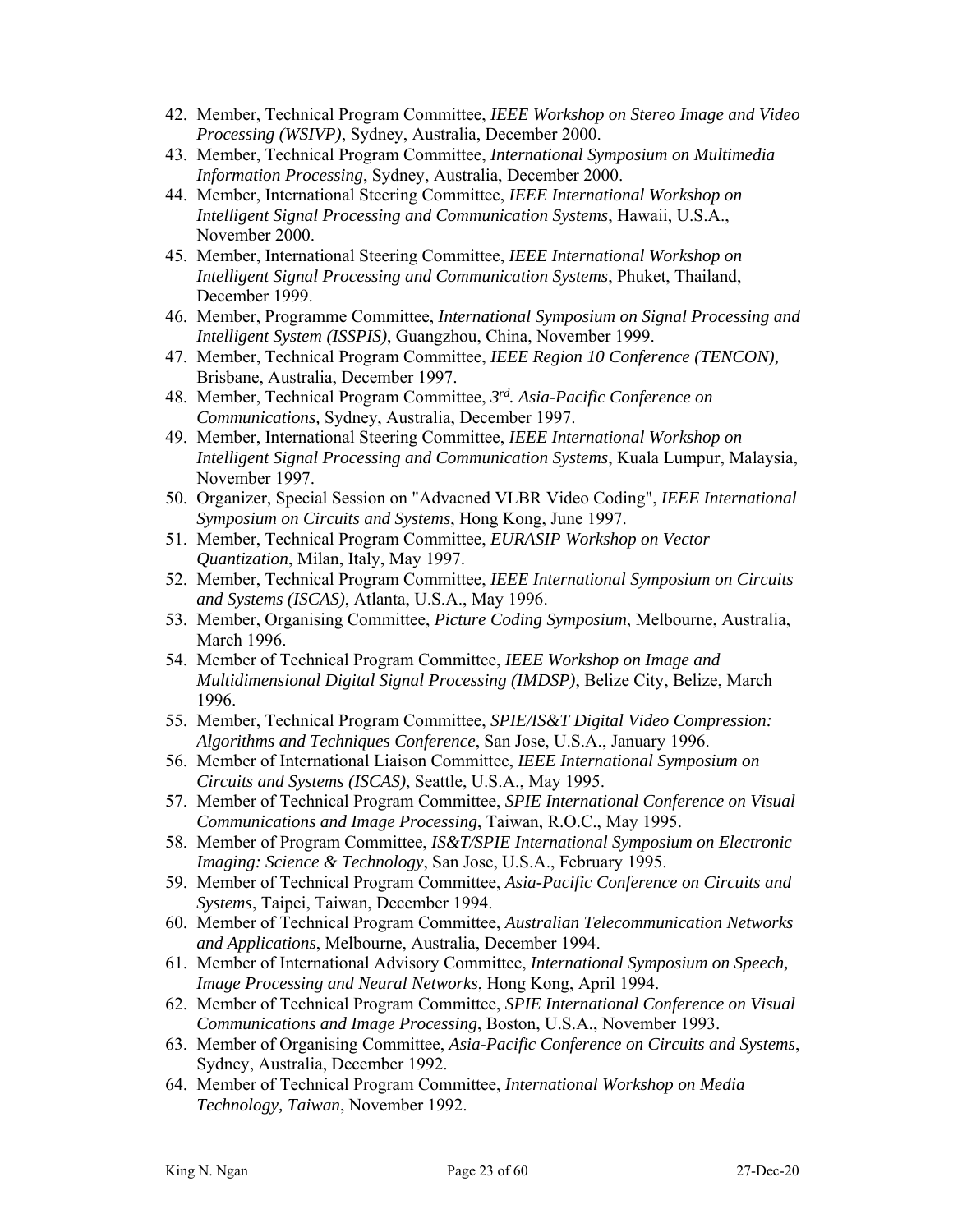- 65. Member of Technical Program Committee, *IEEE Workshop on Visual Signal Processing and Communications*, Raleigh, U.S.A., September 1992.
- 66. Member of Organising Committee, *4th International Conference on Image Processing and Its Applications*, Masstricht, The Netherlands, April 1992.
- 67. Member of Technical Program Committee, *SPIE International Conference on Visual Communications and Image Processing*, Boston, U.S.A., November 1991.
- 68. Member of International Advisory Committee, *IEEE Workshop on Visual Signal Processing and Communications*, Taiwan, June 1991.
- 69. Member of Technical Program Committee, *IEEE International Symposium on Circuits and Systems (ISCAS)*, San Diego, U.S.A., May 1989.

#### **Sessions Chaired at Conferences**

- 1. "Fast Algorithms and Implementations" in *IEEE Conference on Image Processing*, Phoenix, U.S.A., September 2016.
- 2. "HEVC, Standard Video Coding" in *IEEE International Symposium on Circuits and Systems*, Lisbon, Portugal, May 2015.
- 3. "Video Processing and Interaction" in *Advanced Concepts for Intelligent Vision Systems*, Poznan, Poland, October 2013.
- 4. "3D Image Processing and Camera Calibration" in *IEEE International Conference on Image Processing*, Melbourne, Australia, September 2013.
- 5. "Image, Video and Multimedia" in *IEEE China Summit & International Conference on Signal and Information Processing*, Beijing, July 2013.
- 6. "Visual Signal Processing and Analysis" in *IEEE International Symposium on Circuits and Systems*, Beijing, China, May 2013.
- 7. "Encoder Optimization" in *IEEE International Symposium on Circuits and Systems*, Rio de Janeiro, Brazil, May 2011.
- 8. "Image Processing and Video Technology II" in *International Symposium on Intelligent Signal Processing and Communications Systems*, Chengdu, China, December 2010.
- 9. "Image and Video Representation I" in *IEEE International Conference on Image Processing*, Hong Kong, China, September 2010.
- 10. "Segmentation II" in *IEEE Conference on Image Processing*, Hong Kong, China, September 2010.
- 11. "Perception and Quality Models for Images and Video" in *IEEE Conference on Image Processing*, Hong Kong, China, September 2010.
- 12. "Coding" in *IEEE Pacific-Rim Conference on Multimedia*, Bangkok, Thailand, December 2009.
- 13. "Object Detection and Tracking" in *International Symposium on Intelligent Signal Processing and Communications Systems*, Kanazawa, Japan, December 2009.
- 14. "Image/Video Modeling II" in *IEEE Conference on Image Processing*, San Diego, U.S.A., October 2008.
- 15. "H.264/Scalable Video Coding" in *IEEE International Conference on Multimedia and Expo*, Hannover, Germany, 23-26 June, 2008.
- 16. "H.264/AVC Coding, Prediction, Estimation and Assignation Issues" in *International Conference on Communications, Circuits and Systems*, Xiamen, China, 25-27 May, 2008.
- 17. "Coding Efficiency and Encoder Optimization Techniques" in *Picture Coding Symposium*, Beijing, China, 24-26 April 2006.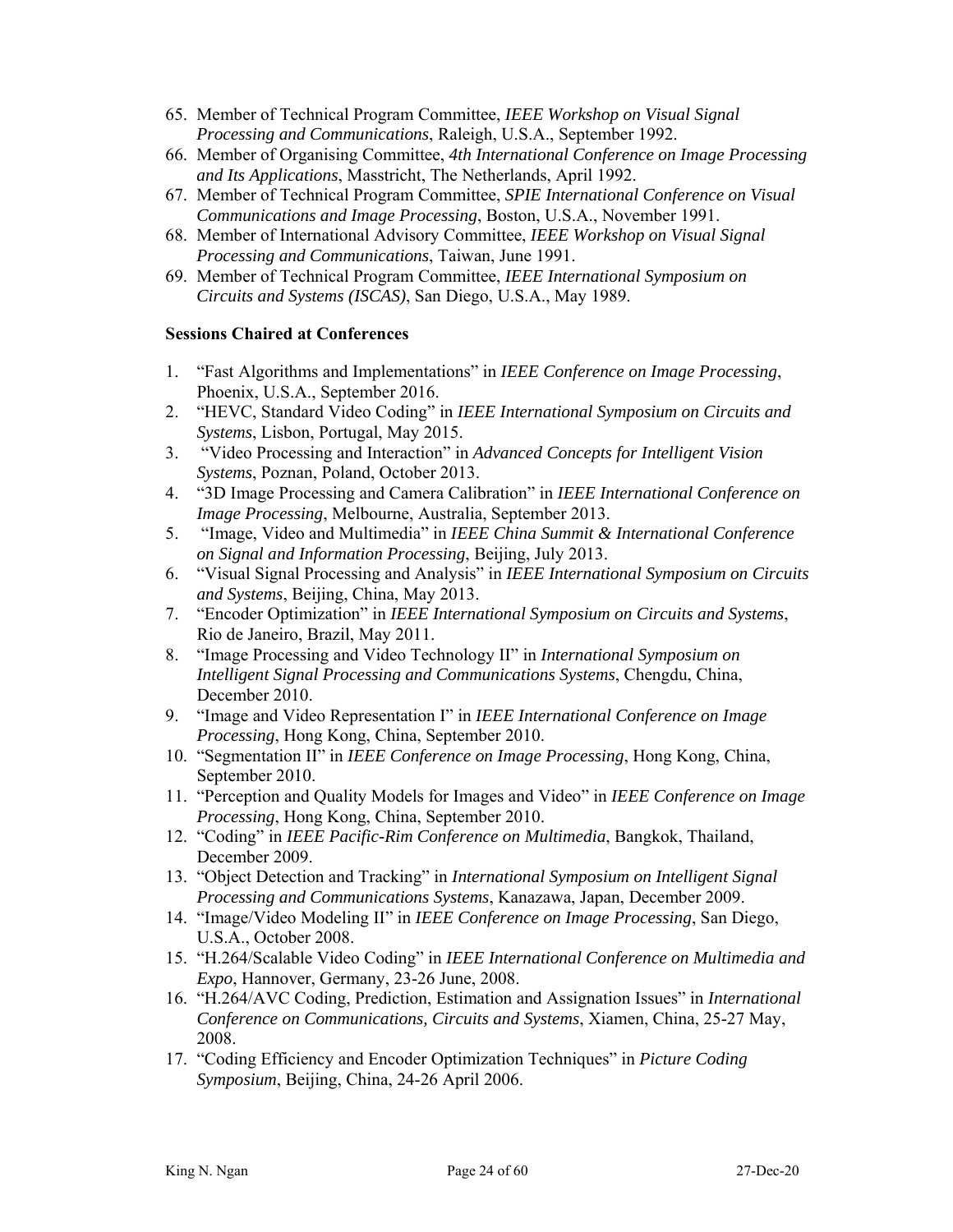- 18. "Image Processing I" in *International Symposium on Intelligent Signal Processing and Communications Systems*, Hong Kong SAR, China, December 2005.
- 19. "Error Resilient Video Coding" in *SPIE International Conference on Visual Communications and Image Processing*, Beijing, China, July 2005.
- 20. "Multimedia Communication Systems and Applications" in *International Symposium on Multimedia over Wireless*, Maui, Hawaii, U.S.A., June 2005.
- 21. "Multimedia Technology and Coding" in *International Symposium on Intelligent Signal Processing and Communication Systems*, Seoul, Korea, November 2004.
- 22. "Video Processing and Coding I" in *International Symposium on Intelligent Multimedia, Video and Speech Processing*, Hong Kong, October 2004.
- 23. "Rate Contorol I" in *SPIE International Conference on Visual Communications and Image Processing*, Laguno, Switzerland, July 2003.
- 24. "Stereo Vision" in *Seventh International Conference on Control, Automation, Robotics and Vision (ICARCV'02),* Singapore, December 2002.
- 25. "Video Processing and Coding II" in *Second International Symposium on Communications and Information Theory (ISCITS'02),* Bangkok, Thailand, October 2002.
- 26. "Cameras, Motion and Watermarks" in *IEEE International Symposium on Circuits and Systems (ISCAS'01)*, Sydney, Australia, May 2001.
- 27. "Multimedia Data Compression" in *2000 International Workshop on Multimedia Data Storage, Retrieval, Integration and Applications*, Hong Kong, January 2000.
- 28. "Human Observer" in *Picture Coding Symposium,* Portland, U.S.A., April 1999.
- 29. "Image and Video Coding" in *SPIE International Conference on Visual Communications and Image Processing,* San Jose, U.S.A., January 1999.
- 30. "Advanced VLBR Video Coding" in *IEEE International Symposium on Circuits and Systems*, Hong Kong, June 1997.
- 31. "Array Processing" in *IEEE Region 10 Conference (TENCON)*, Perth, Australia, November 1996.
- 32. "Character Recognition" in *IEEE Region 10 Conference (TENCON)*, Perth, Australia, November 1996.
- 33. "Image Processing and Video" in *Third International Conference on Signal Processing*, Beijing, China, October 1996.
- 34. "Coding Systems" in *International Workshop on Coding Techniques for Very Low Bit Rate Video*, Tokyo, Japan, November 1995.
- 35. "Video Coding 2" in *Australian Telecommunication Networks and Applications*, Melbourne, Australia, December 1994.
- 36. "Video Coding" in *IEEE Singapore International Conference on Communication Systems*, Singapore, November 1994.
- 37. "Filtering and Conversion" in *SPIE International Conference on Visual Communications and Image Processing*, Boston, U.S.A., November 1993.
- 38. "Video Coding II" in *Asia-Pacific Conference on Communications*, Taejon, South Korea, September 1993.
- 39. "Video Compression" in *Asia-Pacific Conference on Circuits and Systems*, Sydney, Australia, December 1992.
- 40. "Video Coding" in *Singapore International Conference on Image Processing*, Singapore, September 1992.
- 41. "Interframe Coding Techniques" in *Australian Broadband Switching and Services Symposium*, Melbourne, Australia, July 1992.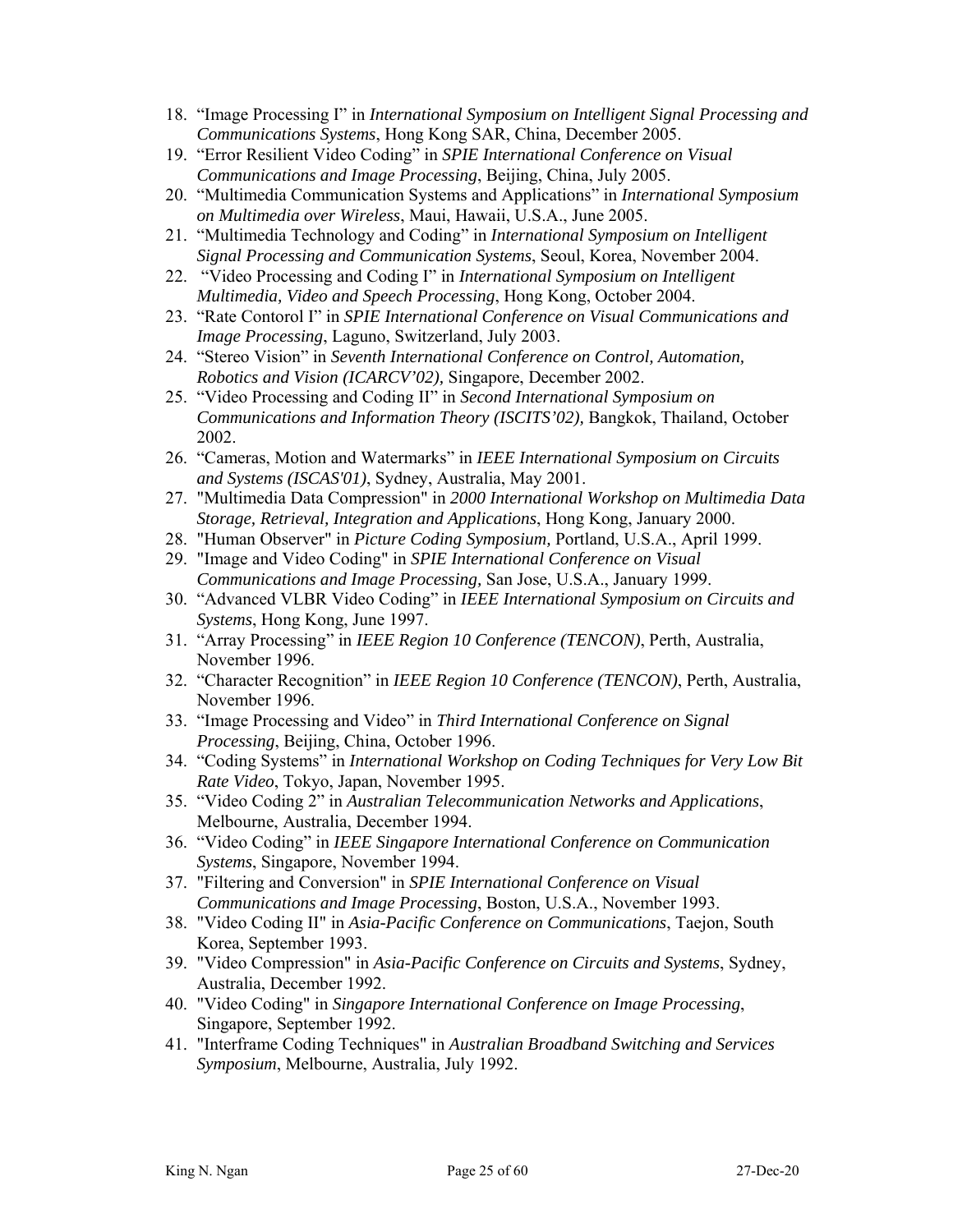42. "Image Processing & Applications" in *IEEE International Workshop on Industrial Applications of Machine Vision and Machine Intelligence*, Tokyo, Japan, February 1987.

#### **Courses Attended**

- 1. "Academic Staff Selection Skills", 2-day workshop, Centre for Staff Development, UWA, 1 & 27 November 1996.
- 2. "Staff Development Review (SDR) Workshop", 1-day workshop, Centre for Staff Development, UWA, 26 September 1996.

### **Grants Assessor for:**

National Science Foundation, U.S.A., 1997 Hong Kong Research Grants Council, since 1995 Australian Research Council, 1992 - 2003 Qatar National Research Fund, since 2007

#### **External Assessor for:**

- 1. Crossing of Efficiency Bar for Assistant Professors, Hong Kong Polytechnic University, 2003
- 2. Academic Staff Promotion to Associate Professor and Professor, Multimedia University, Malaysia, 2006 - 2008
- 3. Academic Staff Promotion to Associate Professor and Professor, Philadelphia University, Jordan, 2007

### **Thesis Examiner for:**

- 1. Suhuai Luo, Ph.D., 1995, "Speech-enhanced model-based video facial image coding", University of Sydney, Australia.
- 2. Mark Pickering, Ph.D., 1995, "A VBR rate control algorithm for video coders incorporating perceptually adaptive quantisation and traffic shaping", Australian Armed Forces Academy, University of New South Wales, Australia.
- 3. Lachlan Andrew, Ph.D., 1996, "Image coding using vector quantization with neural networks", University of Melbourne, Australia.
- 4. Tse Fu Wing, M.Phil., 1996, "DC coefficient restoration for transform image coding", Chinese University, Hong Kong.
- 5. Wong Kwok Wai, M.Phil., 2000, "Techniques for low bit-rate video coding", Hong Kong Polytechnic University, Hong Kong.
- 6. Hui Ko Cheung, Ph.D., January 2005, "Analysis and motion estimation strategies for frame and video object coding", Hong Kong Polytechnic University, Hong Kong.
- 7. Zheng Jinghong, Ph.D., November 2005, "Efficient error concealment and error control schemes for H.264 video", Nanyang Technological University, Singapore.
- 8. Xie Jun, Ph.D., December 2006, "Rate-distortion analysis and control in DCT-based scalable video coding", Nanyang Technological University, Singapore.
- 9. Cheung Hoi Kin, M.Phil., February 2007, "Error resilient support in video proxy over wireless channels", Hong Kong Polytechnic University, Hong Kong.
- 10. David Wu, Ph.D., April 2007, "Perceptually lossless coding of medical images From abstraction to reality", Royal Melbourne Institute of Technology, Australia.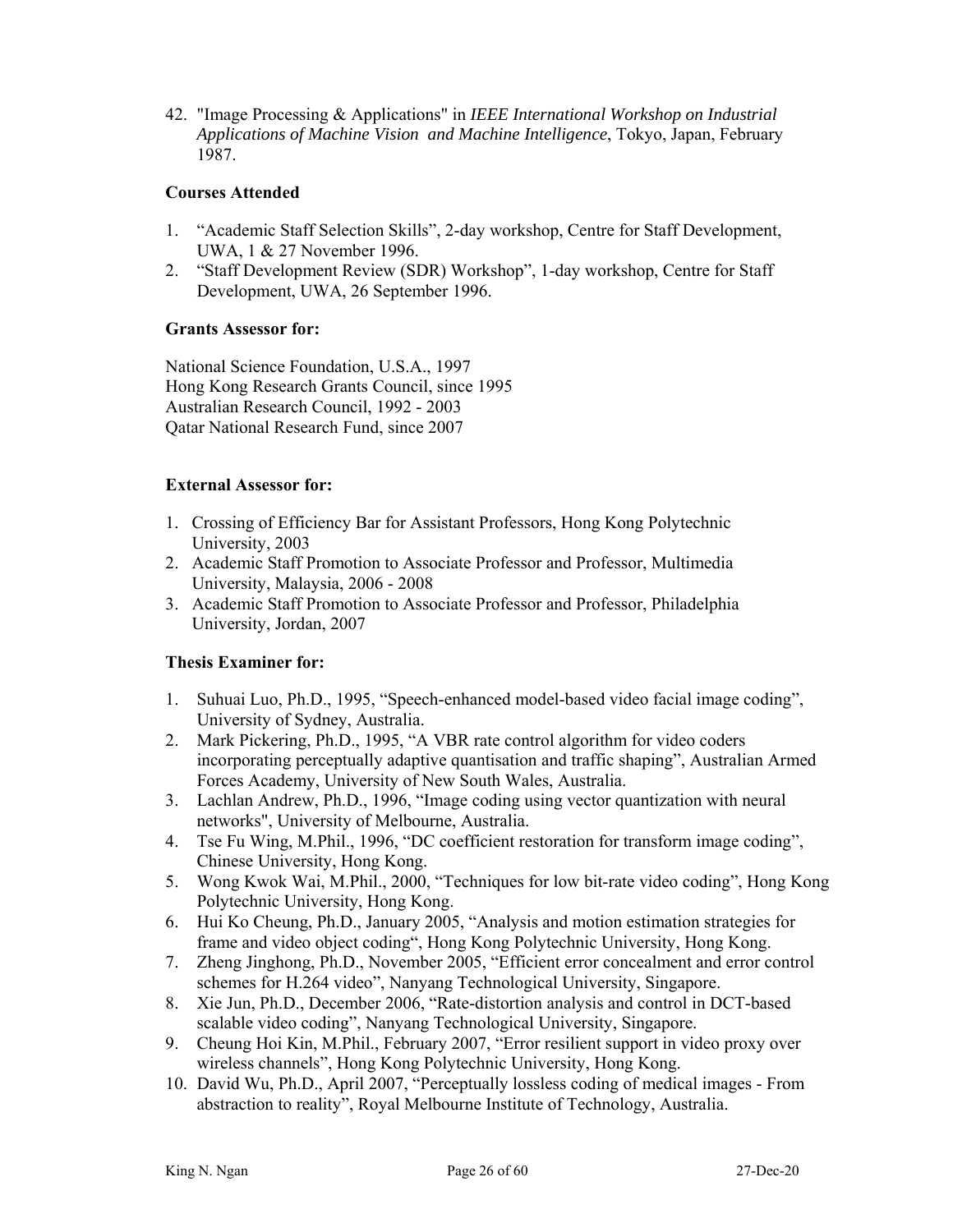- 11. Low Yi Qian, M.Eng.Sc., 2012, "New SIFT-based Calibration Methods for Hybrid Camera System", Tunku Abdul Rahman University, Malaysia.
- 12. Manish Narwaria, Ph.D., May 2012, "Signal Quality Assessment for Multimedia Communications", Nanyang Technological University, Singapore.
- 13. Sun Chensheng, Ph.D., April 2013, "Machine Learning Approaches for Visual Object Detection", Hong Kong Polytechnic University, Hong Kong.
- 14. Hung Kwok Wai, Ph.D., February 2014, "Super-resolution Study via Interpolation Techniques", Hong Kong Polytechnic University, Hong Kong.
- 15. Wu Hao, M.Phil., November 2015, "On Storage, Search and Object Identification of Video Sequence", Hong Kong Polytechnic University, Hong Kong.

## **Thesis Committee (Chairman)**

- 1. Mak Chun Man, Lawrence, M.Phil., 2004, "Video Object Segmentation", Chinese University of Hong Kong, Hong Kong.
- 2. Lee Sum-Wai, M.Phil., 2004, "Assemblage of three-dimensional broken objects using a multi-objective genetic algorithm", Chinese University of Hong Kong, Hong Kong.
- 3. Tao Suyi, M.Phil., 2005, "AML Algorithm and NLOS localization by AoA measurements", Chinese University of Hong Kong, Hong Kong.
- 4. Zhang Zhijun, Ph.D., 2005, "Variational and spline based multi-modal non-rigid medical image registration and applications", Chinese University of Hong Kong, Hong Kong.
- 5. Li Ngai, M.Phil., 2006, "Fast pattern matching in Walsh-Hadamard transform domain and its applications in video processing", Chinese University of Hong Kong, Hong Kong.
- 6. Chen Qinran, Ph.D., 2006, "Face recognition using structural approach", Chinese University of Hong Kong, Hong Kong.
- 7. Yao Jian, Ph.D., 2006, "Modeling and rendering from multiple views", Chinese University of Hong Kong, Hong Kong.
- 8. Sun Deqing, M.Phil., 2007, "Post-processing of images coded using block DCT at low bit rates", Chinese University of Hong Kong, Hong Kong.
- 9. Mak Chun Man, Lawrence, Ph.D., 2008, "Motion estimation and segmentation", Chinese University of Hong Kong, Hong Kong.
- 10. Wang Meng, M.Phil., 2012, "Transferring a Generic Pedestrian Detector Towards Specific Scenes", Chinese University of Hong Kong, Hong Kong.
- 11. Pan Hanjie, Ph.D., 2013, "Two Approaches to Sparsity for Image Restoration", Chinese University of Hong Kong, Hong Kong.
- 12. Zhou Rui, Ph.D., 2015, "Saliency Learning and Person Re-Identification", Chinese University of Hong Kong, Hong Kong.
- 13. Han Qinglong, Ph.D., 2015, "Coding and Processing of High-Definition Video Signal", Chinese University of Hong Kong, Hong Kong.

### **Thesis Proposal Committee**

- 1. Pan Hanjie, Ph.D., March 2012, "Sparse Image Restoration", Chinese University of Hong Kong, Hong Kong.
- 2. Wang Meng, M.Phil., March 2012, "Transferring a Generic Pedestrian Detector Towards Specific Scenes", Chinese University of Hong Kong, Hong Kong.
- 3. Han Qinglong, Ph.D., March 2013, "High Performance Coding Tools for Hybrid Video Coding", Chinese University of Hong Kong, Hong Kong.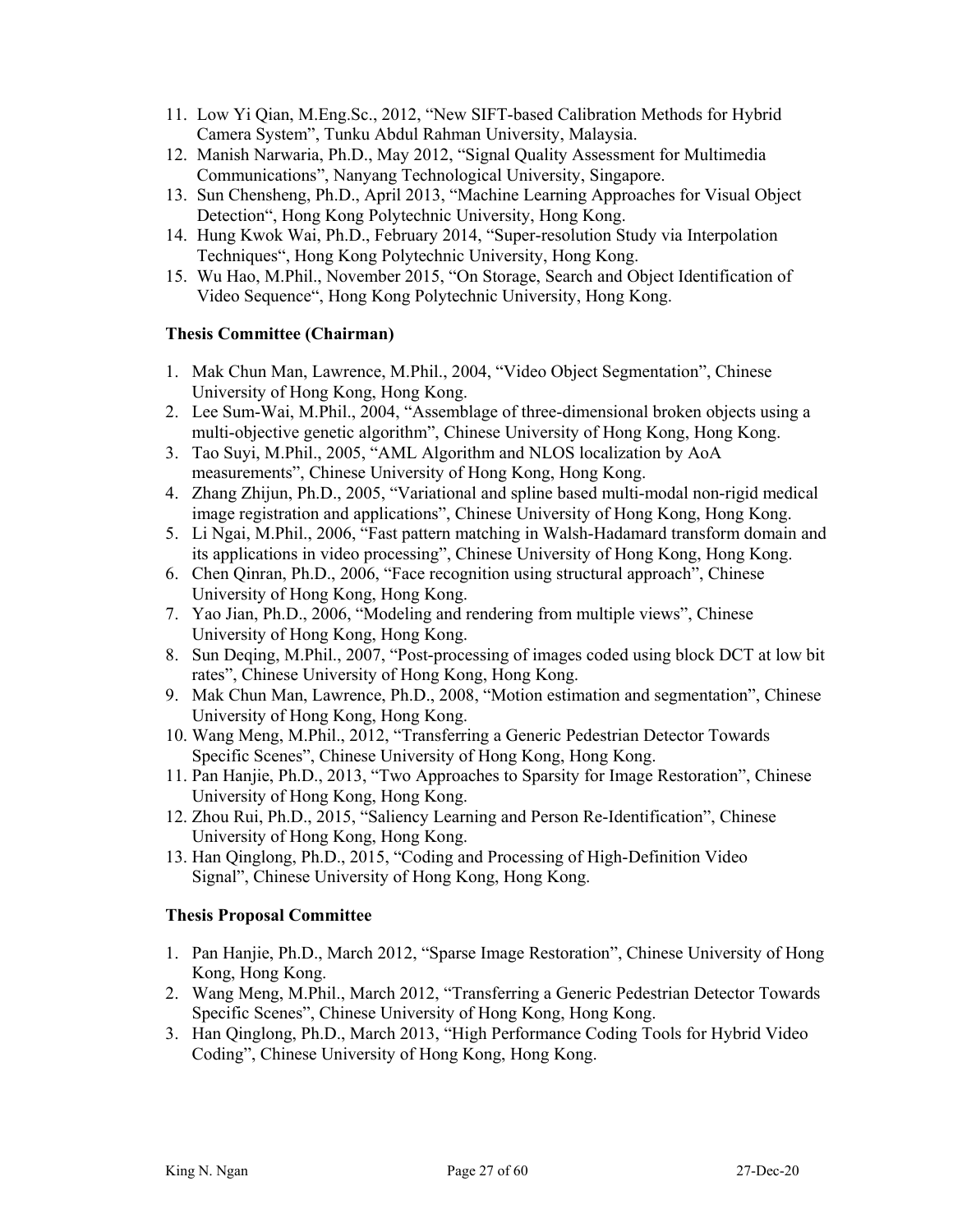## **Community Services**

- 1. Deputy Principal, Chinese Association of Victoria Ethnic Chinese School, Melbourne, Victoria, 1992 - 1994.
- 2. Member of Parent Management Committee, Chung Wah Chinese School, Leeming, Perth, 1994 - 1996.
- 3. Member, Kingswood College Council, UWA, 1998 1999.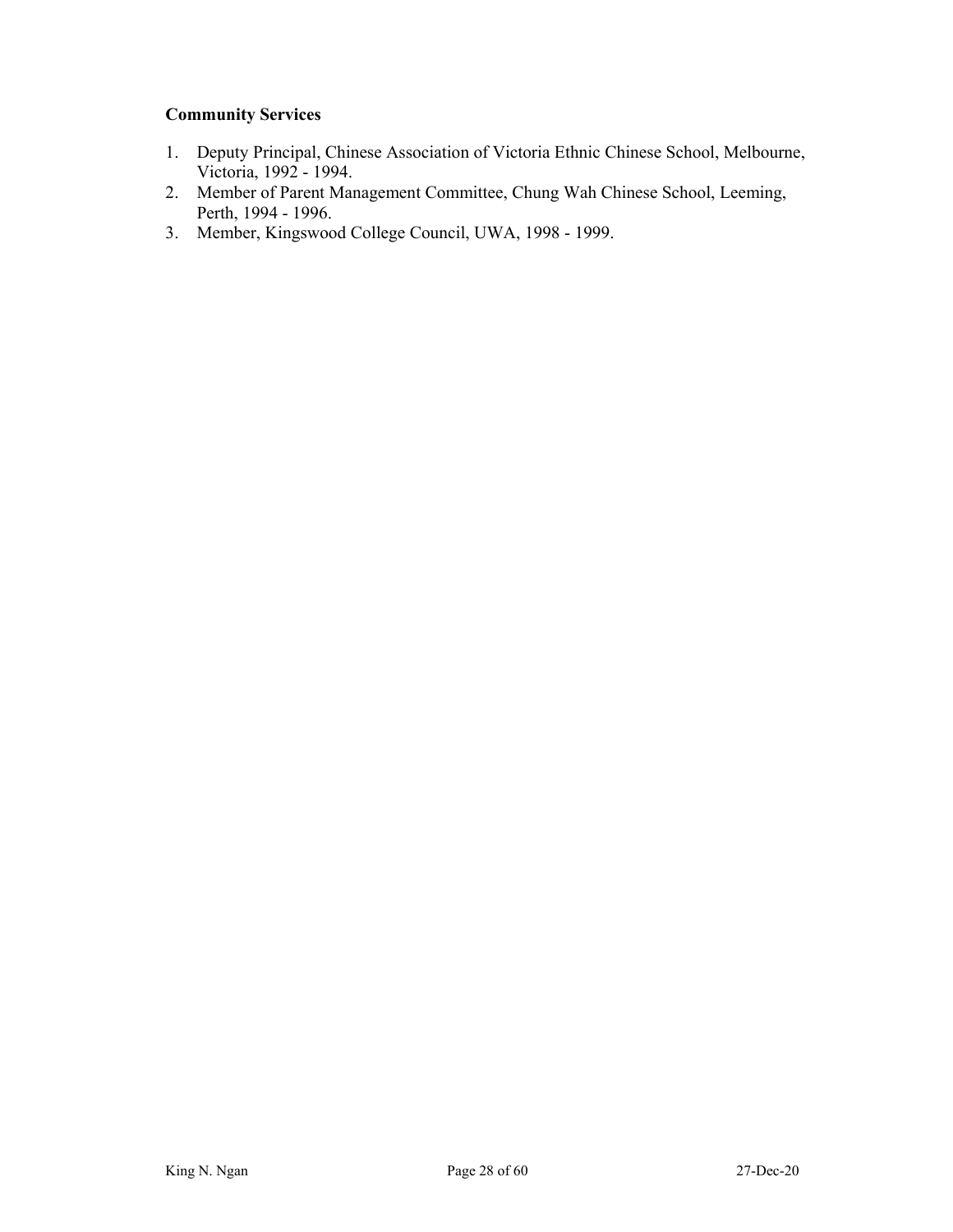#### **PUBLICATIONS**

#### **Authored Books**

- 1. K.N. Ngan, T. Meier and D. Chai, *Advanced Video Coding: Principles and Techniques*, Elsevier Science Publishers B.V., ISBN 0-444-82667-X, August 1999, 430 pages.
- 2. K.N. Ngan, C.W. Yap and K.T. Tan, *Video Coding for Future Generation Mobile Communication Systems*, Marcel Dekker Inc., ISBN 0-8247-0489-4, January 2001, 560 pages.
- 3. W.J. Heng and K.N. Ngan, *Digital Video Transition Analysis and Detection*, World Scientific Publishing Co. Pte. Ltd., ISBN 981-238-185-6, November 2002, 200 pages.

#### **Edited Books**

- 1. K.N. Ngan and I. Shirakawa, *Proceedings of IEEE International Symposium on Circuits and Systems*, Singapore, ISBN 0-7803-0050-5, June 1991, 3177 pages.
- 2. K.N. Ngan, *Proceedings of IEEE Workshop on Visual Signal Processing and Communications*, Melbourne, Australia, ISBN 0-7326-0512-1, September 1993, 347 pages.
- 3. K.N. Ngan, *Proceedings of IEEE Region 10 Conference (TENCON'96),* Perth, Australia, ISBN 0-7803-3679-8, November 1996, 966 pages.
- 4. H.R. Wu, K.N. Ngan, B. Qiu and S. Suthaharan, *Proceedings of IEEE International Workshop on Intelligent Signal Processing and Communication Systems*, Melbourne, Australia, ISBN 0-7803-9948-X, November 1998, 953 pages.
- 5. K.N. Ngan, T. Sikora and M.T. Sun, *Proceedings of SPIE International Conference on Visual Communications and Image Processing,* Perth, Australia, ISSN 0277-786X, ISBN 0-8194-3703-4, vol. 4067, June 2000, 1684 pages.
- 6. K.N. Ngan and H. Li (Eds.), *Video Segmentation and Its Applications*, Springer, ISBN 978-1-4419-9481-3, May 2011, 164 pages.
- 7. 颜庆义(作者),李宏亮(作者),郑丽颖(译者), 视频分割及其应用,国防工业出版 社, Chinese ISBN 978-7-118-09216-5, April 2014, 160 pages.
- 8. C. Deng, L. Ma, W. Lin and K.N. Ngan (Eds.), *Visual Signal Quality Assessment Quality of Experience*, Springer, ISBN 978-3-319-10367-9, November 2014, 303 pages.

### **Book Chapters**

- 1. K.N. Ngan and C.W. Yap, "Combined Source-Channel Video Coding," in *Signal Recovery Techniques for Image and Video Compression and Transmission*, Kluwer Academic Publisher, ISBN 0-7923-8298-6, October 1998, pp. 269-297.
- 2. J. Dong and K.N. Ngan, "Present and Future Video Coding Standards," in *Intelligent Multimedia Communication: Techniques and Applications*, Springer, ISBN 978-3- 642-11685-8, January 2010, pp. 75-124.
- 3. S. Li, C.M. Mak and K.N. Ngan, "Visual Quality Evaluation for Images and Videos," in *Multimedia Analysis, Processing and Communication*, Springer, ISBN 978-3-642--19550-1, November 2010, pp. 497-544.
- 4. H. Li and K.N. Ngan, "Image/Video Segmentation: Current Status, Trends, and Challenges," in *Video Segmentation and Its Applications*, Springer, ISBN 978-1- 4419-9481-3, January 2011, pp. 1-23.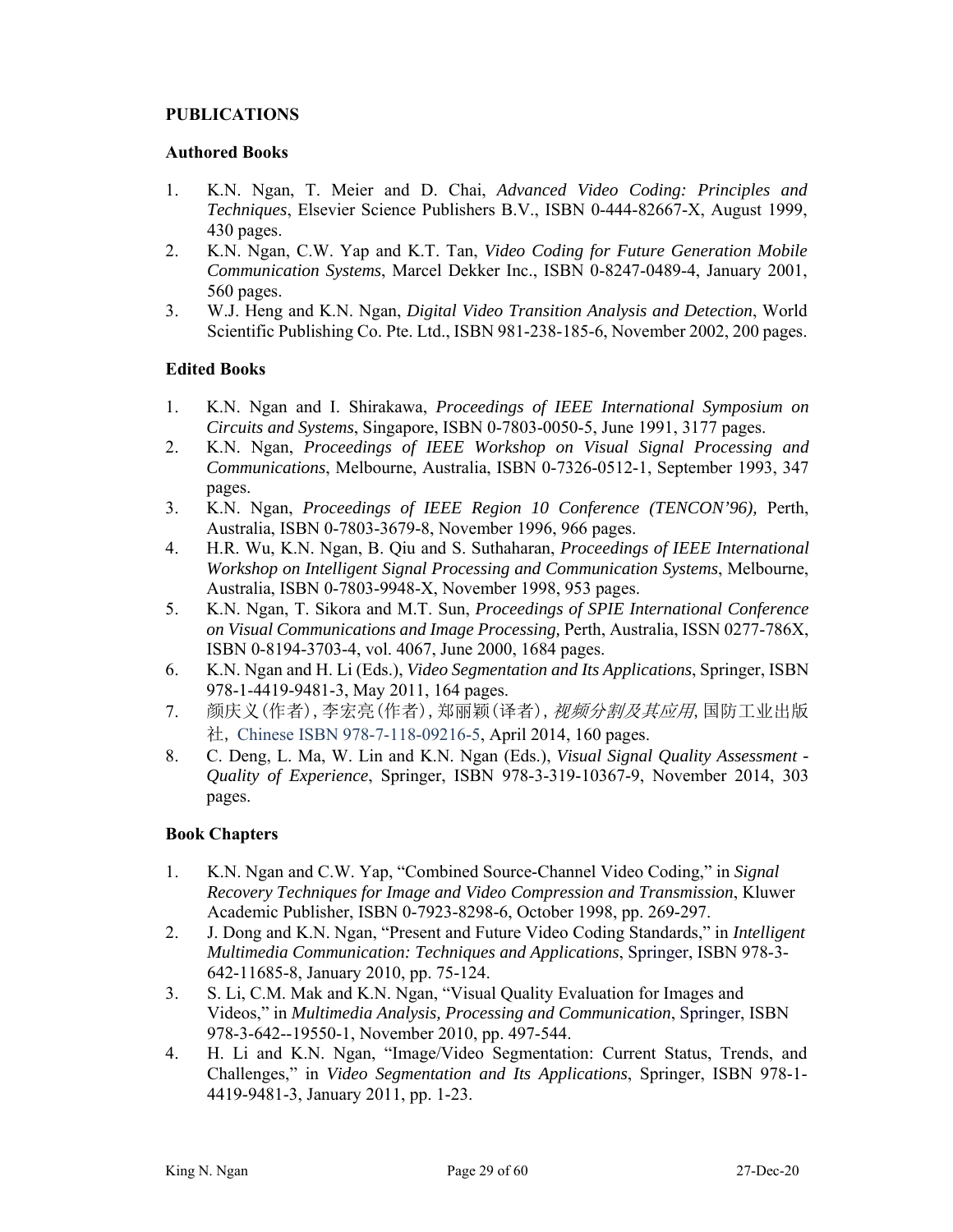- 5. Q. Zhang and K.N. Ngan, "Multiview Image Segmentation and Video Tracking," in *Video Segmentation and Its Applications*, Springer, ISBN 978-1-4419-9481-3, January 2011, pp. 117-143.
- 6. L. Ma, C. Deng, W. Lin, K.N. Ngan and L. Xu, "Retargeted Image Quality Assessment: Current Progresses and Future Trends," in *Visual Signal Quality Assessment - Quality of Experience*, Springer, ISBN 978-3-319-10367-9, November 2014, pp. 213-242.

#### **Refereed Journal Papers**

- 1. R. Steele, K.N. Ngan and D.J. Goodman, "Adaptive difference detection and correction system for partial correction of transmission errors in linear PCM," *Electronics Letters*, U.K., vol. 14, no. 12, 1978, pp. 381-382.
- 2. K.N. Ngan and R. Steele, "Enhancement of PCM and DPCM images corrupted by transmission errors," *IEEE Transactions on Communications*, U.S.A., vol. 30, no. 1, January 1982, pp. 257-264.
- 3. K.N. Ngan, "Adaptive transform coding of video signals," *IEE Proceedings-F*, U.K., vol. 129, no. 1, February 1982, pp. 28-40.
- 4. K.N. Ngan, "Image display techniques using the cosine transform," *IEEE Transactions on Acoustics, Speech and Signal Processing*, U.S.A., vol. 32, no. 1, February 1984, pp. 173-177.
- 5. K.N. Ngan, "Hierarchical transmission of multi-level images for videotex systems," *Displays*, U.K., vol. 5, no. 2, April 1984, pp. 84-88.
- 6. K.N. Ngan, W.C. Hui and S.C. Lim, "Picture transmission for videotex," *IEEE Transactions on Consumer Electronics*, U.S.A., vol. 31, no. 3, August 1985, pp. 301- 310.
- 7. K.N. Ngan and K.S. Leong, "Fast convergence method for Lloyd-Max quantiser design," *Electronics Letters*, U.K., vol. 22, no. 16, July 1986, pp. 844-846.
- 8. K.N. Ngan, "Experiments on two-dimensional decimation in time and orthogonal transform domain," *Signal Processing*, The Netherlands, vol. 11, no. 3, October 1986, pp. 249-263.
- 9. K.N. Ngan and H. Singh, "Robotic vision system for automatic identification and sorting of parts," *Engineering Journal of Singapore*, Singapore, vol. 13, no. 1, 1986, pp. 17-25.
- 10. K.N. Ngan, A.A. Kassim and H. Singh, "A parallel image processing system based on the TMS32010 digital signal processor," *IEE Proceedings-E*, U.K., vol. 134, no. 2, March 1987, pp. 119-124.
- 11. K.N. Ngan, C.H. Aw and H. Singh, "Automated inspection and drilling system for printed circuit boards," *IES Journal*, Singapore, vol. 27, no. 1, May 1987, pp. 7-13.
- 12. K.N. Ngan and S.B. Kang, "Geometric modelling of IC die bonds for inspection," *Pattern Recognition Letters*, The Netherlands, vol. 10, no. 1, July 1989, pp. 47-52.
- 13. K.N. Ngan, K.S. Leong and H. Singh, "Adaptive discrete cosine transform coding in perceptual domain," *IEEE Transactions on Acoustics, Speech and Signal Processing*, U.S.A., vol. 37, no. 11, November 1989, pp. 1743-1750.
- 14. K.N. Ngan and B.Y.K. Aw, "Morphologic edge detector," *Ngee Ann Polytechnic Journal*, Singapore, vol. 4, October 1990, pp. 33-38.
- 15. K.C. Chua, W.C.Wong and K.N. Ngan, "Error detection and correction of vector quantised digital images," *IEE Proceedings-I,* U.K., vol. 137, no. 6, December 1990, pp. 417-423.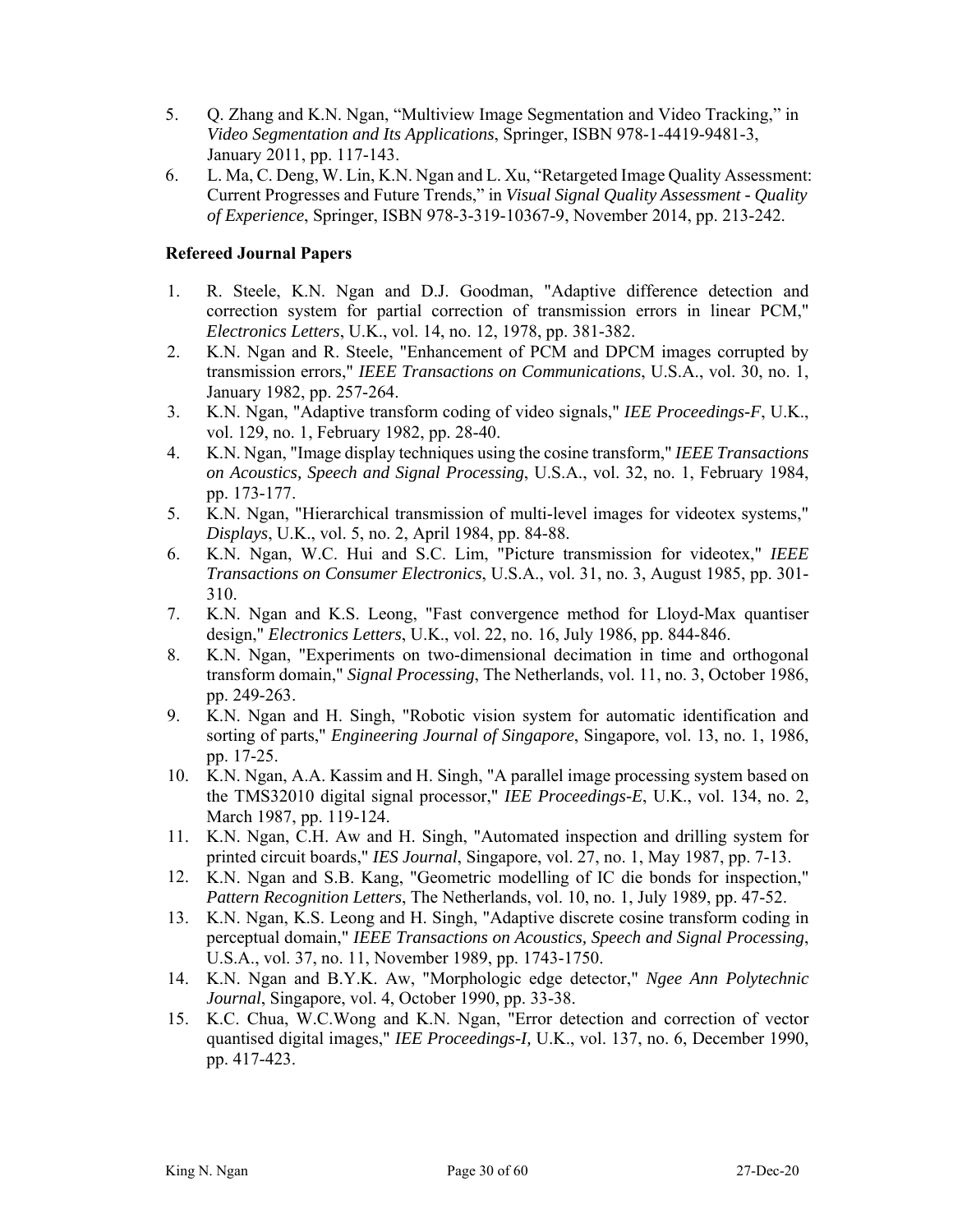- 16. (Invited paper) K.N. Ngan, H.C. Koh and W.C. Wong, "A hybrid image coding scheme incorporating human visual system characteristic," *Optical Engineering*, U.S.A., vol. 30, no. 7, July 1991, pp. 940-946.
- 17. K.N. Ngan, D.W. Lin and M.L. Liou, "Enhancement of image quality for low bit rate video coding," *IEEE Transactions on Circuits and Systems*, U.S.A., vol. 38, no. 10, October 1991, pp. 1221-1225.
- 18. K.N. Ngan and H.C. Koh, "Predictive classified vector quantization," *IEEE Transactions on Image Processing*, U.S.A., vol. 1, no. 3, July 1992, pp. 269-280.
- 19. K.N. Ngan and Sing B. Kang, "3-D object recognition using fuzzy quaternions," *IEE Proceedings-I*, U.K., vol. 139, no. 6, December 1992, pp. 561-568.
- 20. K.N. Ngan, J.S. Yee and H.C. Koh, "Low bit rate video coding using predictive classified vector quantization," *Asia-Pacific Engineering Journal*, Singapore, vol. 2, no. 4, December 1992, pp. 471-482.
- 21. K.N. Ngan and W.L. Chooi, "Subband motion analysis," *Optical Engineering*, U.S.A., vol. 32, no. 7, July 1993, pp. 1483-1488.
- 22. K.N. Ngan, K.K. Sin and H.C. Koh, "HDTV coding using hybrid MRVQ/DCT," *IEEE Transactions on Circuits and Systems for Video Technology*, U.S.A., vol. 3, no. 4, August 1993, pp. 320-323.
- 23. A.W. Johnson, T. Sikora, T.K. Tan and K.N. Ngan, "Filters for drift reduction in frequency scalable video coding schemes," *Electronics Letters*, U.K., vol. 30, no. 6, March 1994, pp. 471-472.
- 24. T.K. Tan, K.K. Pang and K.N. Ngan, "A frequency scalable coding scheme employing pyramid and subband techniques," *IEEE Transactions on Circuits and Systems for Video Technology*, U.S.A., vol. 4, no. 2, April 1994, pp. 203-207.
- 25. K.N. Ngan and W.L. Chooi, "Very low bit rate video coding using 3D subband approach," *IEEE Transactions on Circuits and Systems for Video Technology*, U.S.A., vol. 4, no. 3, June 1994, pp. 309-316.
- 26. L.H. Kieu and K.N. Ngan, "Cell-loss concealment techniques for layered video codecs in an ATM network," *IEEE Transactions on Image Processing*, U.S.A., vol. 3, no. 5, September 1994, pp. 666-677.
- 27. K.N. Ngan, D. Chai and A. Millin, "Very low bit rate video coding using H.261-like coder," *IEEE Transactions on Circuits and Systems for Video Technology*, U.S.A., vol. 6, no. 3, June 1996, pp. 308-312.
- 28. S.H. Tan, K.K. Pang and K.N. Ngan, "Classified perceptual coding with adaptive quantization," *IEEE Transactions on Circuits and Systems for Video Technology*, U.S.A., vol. 6, no. 4, August 1996, pp. 375-388.
- 29. M. Lee, K.N. Ngan and G. Crebbin, "A rate-distortion function for vector quantization with a variable block-size classification model," *Journal of Visual Communications and Image Representation*, Academic Press, U.S.A., vol. 8, no. 4, December 1997, pp. 356-363.
- 30. M. Lee and K.N. Ngan, "Video coding with a variable block-sizing technique in the wavelet transform domain," *SPIE Journal of Electronic Imaging*, U.S.A., vol. 7, no. 3, July 1998, pp. 539-547.
- 31. K.N. Ngan, S. Panchanathan, T. Sikora and M.-T. Sun, "Special Issue on Segmentation, Description and Retrieval of Video Content," *IEEE Transactions on Circuits and Systems for Video Technology*, U.S.A., vol. 8, no. 5, September 1998, pp. 521-524.
- 32. (Invited paper) T. Meier and K.N. Ngan, "Automatic segmentation of moving objects for video objects plane generation," *IEEE Transactions on Circuits and Systems for Video Technology*, U.S.A., vol. 8, no. 5, September 1998, pp. 525-538.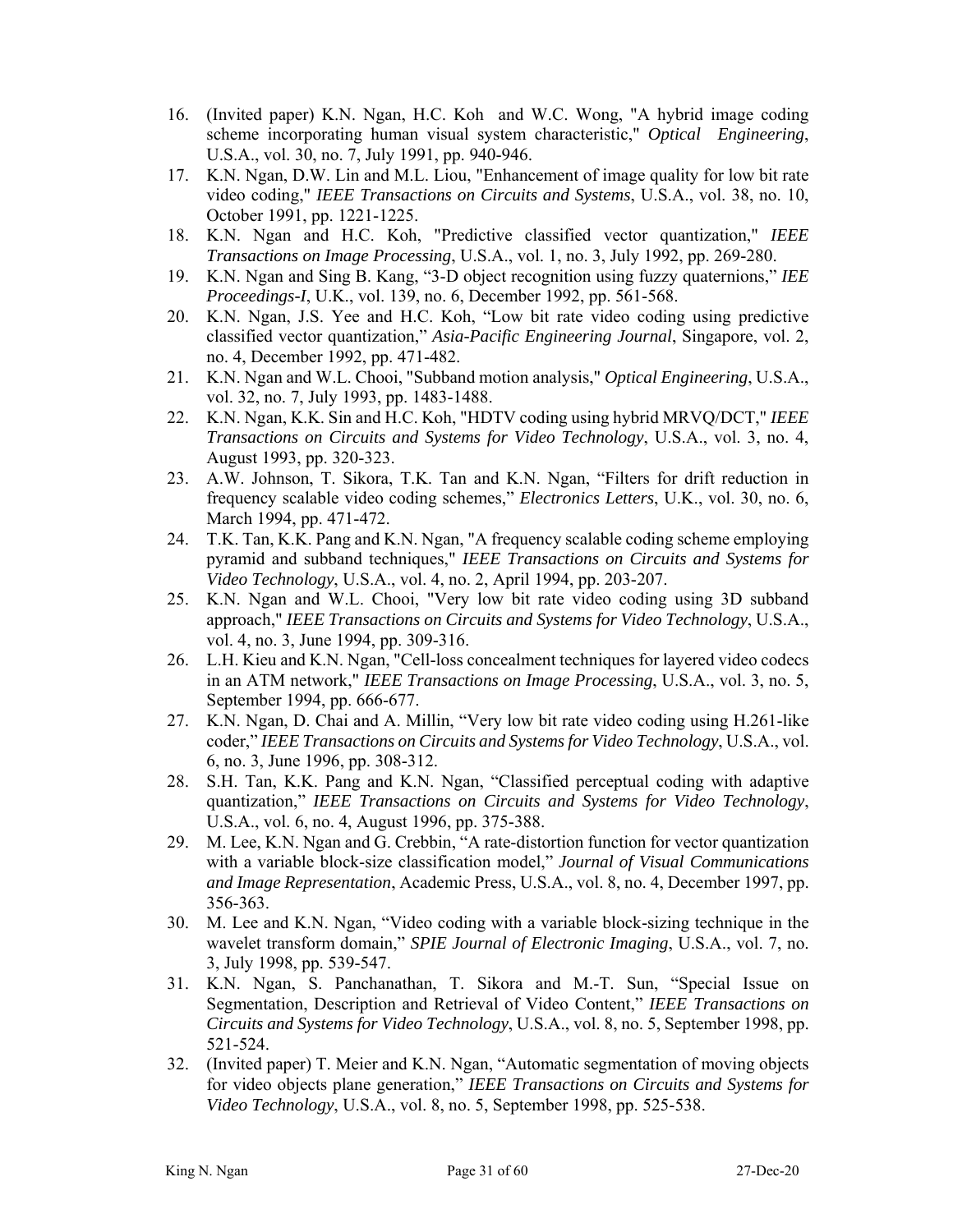- 33. S. Benton, B. Choquet, R. Horst, K.N. Ngan and M. Tanimoto, "Special Issue on 3D Video Technology," *Signal Processing: Image Communication*, Europe, vol. 14, Nos. 1-2, November 1998, pp. 1-6.
- 34. H. Fan and K.N. Ngan, "Disparity map coding based on adaptive triangular surface modelling," *Signal Processing: Image Communication*, Europe, vol. 14, Nos. 1-2, November 1998, pp. 119-130.
- 35. K.N. Ngan, S. Panchanathan, T. Sikora and M.-T. Sun, "Special Issue on Representation and Coding of Images and Video I," *IEEE Transactions on Circuits and Systems for Video Technology*, U.S.A., vol. 8, no. 7, November 1998, pp. 797- 801.
- 36. K.N. Ngan, S. Panchanathan, T. Sikora and M.-T. Sun, "Special Issue on Representation and Coding of Images and Video II," *IEEE Transactions on Circuits and Systems for Video Technology*, U.S.A., vol. 9, no. 1, February 1999, pp. 1-4.
- 37. T. Meier, K.N. Ngan and G. Grebbin, "Reduction of blocking artifacts in image and video coding," *IEEE Transactions on Circuits and Systems for Video Technology*, U.S.A., vol. 9, no. 3, April 1999, pp. 490-500.
- 38. C.W. Yap, K.N. Ngan and R. Liyanapathirana, "A combined source-channel video coding scheme for mobile channels," *Signal Processing: Image Communication*, Europe, vol. 14, Nos. 6-8, May 1999, pp. 559-574.
- 39. D. Chai and K.N. Ngan, "Face segmentation using skin color map in videophone applications," *IEEE Transactions on Circuits and Systems for Video Technology*, U.S.A., vol. 9, no. 4, June 1999, pp. 551-564.
- 40. T. Meier and K.N. Ngan, "Segmentation and tracking of moving objects for contentbased video coding," *IEE Proceedings - Vision, Image and Signal Processing*, U.K., vol. 146, no. 3, June 1999, pp. 144-150.
- 41. W.J. Heng, K.N. Ngan and M.H. Lee, "Comparison of MPEG domain elements for low-level shot boundary detection," *Journal of Real-Time Imaging*, Academic Press, U.S.A., vol. 5, no. 5, October 1999, pp. 341-358.
- 42. T. Meier and K.N. Ngan, "Video segmentation for content-based coding," *IEEE Transactions on Circuits and Systems for Video Technology*, U.S.A., vol. 9, no. 8, December 1999, pp. 1190-1203.
- 43. K.N. Ngan, M. Strintzis, M. Tanimoto and Y. Wang, "Special Issue on 3-D Video Technology," *IEEE Transactions on Circuits and Systems for Video Technology*, U.S.A., vol. 10, no. 2, March 2000, pp. 185-187.
- 44. C.W. Yap and K.N. Ngan, "Error resilient transmission of SPIHT coded images over fading channels," *IEE Proceedings - Vision, Image and Signal Processing*, U.K., vol. 148, no. 1, February 2001, pp. 59-64.
- 45. W.J. Heng and K.N. Ngan, "Long transition analysis for digital video sequences," *Circuits, Systems and Signal Processing*, Birkhäuser Boston, U.S.A., vol. 20, no. 2, 2001, pp. 113-141.
- 46. W.J. Heng and K.N. Ngan, "An object-based shot boundary detection using edge tracing and tracking," *Journal of Visual Communications and Image Representation*, Academic Press, U.S.A., vol. 12, no. 3, September 2001, pp. 217-239.
- 47. C. Zhao, K.N. Ngan, J. Zhang, R. Mathew and X. Zhang, "Using inter frame dependence history to select intra refresh blocks," *Electronics Letters*, U.K., vol. 38, no. 22, October 2002, pp. 1337-1338.
- 48. W.J. Heng and K.N. Ngan, "Shot boundary refinement for long transition in digital video sequence," *IEEE Transactions on Multimedia,* U.S.A., vol. 4, no. 4, December 2002, pp. 434-445.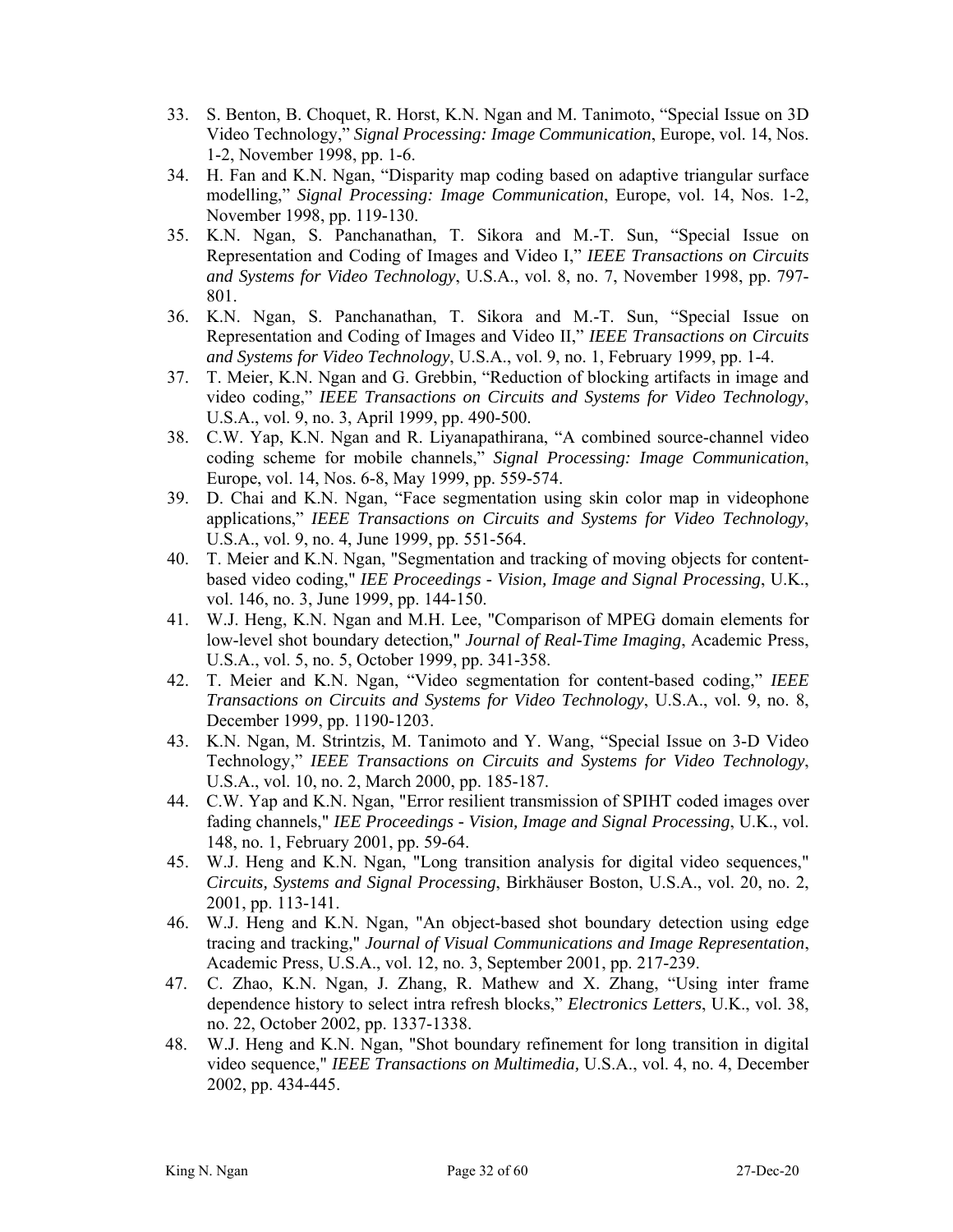- 49. W.J. Heng and K.N. Ngan, "High accuracy flashlight scene determination for shot boundary detection," *Signal Processing: Image Communication*, Europe, vol. 18, no. 3, March 2003, pp. 203-219.
- 50. K.N. Ngan, T. Meier and Z. Chen, "Improved single video object rate control for MPEG-4," *IEEE Transactions on Circuits and Systems for Video Technology*, U.S.A., vol. 13, no. 5, May 2003, pp. 385-392.
- 51. Y. Altunbasak, C.W. Chen, M.R. Civanlar and K.N. Ngan, "Guest Editorial: Recent Advances in Wireless Video," *Signal Processing: Image Communication*, Europe, vol. 18, no. 10, Nov. 2003, pp. 857-860.
- 52. Z. Chen, K.N. Ngan and C. Zhao, "Improved rate control for MPEG-4 video transport over wireless channel," *Signal Processing: Image Communication*, Europe, vol. 18, no. 10, Nov. 2003, pp. 879-887.
- 53. J. Lim, J. Kim, K.N. Ngan and K. Sohn, "Advanced rate control technologies for 3D-HDTV," *IEEE Transactions on Consumer Electronics*, U.S.A., vol. 49, no. 4, Nov. 2003, pp. 1498-1507.
- 54. J. Lim, K.N. Ngan, W. Yang and K. Sohn, "A multiview sequence CODEC with view scalability," *Signal Processing: Image Communication*, Europe, vol. 19, no. 3, March 2004, pp. 239-256.
- 55. Z. Chen and K.N. Ngan, "Linear rate-distortion models for MPEG-4 shape coding," *IEEE Transactions on Circuits and Systems for Video Technology*, U.S.A., vol. 14, no. 6, June 2004, pp. 869-873.
- 56. Z. Chen and K.N. Ngan, "Rate-constrained arbitrarily shaped video object coding with object-based rate control," *IEE Proceedings - Vision, Image and Signal Processing*, U.K., vol. 151, no. 4, August 2004, pp. 250-256.
- 57. W. Yang, K.N. Ngan, J.E. Lim and K. Sohn, "Joint Motion and Disparity Fields Estimation for Stereoscopic Video Sequences" *Signal Processing: Image Communication*, Europe, vol. 20, no. 3, March 2005, pp. 265-276.
- 58. Z.F. Ni, Z. Chen and K.N. Ngan, "A real-time video transport system for the besteffort Internet," *Signal Processing: Image Communication*, Europe, vol. 20, no. 3, March 2005, pp. 277-293.
- 59. J. Han, K.N. Ngan, M. Li and H. Zhang, "A memory learning framework for effective image retrieval," *IEEE Transactions on Image Processing*, U.S.A., vol. 14, no. 4, April 2005, pp. 511-524.
- 60. D. Gao, J. Cai and K.N. Ngan, "Admission Control in IEEE 802.11e Wireless LANs," *IEEE Network*, U.S.A., vol. 19, no. 4, July 2005, pp. 6-13.
- 61. C.W. Chen, M. Ghanbari and K.N. Ngan, "Special issue on visual communication in the ubiquitous era," *Journal of Visual Communications and Image Representation*, Europe, vol. 16, no. 4-5, August-October 2005, pp. 393-396.
- 62. J. Cai, J. Wu, K.N. Ngan and Z. He, "Joint mode selection and unequal error protection for bitplane coded video transmission over wireless channels," *Journal of Visual Communications and Image Representation*, Europe, vol. 16, no. 4-5, August-October 2005, pp. 412-431.
- 63. J. Li, C. Zhao and K.N. Ngan, "VLC/FLC data partitioning with intra AC prediction disabled," *Journal of Visual Communications and Image Representation*, Europe, vol. 16, no. 4-5, August-October 2005, pp. 544-562.
- 64. Z. Chen and K.N. Ngan, "Joint texture-shape optimization for MPEG-4 multiple video objects," *IEEE Transactions on Circuits and Systems on Video Technology*, U.S.A., vol. 15, no. 9, September 2005, pp. 1170-1174.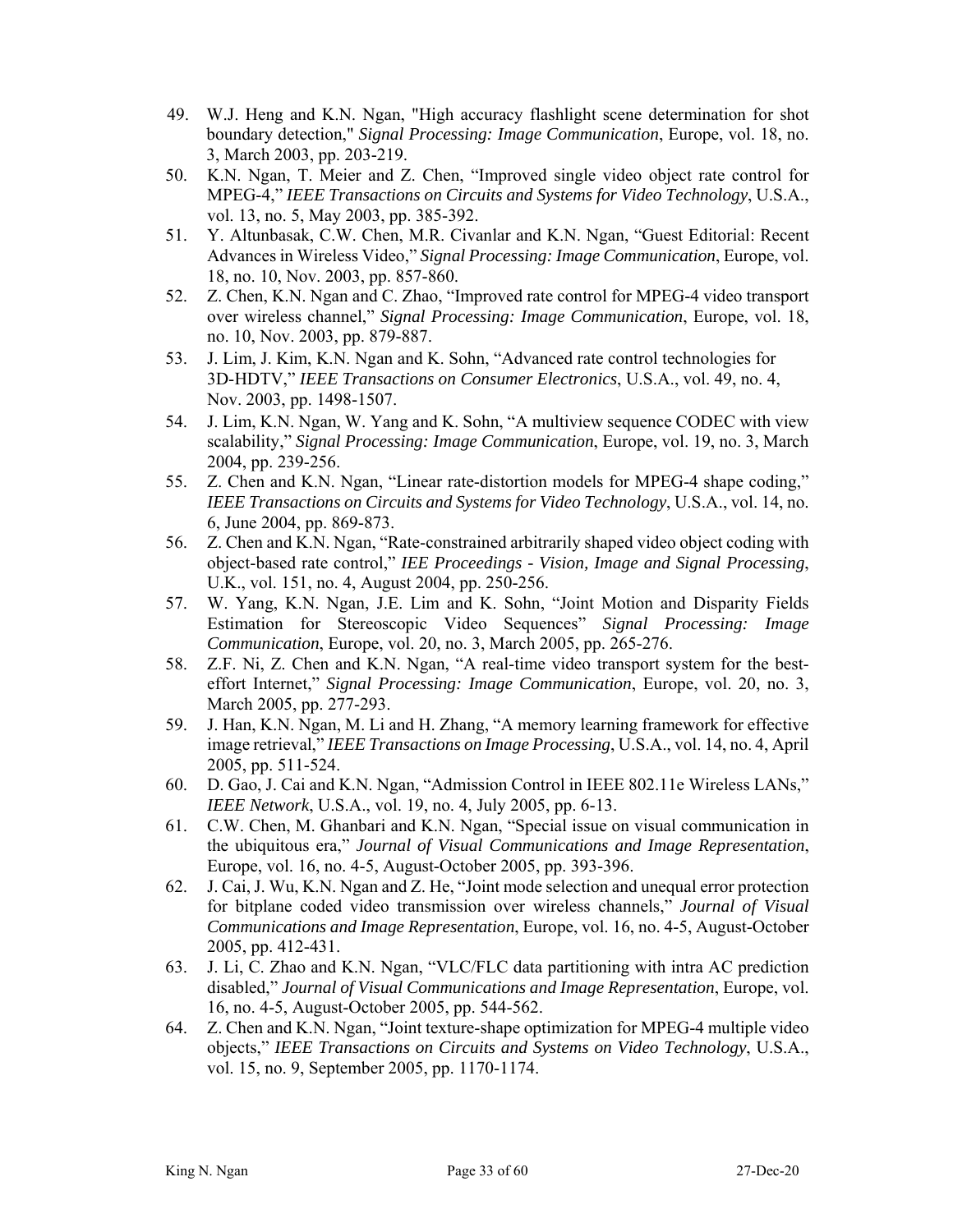- 65. J. Han, K.N. Ngan, M. Li and H. Zhang, "Unsupervised extraction of visual attention objects in color images," *IEEE Transactions on Circuits and Systems for Video Technology*, U.S.A., vol. 16, no. 1, January 2006, pp. 141-145.
- 66. Y. Liu and K.N. Ngan, "Embedded wavelet packet object-based image coding based on context classification and quadtree ordering," *Signal Processing: Image Communication*, Europe, vol. 21, no. 2, February 2006, pp. 143-155.
- 67. W. Yang and K.N. Ngan, "MPEG-4 based stereoscopic video encoder using joint disparity/motion estimation," *IEEE Transactions on Circuits and Systems for Video Technology*, U.S.A., vol. 16, no. 2, February 2006, pp. 286-290.
- 68. Andy C. Yu, K.N. Ngan, Graham R. Martin, "Efficient Intra- and Inter-mode Selection Algorithms for H.264/ MPEG-4 AVC," *Journal of Visual Communications and Image Representation*, Europe, vol. 17, no. 2, April 2006, pp. 322-344.
- 69. Z. Chen and K.N. Ngan, "Distortion variation minimization in real time video coding," *Signal Processing: Image Communication*, Europe, vol. 21, no. 4, April 2006, pp. 273- 279.
- 70. D. Tao, J. Cai, H. Yi, D. Rajan, L.-T. Chia, K.N. Ngan, "Dynamic Programming Based Reverse Frame Selection for VBR Video Delivery under Constrained Resources," *IEEE Transactions on Circuits and Systems for Video Technology*, U.S.A., vol. 16, no. 11, November 2006, pp. 1362-1375.
- 71. W. Yang, Y. Lu, F. Wu, J. Cai, K.N. Ngan and S. Li, "4-D wavelet-based multi-view video coding," *IEEE Transactions on Circuits and Systems for Video Technology*, U.S.A., vol. 16, no. 11, November 2006, pp. 1385-1396.
- 72. Z. Chen, J. Han and K.N. Ngan**, "**Dynamic Bit Allocation for Multiple Video Object Coding," *IEEE Transactions on Multimedia*, U.S.A., vol. 8, no. 6, December 2006, pp. 1117-1124.
- 73. H. Wang, K.N. Ngan and J. Ostermann, "Guest Editorial: Advances in Visual Content Analysis and Adaptation for Multimedia Communications", *IEEE Communications Magazine*, U.S.A., vol. 45, no. 1, January 2007, pp. 24-26.
- 74. H. Li and K.N. Ngan, "Automatic Video Segmentation and Tracking for Contentbased Multimedia Services", *IEEE Communications Magazine*, U.S.A., vol. 45, no. 1, January 2007, pp. 27-33.
- 75. Z. Chen and K.N. Ngan, "Recent advances in rate control for video coding," *Signal Processing: Image Communications*, Europe, vol. 22, no. 1, January 2007, pp. 19-38.
- 76. Z. Chen and K.N. Ngan, "Towards Rate-Distortion Tradeoff in Real-Time Color Video Coding," *IEEE Transactions on Circuits and Systems for Video Technology*, U.S.A., vol. 17, no. 2, February 2007, pp. 158-167.
- 77. Y. Liu, F. Wu and K.N. Ngan, "3-D Object-Based Scalable Wavelet Video Coding With Boundary Effect Suppression", *IEEE Transactions on Circuits and Systems for Video Technology*, U.S.A., vol. 17, no. 5, May 2007, pp. 639-644.
- 78. Y. Liu and K.N. Ngan, "Fast multiresolution motion estimation algorithms for wavelet-based scalable video coding," *Signal Processing: Image Communication*, Europe, vol. 22, no. 5, June 2007, pp. 448-465.
- 79. Z. Chen and K.N. Ngan, "A Unified Approach of Bit Rate Control for Binary and Gray Level Shape Sequences Coding," *IEEE Transactions on Circuits and Systems for Video Technology*, U.S.A., vol. 17, no. 7, July 2007, pp. 823-832.
- 80. Z. Chen and K.N. Ngan, "A rate and distortion analysis of multiscale binary shape coding based on statistical learning," *IEEE Transactions on Multimedia*, U.S.A., vol. 9, no. 5, August 2007, pp. 987-994.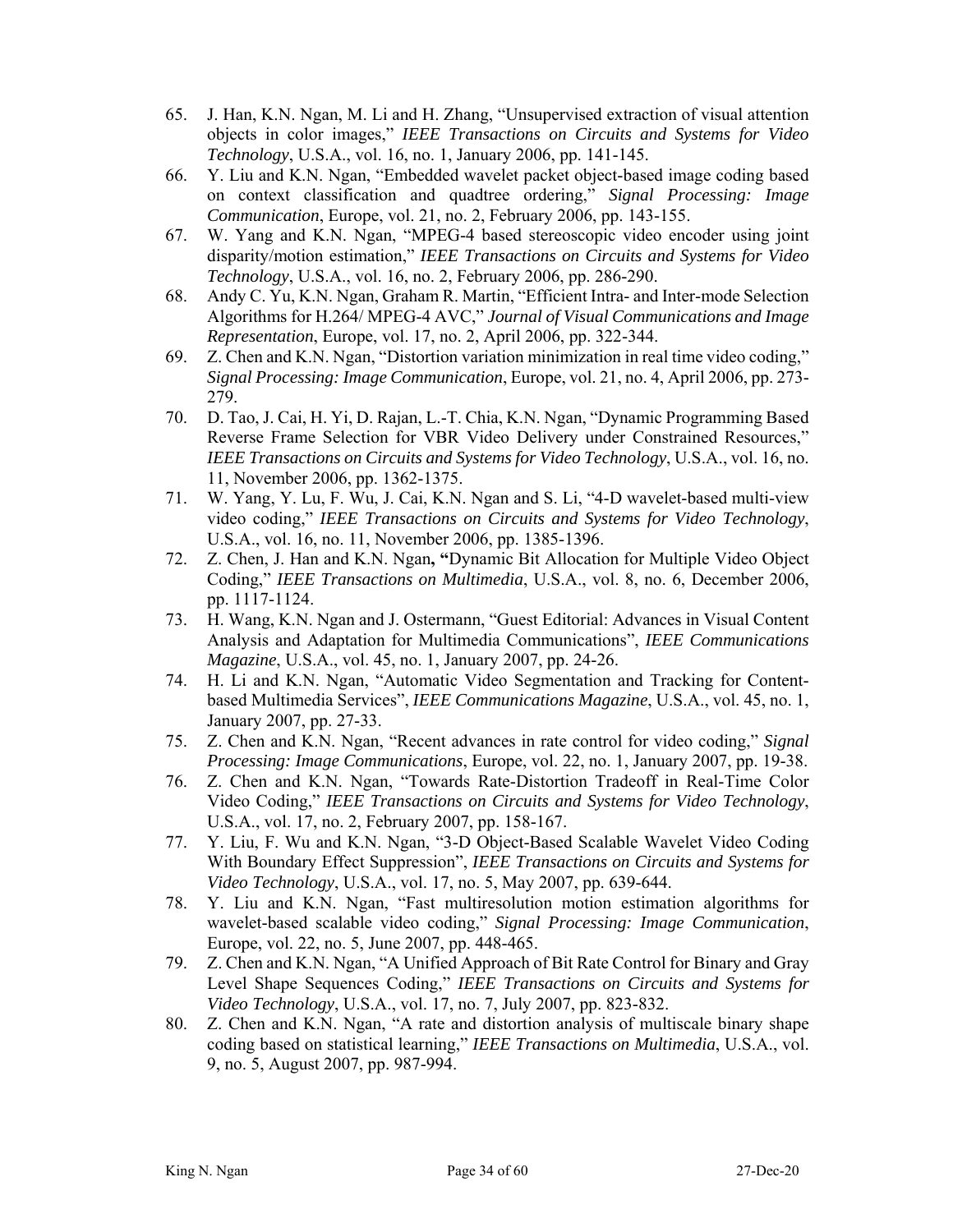- 81. Z. Wei, T.K. Lam and K.N. Ngan, "Implementation of H.264 on Mobile Device," *IEEE Transactions on Consumer Electronics*, U.S.A., vol. 53, no. 3, August 2007, pp. 1109-1116.
- 82. C.H. Foh, Y. Zhang, Z. Ni, J.Cai, and K.N. Ngan, "Optimized Cross-Layer Design for Scalable Video Transmission over the IEEE 802.11e Networks," *IEEE Transactions on Circuits and Systems for Video Technology*, U.S.A., vol. 17, no. 12, December 2007, pp. 1665-1678.
- 83. H. Li and K.N. Ngan, "Unsupervised video segmentation with low depth of field," *IEEE Transactions on Circuits and Systems for Video Technology*, U.S.A., vol. 17, no. 12, December 2007, pp. 1742-1751.
- 84. D. Gao, J. Cai, C.T. Lau, K.N. Ngan, "Improving WLAN VoIP Capacity through Service Differentiation," *IEEE Transactions on Vehicular Technology*, U.S.A., vol. 57, no. 1, January 2007, pp. 465-474.
- 85. Y. Liu and K.N. Ngan, "Weighted Adaptive Lifting-based Wavelet Transform for Image Coding," *IEEE Transactions on Image Processing*, U.S.A., vol. 17, no. 4, April 2008, pp. 500-511.
- 86. H. Li, K.N. Ngan and Z. Wei, "Fast and Efficient Method for Block Edge Classification and Its Application in H.264/AVC Video Coding," *IEEE Transactions on Circuits and Systems for Video Technology*, U.S.A., U.S.A., vol. 18, no. 6, June 2008, pp. 756-768.
- 87. H. Li and K.N. Ngan, "Saliency Model based Face Segmentation and Tracking in Head-and-Shoulder Video Sequences," *Journal of Visual Communications and Image Representation*, Europe, vol. 19, no. 5, July 2008, pp. 320-333.
- 88. Y. Liu, K.N. Ngan and F. Wu, "3-D Shape-Adaptive Directional Wavelet Transform for Object-Based Scalable Video Coding," *IEEE Transactions on Circuits and Systems for Video Technology*, U.S.A., vol. 18, no. 7, July 2008, pp. 888-899.
- 89. J. Li and K.N. Ngan "Adaptive Partition Size Temporal Error Concealment for H.264 using Weighted Double-Sided EBME Minimization," *Signal Processing: Image Communication*, Europe, vol. 23, no. 6, July 2008, pp. 451-462.
- 90. Z. Wei, K.N. Ngan and H. Li, "An Efficient Intra Mode Selection Algorithm for H.264 Based on Edge Classification and Rate-Distortion Estimation," *Signal Processing: Image Communication*, Europe, vol. 23, no. 9, October 2008, pp. 699-710.
- 91. Z. Chen, D. Zhang and K.N. Ngan, "An Efficient Algorithm for H.264/AVC High Definition Video Coding," *IEEE Transactions on Consumer Electronics*, U.S.A., vol. 54, no. 4, November 2008, pp. 1852-1857.
- 92. H. Li, K.N. Ngan and Q. Liu, "FaceSeg: Automatic Face Segmentation for Real-time Video," *IEEE Transactions on Multimedia*, U.S.A., vol. 11, no. 1, January 2009, pp. 77-88.
- 93. Z. Wei and K.N. Ngan, "Spatio-temporal Just Noticeable Distortion Profile for Grey Scale Image/Video in DCT Domain," *IEEE Transactions on Circuits and Systems for Video Technology*, U.S.A., vol. 19, no. 3, March 2009, pp. 337-346.
- 94. W. Gao, K.N. Ngan and, L. Yu, "Special issue on AVS and its applications: Guest editorial," *Signal Processing: Image Communication*, Europe, vol. 24, no. 4, April 2009, pp. 245-246.
- 95. X. Jin, S. Li and K.N. Ngan, "Platform-independent MB-based AVS video standard implementation," *Signal Processing: Image Communication*, Europe, vol. 24, no. 4, April 2009, pp. 312-323.
- 96. H. Shu and K.N. Ngan, "Pre- and Post-shift Filtering for Blocking Removing in Downsizing Transcoding," *IEEE Transactions on Circuits and Systems for Video Technology*, U.S.A., June 2009, pp. 882-886.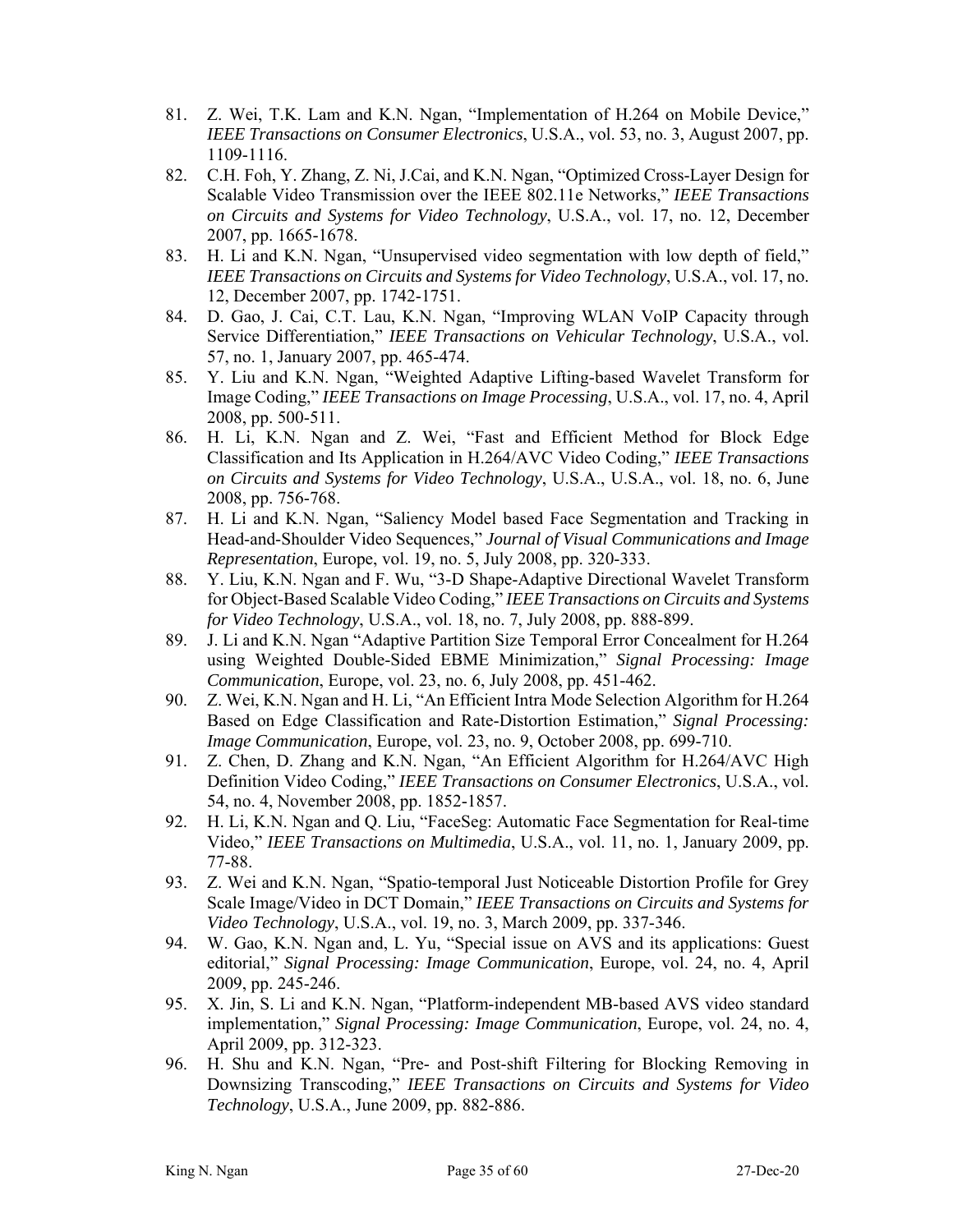- 97. H. Li and K.N. Ngan, "Semantic Object Segmentation," *IEEE Communications Society Multimedia Communications Technical Committee E-Letter*, vol. 4, no. 6, July 2009, pp. 6-8.
- 98. (Invited Paper) C. Cui, Q. Zhang and K.N. Ngan, "Multi-view Video Based Object Segmentation - A Tutorial," *ECTI Transactions on Electrical Engineering, Electronics and Communications*, Thailand, vol. 7, no. 2, August 2009, pp. 90-105.
- 99. J. Dong, K.N. Ngan, C.K. Fong and W.K. Cham, "2D Order-16 Integer Transforms for HD Video Coding," *IEEE Transactions on Circuits and Systems for Video Technology*, U.S.A., vol. 19, no. 10, October 2009, pp. 1462-1474.
- 100. D. Zhang, K.N. Ngan and Z. Chen, "A Two-Pass Rate Control Algorithm for H.264/AVC High Definition Video Coding," *Signal Processing: Image Communication*, Europe, vol. 24, no. 5, May 2009, pp. 357-367.
- 101. Z. Liu, H. Yan, L. Shen, K.N. Ngan and Z. Zhang, "Adaptive Image Retargeting Using Saliency-based Continuous Seam Carving," *Optical Engineering*, U.S.A., vol. 49, no. 1, January 2010, pp. 017002.1-10.
- 102. C. Cui and K.N. Ngan, "Plane-based External Camera Calibration with Accuracy Measured by Relative Deflection Angle," *Signal Processing: Image Communication*, Europe, pp. 224-234.
- 103. L. Ma, S. Li and K.N. Ngan, "Visual Horizontal Effect for Image Quality Assessment", *IEEE Signal Processing Letters*, U.S.A., vol. 17, no. 7, July 2010, pp. 627-630.
- 104. Q. Zhang and K.N. Ngan, "Multi-view Video Based Multiple Objects Segmentation Using Graph Cut and Spatiotemporal Projections," *Journal of Visual Communications and Image Representation*, U.S.A., vol. 21, no. 5-6, July-August 2010, pp. 453-461.
- 105. J. Dong and K.N. Ngan, "Real-time De-interlacing for H.264 Coded HD Videos," *IEEE Transactions on Circuits and Systems for Video Technology*, U.S.A., vol. 20, no. 8, August 2010, pp. 1144-1149.
- 106. J. Dong and K.N. Ngan, "Parametric Interpolation Filter for HD Video Coding," *IEEE Transactions on Circuits and Systems for Video Technology*, U.S.A., vol. 20, no. 12, December 2010, pp. 1892-1897.
- 107. L. Ma and K.N. Ngan, "Adaptive Block-Size Transform Based Just-Noticeable Difference Model for Images/Videos," *Signal Processing: Image Communication*, Europe, vol. 26, no. 3, March 2011, pp. 162-174.
- 108. C. Cui and K.N. Ngan, "Scale and Affine Invariant Fan Feature," *IEEE Transactions on Image Processing*, U.S.A., vol. 20, no. 6, June 2011, pp. 1627-1640.
- 109. Q. Liu and K.N. Ngan, "Automatic Body Segmentation with Graph Cut and Level Set," *Journal of Visual Communications and Image Representation*, U.S.A., vol. 22, no. 5, July 2011, pp. 367-377.
- 110. X. Jin, S. Goto and K.N. Ngan, "Composite Model Based DC Dithering for Suppressing Contour Artifacts in Decompressed Video," *IEEE Transactions on Image Processing*, U.S.A., vol. 20, no. 8, August 2011, pp. 2110-2121.
- 111. F. Zhang, L. Ma, S. Li and K.N. Ngan, "Practical Image Quality Metric," *IEEE Transactions on Multimedia*, U.S.A., vol. 13, no. 4, August 2011, pp. 615-624.
- 112. L. Ma, S. Li, F. Zhang and K.N. Ngan, "Reduced-Reference Image Quality Assessment Using Reorganized DCT-Based Image Representation," *IEEE Transactions on Multimedia*, U.S.A., vol. 13, no. 4, August 2011, pp. 824-829.
- 113. S. Li, F. Zhang, L. Ma and K.N. Ngan, "Image Quality Assessment by Separately Evaluating Detail Losses and Additive Impairments," *IEEE Transactions on Multimedia*, U.S.A., vol. 13, no. 5, October 2011, pp. 935-949.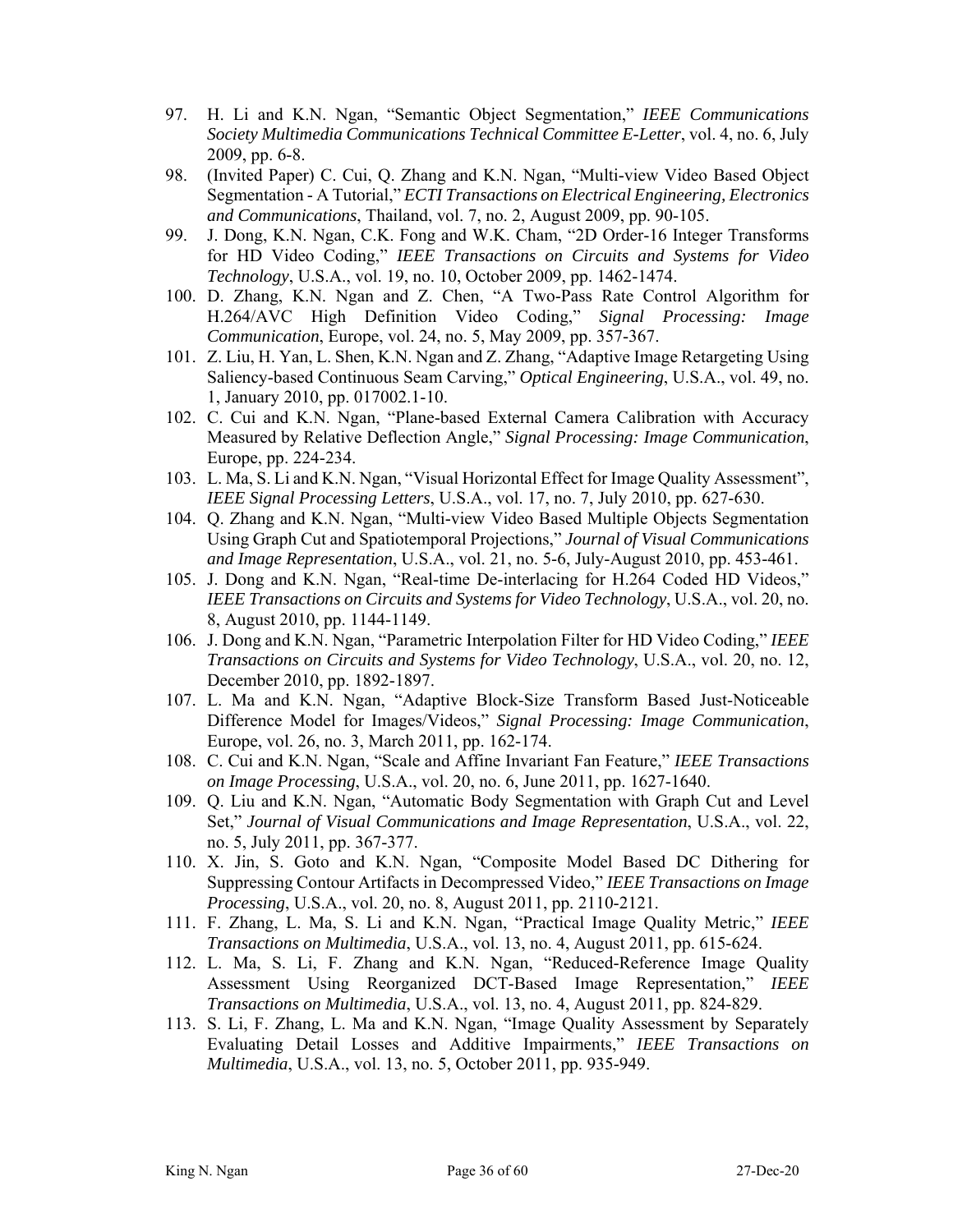- 114. J. Dong and K.N. Ngan, "Adaptive Pre-interpolation Filter for High-performance Video Coding," *Journal of Visual Communications and Image Representation*, U.S.A., vol. 22, no. 8, October 2011, pp. 697-703.
- 115. H. Li and K.N. Ngan, "Learning to Extract Focused Object from Low DOF Images," *IEEE Transactions on Circuits and Systems for Video Technology*, U.S.A., vol. 21, no. 11, November 2011, pp. 1571-1580.
- 116. F. Zhang, W. Liu, W. Lin and K.N. Ngan, "Spread Spectrum Image Watermarking Based on Perceptual Quality Metric," *IEEE Transactions on Image Processing*, U.S.A., vol. 20, no. 11, November 2011, pp. 3207-3218.
- 117. Q. Zhang and K.N. Ngan, "Segmentation and Tracking Multiple Objects under Occlusion from Multi-view Video," *IEEE Transactions on Image Processing*, U.S.A., vol. 20, no. 11, November 2011, pp. 3308-3313.
- 118. H. Li and K.N. Ngan, "A Co-saliency Model of Image Pairs," *IEEE Transactions on Image Processing*, U.S.A., vol. 20, no. 12, December 2011, pp. 3365-3375.
- 119. H. Li, G. Liu and K.N. Ngan, "Guided Face Cartoon Synthesis," *IEEE Transactions on Multimedia*, U.S.A., vol. 13, no. 6, December 2011, pp. 1230-1239.
- 120. W. Luo, H. Li, G. Liu and K.N. Ngan, "Global salient information maximization for saliency detection," *Signal Processing: Image Communication*, Europe, vol. 27, no. 3, March 2012, pp. 238-248.
- 121. J. Dong and K.N. Ngan, "Two-Layer Directional Transform for High Performance Video Coding," *IEEE Transactions on Circuits and Systems for Video Technology*, U.S.A., vol. 22, no. 4, April 2012, pp. 619-625.
- 122. S. Li, L. Ma and K.N. Ngan, "Full-Reference Video Quality Assessment by Decoupling Detail Losses and Additive Impairments," *IEEE Transactions on Circuits and Systems for Video Technology*, U.S.A., vol. 22, no. 7, July 2012, pp. 1100-1112.
- 123. Z. Liu, R. Shi, L. Shen, Y. Xue, K.N. Ngan and Z. Zhang, "Unsupervised salient object segmentation based on kernel density estimation and two-phase graph cut," *IEEE Transactions on Multimedia*, U.S.A., vol. 14, no. 4, August 2012, pp. 1275-1289.
- 124. F. Meng, H. Li, G. Liu, and K.N. Ngan, "Object Co-segmentation based on Shortest Path Algorithm and Saliency Model," *IEEE Transactions on Multimedia*, U.S.A., vol. 14, no. 5, October 2012, pp. 1429-1441.
- 125. L. Ma, W. Lin, C. Deng and K.N. Ngan, "Image Retargeting Quality Assessment: A Study of Subjective Scores and Objective Metrics," *IEEE Journal of Selected Topics in Signal Processing*, U.S.A., vol. 6, no. 6, October 2012, pp. 626-639.
- 126. L. Ma, S. Li and K.N. Ngan, "Reduced-Reference Video Quality Assessment of Compressed Video Sequences," *IEEE Transactions on Circuits and Systems for Video Technology*, U.S.A., vol. 22, no. 10, October 2012, pp. 1441-1456.
- 127. F. Zhang, W. Lin, Z. Chen and K.N. Ngan, "Additive Log-logistic Model for Video Quality Assessment," *IEEE Transactions on Image Processing*, U.S.A., vol. 22, no. 4, April 2013, pp. 1536-1547.
- 128. F. Meng, H. Li, G. Liu and K.N. Ngan, "Image Co-segmentation by Incorporating Color Reward Strategy and Active Contours Model," *IEEE Transactions on Cybernetics,* U.S.A., vol. 43, no. 2, April 2013, pp. 725-737.
- 129. L. Xu, H. Li, L. Zeng and K. N. Ngan, "Saliency detection using joint spatial-color constraint and multi-scale segmentation", *Journal of Visual Communication and Image Representation*, vol. 24, no. 4, pp. 465-476, May 2013.
- 130. (Invited paper) L. Ma, C. Deng, K.N. Ngan and W. Lin, "Recent Advances and Challenges of Visual Signal Quality Assessment," *China Communication*, China, vol. 10, no. 5, May 2013, pp. 62-78.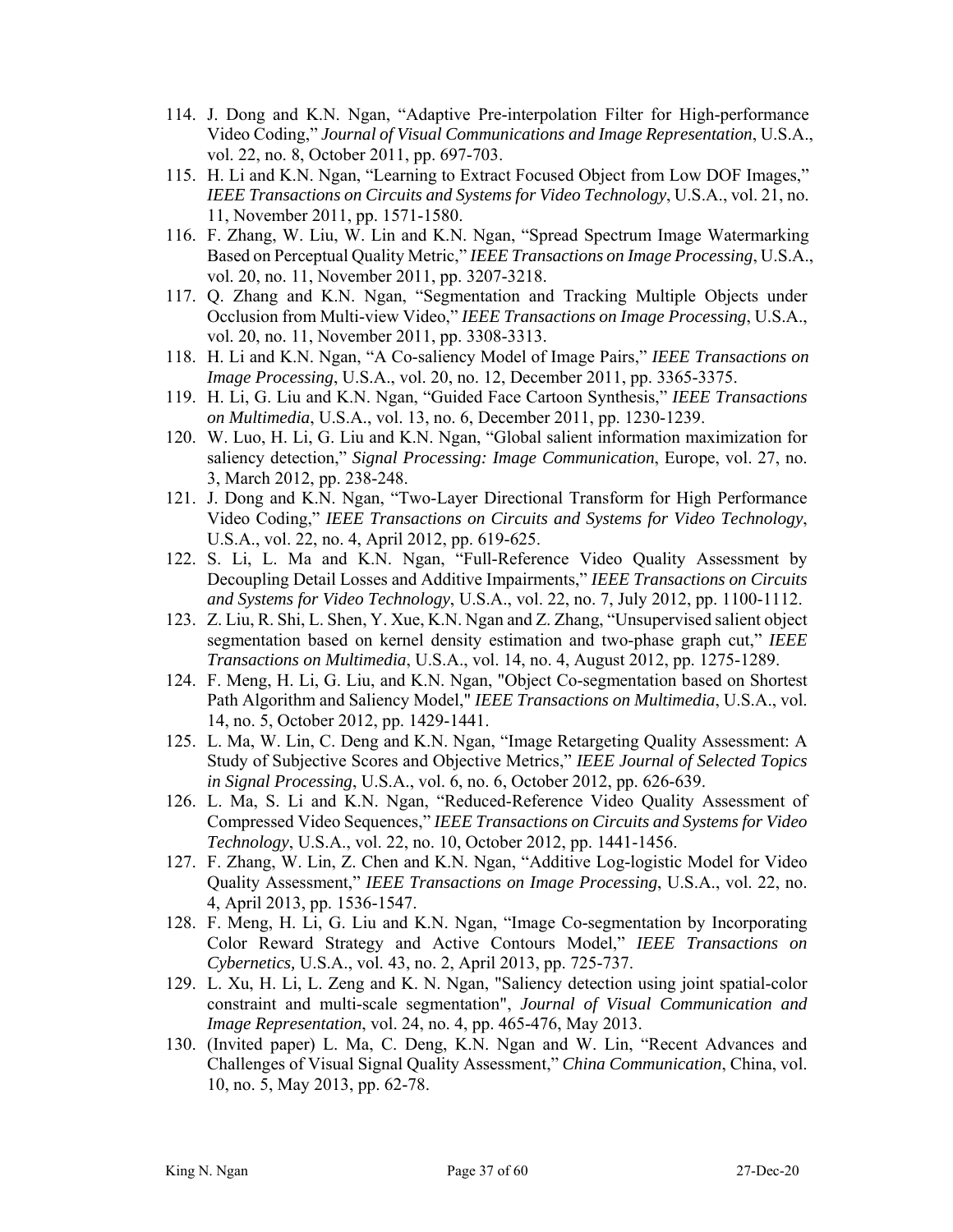- 131. L. Xu, S. Li, K.N. Ngan and L. Ma, "Consistent Visual Quality Control in Video Coding," *IEEE Transactions on Circuits and Systems for Video Technology*, U.S.A., vol. 23, no. 6, pp. 975-989, June 2013.
- 132. S. Li, L. Ma and K.N. Ngan, "Anaglyph Image Generation by Matching Color Appearance Attributes," *Signal Processing: Image Communication*, Europe, vol. 28, no. 6, pp. 597-607, July 2013.
- 133. C. Cui and K.N. Ngan, "Global Propagation of Affine Invariant Features for Robust Matching," *IEEE Transactions on Image Processing*, U.S.A., vol. 22, no. 7, pp. 2876- 2888, July 2013.
- 134. M. Wang, B. Yan and K.N. Ngan, "An Efficient Framework for Image/video Inpainting," *Signal Processing: Image Communication*, Europe, vol. 28, no. 7, pp. 753-762, August 2013.
- 135. L. Ma, S. Li and K.N. Ngan, "Reduced-Reference Image Quality Assessment in Reorganized DCT Domain," *Signal Processing: Image Communication*, Europe, vol. 28, no. 8, pp. 884-902, September 2013.
- 136. F. Meng, H. Li, K.N. Ngan, Zeng and Q. Wu, "*Feature Adaptive Co-segmentation by Complexity Awareness,*" *IEEE Transactions on Image Processing*, U.S.A., vol. 22, no. 12, pp. 4809-4824, December 2013.
- 137. H. Li, F. Meng and K. N. Ngan, "Co-Salient Object Detection from Multiple Images", *IEEE Transactions on Multimedia*, U.S.A., vol. 15, no. 8, pp. 1896-1909, December 2013.
- 138. F. Meng, H. Li, G. Liu and K.N. Ngan, "From Logo to Object Segmentation," *IEEE Transactions on Multimedia*, U.S.A., vol. 15, no. 8, pp. 2186-2197, December 2013.
- 139. M. Wang, K.N. Ngan and L. Xu, "Efficient H.264/AVC Video Coding with Adaptive Transforms," *IEEE Transactions on Multimedia*, U.S.A., vol. 16, no. 4, pp. 933-946, June 2014.
- 140. M. Wang, K.N. Ngan and H. Li, "An Efficient Frame-content based Intra Frame Rate Control for High Efficiency Video Coding," *IEEE Signal Processing Letters*, U.S.A., vol. 22, no. 7, pp. 896-900, July 2015.
- 141. L. Sheng, K.N. Ngan, C.-L. Lim and S. Li, "Online Temporally Consistent Indoor Depth Video Enhancement via Static Structure," *IEEE Transactions on Image Processing*, U.S.A., U.S.A., vol. 24, no. 7, pp. 2197-2211, July 2015.
- 142. Q. Wu, H. Li, F. Meng, K.N. Ngan and S. Zhu, "No Reference Image Quality Assessment Metric via Multi-domain Structural Information and Piecewise Regression," *Journal of Visual Communication and Image Representation*, U.S.A., vol. 32, pp. 205-216, October 2015.
- 143. H. Zeng, A. Yang, K.N. Ngan and M. Wang, "Perceptual sensitivity-based rate control method for high efficiency video coding," *Multimedia Tools and Applications*, vol. 75, no. 17, pp. 10383–10396, September 2016.
- 144. R. Shi, K.N. Ngan, S. Li, R. Paramesran and H. Li, "Visual Quality Evaluation of Image Object Segmentation: Subjective Assessment and Objective Measure," *IEEE Transactions on Image Processing*, U.S.A., vol. 24, no. 12, pp. 5033-5045, December 2015.
- 145. J. Xiong, H. Li, F. Meng, Q. Wu and K.N. Ngan, "Fast HEVC Inter CU Decision based on Latent SAD Estimation", *IEEE Transactions on Multimedia*, U.S.A., vol. 17, no. 12, pp. 2147-2159, December 2015.
- 146. Q. Wu, H. Li, F. Meng, K.N. Ngan, B. Luo, C. Huang, and B. Zeng "Blind Image Quality Assessment Based on Multichannel Feature Fusion and Label Transfer," *IEEE Transactions on Circuits and Systems for Video Technology*, U.S.A., vol. 26, no. 3, pp. 425**-**440, March 2016.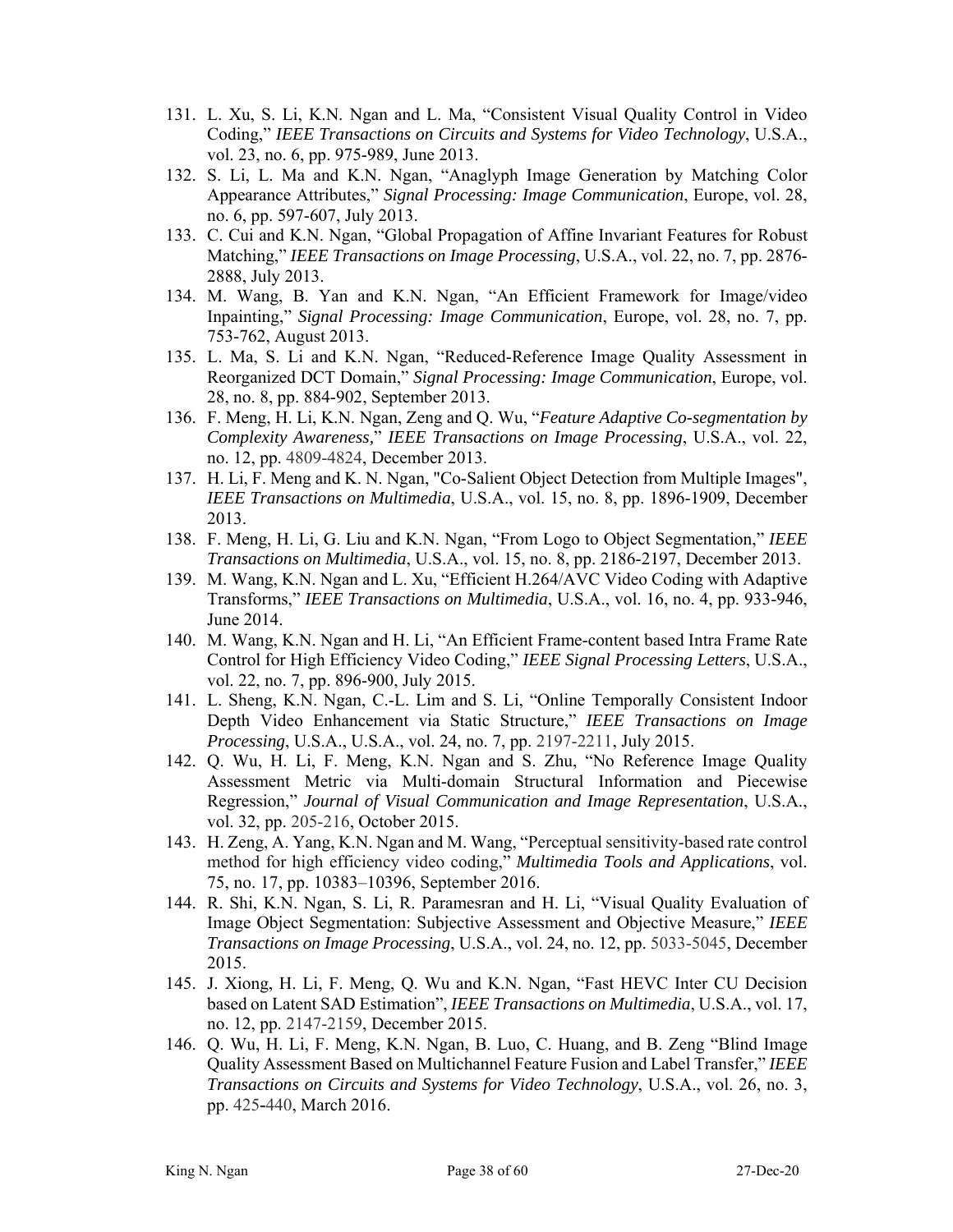- 147. L. Xu, W. Lin, L. Ma, Y. Zhang, Y. Fang, K.N. Ngan, S. Li, and Y. Yan, "Free-energy Principle Inspired Video Quality Metric and Its Use in Video Coding", *IEEE Transactions on Multimedia*, U.S.A., U.S.A., vol. 18, no. 4, pp. 590-602, April 2016.
- 148. Q. Liu, W. Zhang, H. Li and K.N. Ngan, "Hybrid human detection and recognition in surveillance," *Neurocomputing*, U.S.A., vol. 194, pp. 10-23, June 2016.
- 149. M. Wang, K.N. Ngan and H. Li, "Low-delay Rate Control for Consistent Quality Using Distortion-based Lagrange Multiplier," *IEEE Transactions on Image Processing*, U.S.A vol. 25, no. 7, pp. 2943-2955, July 2016.
- 150. S. Li, K.N. Ngan, R. Paramesran and L. Sheng, "Real-time Head Pose Tracking with Online Face Template Reconstruction," *IEEE Transactions on Pattern Analysis and Machine Intelligence*, U.S.A., vol. 38, no. 9, pp. 1922**-**1928, September 2016.
- 151. Y. Tew, K. Wong, R.C.-W. Phan and K.N. Ngan, "Multi-layer Authentication Method for HEVC Video based on Embedded Statistics", *Journal of Visual Communication and Image Representation*, U.S.A., vol. 40, Part B, pp. 5**02-515**, October 2016.
- 152. L. Ma, L. Xu, Y. Zhang, Y. Yan and K.N. Ngan, "No-Reference Retargeted Image Quality Assessment Based on Rank Learning", *IEEE Transactions on Multimedia*, U.S.A., vol. 18, no. 11, pp. 2228-2237, November 2016.
- 153. C.-L. Lim, R. Paramesran, W.A. Jassim, Y.-P. Yu and K.N. Ngan, "Blind Image Quality Assessment For Gaussian Blur Images Using Exact Zernike Moments And Gradient Magnitude", *Journal of the Franklin Institute - Engineering and Applied Mathematics*, U.S.A., vol. 353, no. 17, pp. 4715-4733, November 2016.
- 154. (Invited Paper) L. Ma, X. Wang, Q. Liu and K.N. Ngan, "Reorganized DCT-based image representation for reduced reference stereoscopic image quality assessment," *Neurocomputing*, U.S.A., vol. 215, pp. 21-31, November 2016.
- 155. F. Meng, H. Li, Q. Wu, B. Luo and K.N. Ngan, "Weakly Supervised Part Proposal Segmentation from Multiple Images," *IEEE Transactions on Image Processing*, U.S.A., vol. 26, no. 8, pp. 4019-4031, August 2017.
- 156. W. Li, H. Li, B. Luo, H. Shi, Q. Wu and K.N. Ngan, "Improving Object Proposals with Top-down Cues", *Signal Processing: Image Communication*, Europe, vol. 56, pp. 20-27, August 2017.
- 157. R. Shi and K.N. Ngan, "Gaze-based Object Segmentation", *IEEE Signal Processing Letters*, U.S.A., vol. 24, no. 10, pp. 1493-1497, October 2017.
- 158. Q. Wu, H. Li, Z. Wang, F. Meng, B. Luo, W. Li and K.N. Ngan, "Blind Image Quality Assessment Based on Rank-Order Regularized Regression", *IEEE Transactions on Multimedia*, U.S.A., vol. 19, no. 11, pp. 2490-2504, November 2017.
- 159. L. Ma, H. Li, F. Meng, Q. Wu, and K.N. Ngan, "Learning Efficient Binary Codes From High-Level Image Representations for Multilabel Image Retrieval", *IEEE Transactions on Multimedia*, U.S.A., vol. 19, no. 11, pp. 2545-2560, November 2017.
- 160. Y. Zhang, K.N. Ngan, L. Ma and H. Li, "Objective Quality Assessment of Image Retargeting by Incorporating Fidelity Measures and Inconsistency Detection", *IEEE Transactions on Image Processing*, U.S.A., vol. 26, no. 12, pp. 5980-5993, December 2017.
- 161. Q. Wu, H. Li, F. Meng and K.N. Ngan, "Generic Proposal Evaluator: A Lazy Learning Strategy Toward Blind Proposal Quality Assessment", *IEEE Transactions on Intelligent Transportation Systems*, U.S.A., vol. 19, no. 1, pp. 306-319, January 2018.
- 162. F. Meng, H. Li, Q. Wu, K.N. Ngan and J. Cai, "Seeds-based Part Segmentation by Seeds Propagation and Region Convexity Decomposition", *IEEE Transactions on Multimedia*, U.S.A., vol. 20, no. 2, pp. 310-322, February 2018.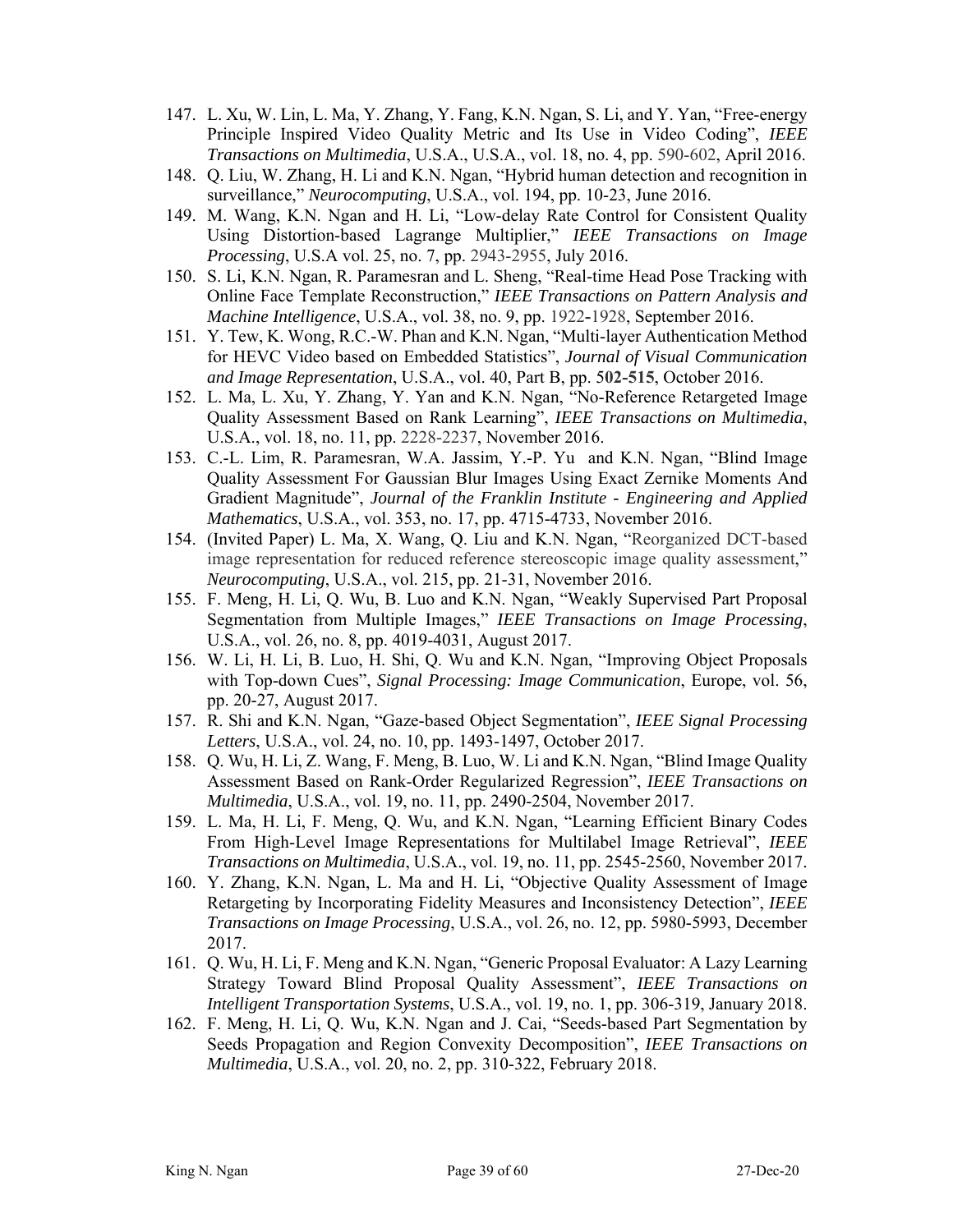- 163. L. Tang, H. Li, Q. Wu and K.N. Ngan, "Boundary-Guided Optimization Framework for Saliency Refinement", *IEEE Signal Processing Letters*, U.S.A., vol. 25, no. 4, pp. 491-495, April 2018.
- 164. F. Meng, H. Li, Q. Wu, B. Luo, C. Huang and K.N. Ngan, "Globally Measuring the Similarity of Superpixels by Binary Edge Maps for Superpixel Clustering", *IEEE Transactions on Circuits and Systems for Video Technology*, U.S.A., vol. 28, no. 4, pp. 906-919, April 2018.
- 165. Q. Wu, H. Li, F. Meng and K.N. Ngan, "A Perceptually Weighted Rank Correlation Indicator for Objective Image Quality Assessment", *IEEE Transactions on Image Processing*, U.S.A., vol. 27, no. 5, pp. 2499-2513, May 2018.
- 166. L. Ma, H. Li, F. Meng, Q. Wu and K.N. Ngan, "Global and Local Semantics-Preserving Based Deep Hashing for Cross-Modal Retrieval", *Neurocomputing*, U.S.A., vol. 312, pp. 49-62, May 2018.
- 167. C.H. Cheung, K.N. Ngan and L. Sheng, "Spatio-Temporal Disocclusion Filling Using Novel Sprite Cells", *IEEE Transactions on Multimedia*, U.S.A., vol. 20, no. 6, pp. 1376-1391, June 2018.
- 168. Q. Wu, H. Li, F. Meng, K.N. Ngan, "Toward a blind quality metric for temporally distorted streaming video", *IEEE Transactions on Broadcasting*, U.S.A., vol. 64, no. 2, pp. 367–378, June 2018.
- 169. R. Shi, K.N. Ngan, S. Li and H. Li, "Interactive Object Segmentation in Two Phases", *Signal Processing: Image Communication*, Europe, vol. 65, pp. 107-114, July 2018.
- 170. B. Luo, H. Li, F. Meng, Q. Wu and K.N. Ngan, "An Unsupervised Method to Extract Video Object via Complexity Awareness and Object Local Parts," *IEEE Transactions on Circuits and Systems for Video Technology*, U.S.A., vol. 28, no. 7, pp. 1580-1594, July 2018.
- 171. Q. Wu, H. Li, K.N. Ngan and K. Ma, "Blind Image Quality Assessment Using Local Consistency Aware Retriever and Uncertainty Aware Evaluator," *IEEE Transactions on Circuits and Systems for Video Technology*, U.S.A., vol. 28, no. 9, pp. 2078-2089, September 2018.
- 172. Y. Tew, K.S. Wong, R.C.W. Phan, K.N. Ngan, "Separable authentication in encrypted HEVC video", *Multimedia Tools and Applications*, vol. 77, no. 18, pp. 24165–24184, September 2018.
- 173. H. Shi, H. Li, F. Meng, Q. Wu, L. Xu and K.N. Ngan, "Hierarchical Parsing Net: Semantic Scene Parsing from Global Scene to Objects", *IEEE Transactions on Multimedia*, U.S.A., vol. 20, no. 10, pp. 2670-2682, October 2018.
- 174. T. Zhao, S. Li, K.N. Ngan and F. Wu, "3-D Reconstruction of Human Body Shape from a Single Commodity Depth Camera", *IEEE Transactions on Multimedia*, U.S.A., vol. 21, no. 1, pp. 114-123, January 2019.
- 175. Fanzi Wu, Songnan Li, Tianhao Zhao, King Ngi Ngan, Lv Sheng, "Cascaded Regression using Landmark Displacement for 3D Face Reconstruction", *Pattern Recognition Letters*, vol. 125, pp. 766-772, July 2019.
- 176. H. Qiu*, H*. Li*,* Q. Wu*,* F. Meng*,* K.N. Ngan *and* H. Shi, "A2RMNet: Adaptively Aspect Ratio Multi-Scale Network for Object Detection in Remote Sensing Images", *Remote Sensing*, vol. 11, no. 13, *1594, July 2019.*
- 177. L. Sheng, J. Cai, T.J. Cham, V. Pavlovic, K.N. Ngan, "Visibility Constrained Generative Model for Depth-based 3D Facial Pose Tracking", *IEEE Transactions on Pattern Analysis and Machine Intelligence*, U.S.A., vol. 41, no. 8, pp. 1994-2007, August 2019.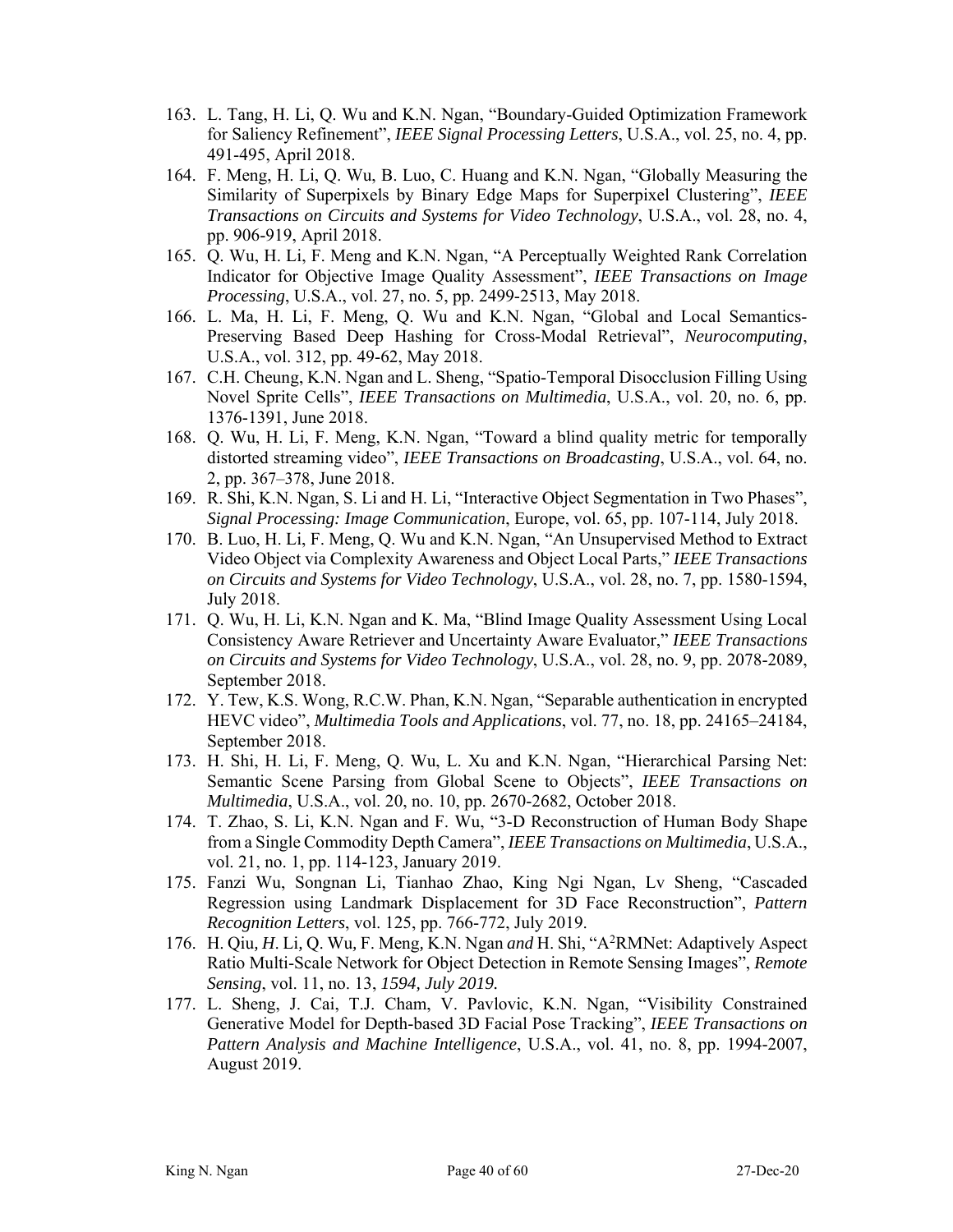- 178. Y. Zhang, C.P. Huynh and K.N. Ngan, "Feature Fusion with Predictive Weighting for Spectral Image Classification and Segmentation", *IEEE Transactions on Geoscience and Remote Sensing*, U.S.A., vol. 57, no. 9, pp. 6792-6807, September 2019.
- 179. M. Wang, W. Xie, X. Meng, H. Zeng and K.N. Ngan, "UHD Video Coding: A Lightweight Learning-based Fast Super-block Approach", *IEEE Transactions on Circuits and Systems for Video Technology*, U.S.A., vol. 29, no. 10, pp. 3083-3094, October 2019.
- 180. W. Li, H. Li, Q. Wu, X. Chen and K.N. Ngan, "Simultaneously Detecting and Counting Dense Vehicles from Drone Images", *IEEE Transactions on Industrial Electronics*, U.S.A., vol. 66, no. 12, pp. 9651-9662, December 2019.
- 181. W. Li, H. Li, Q. Wu, F. Meng, L. Xu and K.N. Ngan, "HeadNet: An End-to-End Adaptive Relational Network for Head Detection", *IEEE Transactions on Circuits and Systems for Video Technology*, U.S.A., vol. 30, no. 2, pp. 482-494, February 2020.
- 182. L. Ma*,* H. Li*, F. Meng,* Q. Wu *and* K.N. Ngan, "Discriminative Deep Metric Learning for Asymmetric Discrete Hashing", *Neurocomputing*, vol. 380*, pp. 115-124, March 2020.*
- 183. Q. Cheng, H. Li, Q. Wu and K.N. Ngan, "Hybrid-loss Supervision for Deep Neural Network", *Neurocomputing*, vol. 388, pp. 78-89, May 2020.
- 184. Q. Cheng*,* H. Li*,* Q. Wu*,* L. Ma *and* K.N. Ngan, "Parametric Deformable Exponential Linear Units for Deep Neural Networks", *Neural Networks*, vol. 125*, pp. 281-289, May 2020.*
- 185. M. Wang, J. Xiong, L. Xu, W. Xie, K.N. Ngan and J. Qin, "Rate Constrained Multiple-QP Optimization for HEVC", *IEEE Transactions on Multimedia*, U.S.A., vol. 22, no. 6, pp. 1395-1406, June 2020.
- 186. Q. Wu, W. Li, K.N. Ngan, H. Li, , F. Meng and L. Xu and, "Subjective and Objective De-Raining Quality Assessment Towards Authentic Rain Image", *IEEE Transactions on Circuits and Systems for Video Technology*, U.S.A., vol. 30, no. 11, pp. 3883-3897, November 2020.
- 187. M. Wang, J. Xiong, L. Xu, W. Xie, K.N. Ngan and J. Qin, "Hierarchical Context Features Embedding for Object Detection", *IEEE Transactions on Multimedia*, U.S.A., vol. 22, no. 12, pp. 3039-3050, December 2020.

#### **Published Conference Papers**

- 1. K.N. Ngan and R. Steele, "Adaptive partial correction scheme for PCM encoded monochrome pictures," *Picture Coding Symposium*, Ipswich, U.K., July 1979, Paper 13.3.
- 2. K.N. Ngan and R.J. Clarke, "Lowpass filtering in the cosine transform domain," *IEEE International Conference on Communications*, Seattle, U.S.A., June 1980, pp. 31.7.1- 31.7.5.
- 3. (Invited paper) K.N. Ngan and R. Steele, "Enhancement of PCM and DPCM images corrupted by transmission errors," *IEEE National Telecommunications Conference*, Houston, U.S.A., November 1980, pp. 50.5.1-50.5.5.
- 4. K.N. Ngan and R.J. Clarke, "Filtering and sub-sampling using transform coding techniques," *IEE International Conference on Electronic Image Processing*, York, U.K., July 1982, pp. 220-224.
- 5. K.N. Ngan, "Image display techniques for videotex systems," *IEEE International Conference on Consumer Electronics*, Chicago, U.S.A.,June 1983, pp. 52.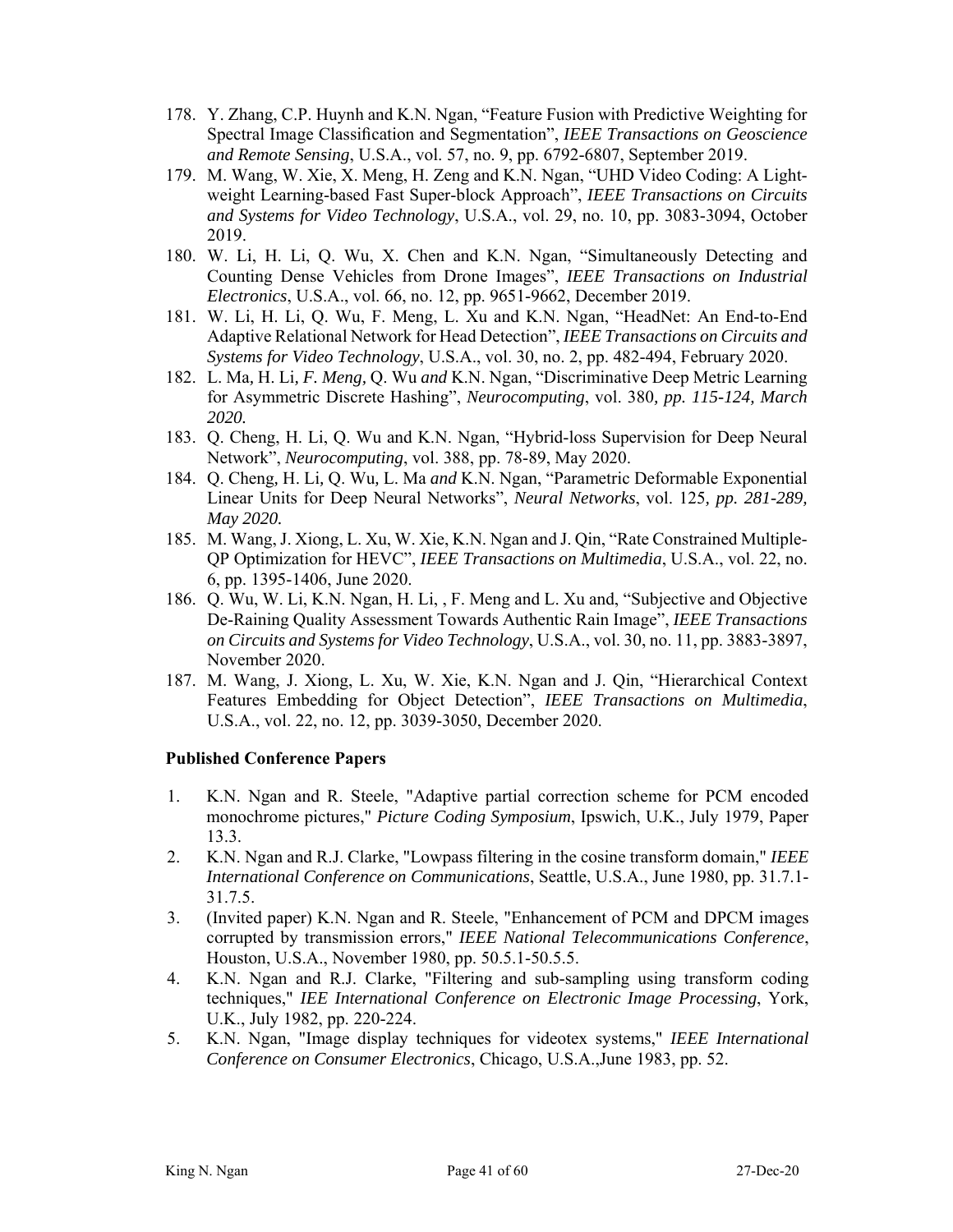- 6. K.N. Ngan, W.C. Hui and S.C. Lim, "Picture transmission for videotex," *IEEE International Conference on Consumer Electronics*, Chicago, U.S.A., June 1985, pp. 202-203.
- 7. P. Brierley and K.N. Ngan, "Robotic vision," *International Conference on Automation in Manufacturing*, September 1985, Singapore, Part 4, pp.26-60.
- 8. K.N. Ngan, "Two-dimensional transform domain decimation techniques," *IEEE International Conference on Acoustics, Speech and Signal Processing*, Tokyo, Japan, April 1986, pp. 1001-100.
- 9. C.C. Ko, Y.C. Lim and K.N. Ngan, "A simple fast adaptive array based on a null steering beamformer," *IEEE International Conference on Acoustics, Speech and Signal Processing*, Tokyo, Japan, April 1986, pp. 1821-1824.
- 10. S.H. Boey, M.S.R. Khan, K. Ong, K.N. Ngan and J.S. Daruwalla, "Development of an image processing system for the measurement of spinal deformities in scoliosis," *3rd Symposium on Biomedical Engineering*, April 1986, Singapore, pp. 32-41.
- 11. K.N. Ngan and K.S. Leong, "Data compression for medical image archiving," *3rd Symposium on Biomedical Engineering*, April 1986, Singapore, pp. 346.
- 12. K.N. Ngan, K.S. Leong and H. Singh, "Cosine transform coding incorporating human visual system," *SPIE International Conference on Visual Communications and Image Processing*, Cambridge, U.S.A., September 1986, vol. 707, pp. 165-171.
- 13. K. Ong, M.S.R. Khan, S.H. Boey, K.N. Ngan and J.S. Daruwalla, "Moire contourgraphy on a microcomputer-based image processing system for the detection of scoliosis," *Fourth Symposium on Surface Topography and Spinal Deformity*, Quebec, Canada, September 1986, pp. 377-384.
- 14. K.N. Ngan, "Robot vision," DECUS Symposium, Singapore, October 1986, pp. 6.1- 6.13.
- 15. K.N. Ngan, A.A. Kassim and H. Singh, "A TMS32010-based fast parallel vision processor (FPVP)," *IEEE International Workshop on Industrial Applications of Machine Vision and Machine Intelligence*, Tokyo, Japan, February 1987, pp. 156-161.
- 16. Lucas Hui and K.N. Ngan, "Predictive classified vector quantization for image coding," *IEEE Region 10 Conference*, Seoul, Korea, August 1987, pp. 408-412.
- 17. K.N. Ngan and K.C. Seow, "a circular scanning technique to recognise partially occluded objects," *International Conference on Automation in Manufacturing*, October 1987, Singapore, pp. 5.15-5.21.
- 18. K.N. Ngan and S.B. Kang, "IC wire bond inspection using elliptical model approximation," *IEEE International Conference on Robotics and Automation*, Philadelphia, U.S.A., April 1988, pp. 1850-1851.
- 19. K.N. Ngan and S.B. Kang, "Automated inspection of IC bonding wires using Hough transform," *14th Annual Conference of IEEE Industrial Electronics Society*, Singapore, October 1988, pp. 938-942.
- 20. K.N. Ngan, K.S. Leong and H. Singh, "A HVS-weighted cosine transform coding scheme with adaptive quantization," *SPIE International Conference on Visual Communications and Image Processing*, Cambridge, U.S.A., November 1988, vol. 1001, pp. 702-708.
- 21. K.N. Ngan and H.C. Koh, "Classified hybrid image coder," *IEEE International Conference on Image Processing*, Singapore, September 1989, pp. 45-49.
- 22. K.N. Ngan and S.B. Kang, "3-D object recognition using fuzzy quaternions with two degrees of freedom," *IEEE International Conference on Image Processing*, Singapore, September 1989, pp. 222-226.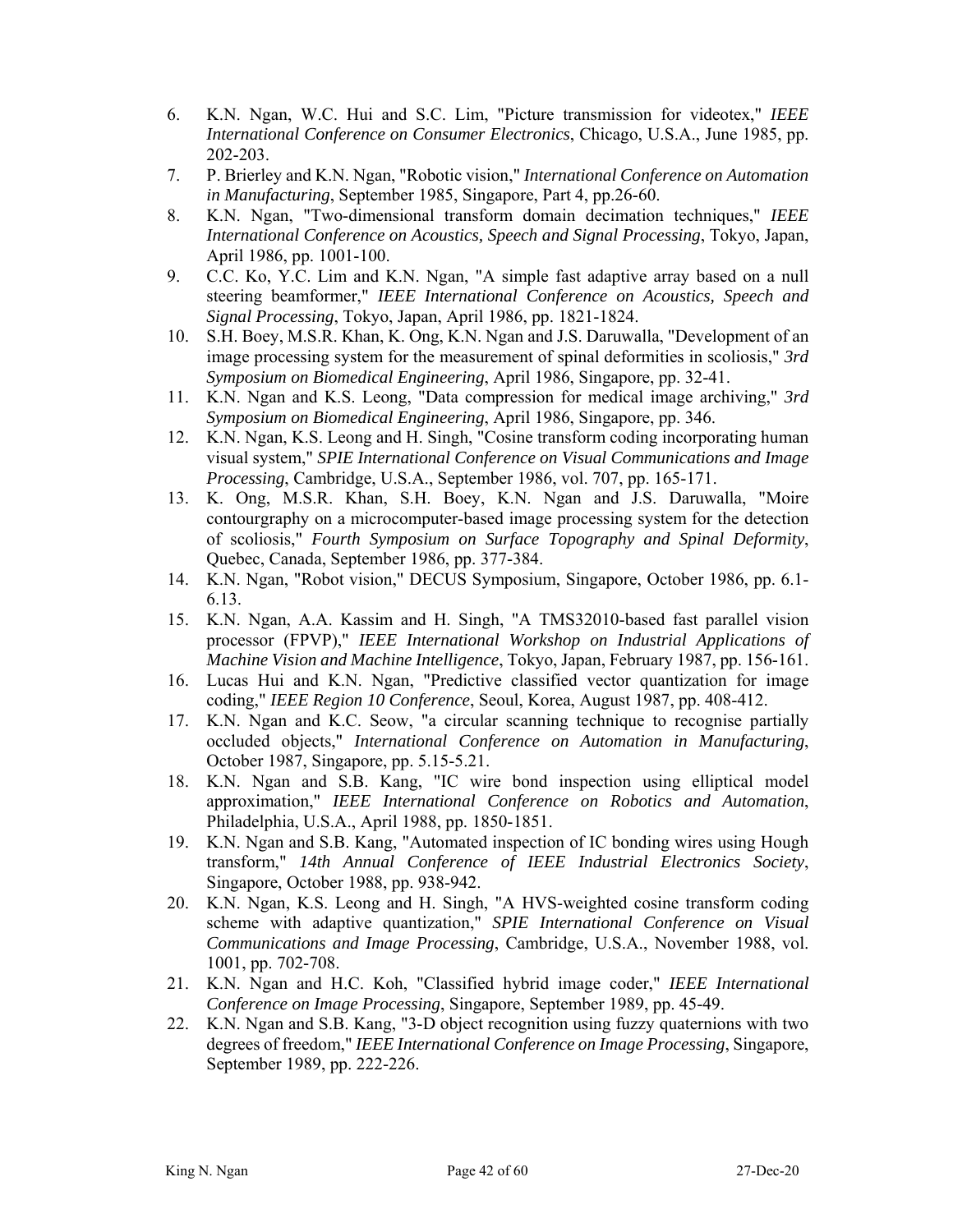- 23. K.C. Chua, W.C. Wong and K.N. Ngan, "Enhancement of vector quantized digital images," *IEEE International Conference on Image Processing*, Singapore, September 1989, pp. 529-533.
- 24. K.N. Ngan, H.C. Koh and K.Y. Hang, "A Hadamard transform classifier for predictive classified vector quantization," *SPIE International Conference on Visual Communications and Image Processing*, Philadelphia, U.S.A., November 1989, vol. 1199, pp. 541-549.
- 25. K.N. Ngan and S.B. Kang, "Fuzzy quaternion approach to object recognition incorporating Zernike moment invariants," *IEEE International Conference on Pattern Recognition*, Atlantic City, U.S.A., June 1990, pp. 288-290.
- 26. K.N. Ngan, "Image sequence coding using predictive classified vector quantization," *Second International Symposium on Signal Processing and its Applications*, Gold Coast, Australia, August 1990, pp. 549-552.
- 27. K.N. Ngan, D.W. Lin and M.L. Liou, "Enhancement of image quality for low bit rate video coding," *Third International Workshop on 64 kbits Coding of Moving Video*, Rotterdam, The Netherlands, September 1990, Paper 1-6.
- 28. D.W. Lin, M.L. Liou and K.N. Ngan, "Improvement of low bit rate video coding performance," *IEEE Workshop on Visual Signal Processing and Communications*, Hsinchu, Taiwan, June 1991, pp. 1-4.
- 29. J.S. Yee, K.N. Ngan and H.C. Koh, "Video coding for ISDN applications using predictive classified vector quantization," *IEEE International Symposium on Circuits and Systems*, Singapore, June 1991, pp. 678-681.
- 30. K.N. Ngan, H.C. Koh and W.C. Wong, "A hybrid image coding scheme using CVQ and DCT," *IEEE International Symposium on Circuits and Systems*, Singapore, June 1991, pp. 408-411.
- 31. H.G. Lim, K.K. Pang, S. Dunstan and K.N. Ngan, "Interworking video services with layered coding," *IEEE TENCON 1992*, Melbourne, Australia, November 1992, pp. 918-922.
- 32. K.N. Ngan and K.K. Pang, "Layered coder using subband approach," *SPIE International Conference on Visual Communications and Image Processing*, Boston, U.S.A., November 1992, vol. 1818, pp. 747-752.
- 33. (Invited paper) K.N. Ngan, L.H. Kieu, T.K. Tan and K.K. Pang, "Layered coder for interworking and its cell loss performance," *Asia-Pacific Conference on Circuits and Systems*, Sydney, Australia, December 1992, pp. 295-298.
- 34. L.H. Kieu, T.K. Tan, K.N. Ngan and K.K. Pang, "Layered codec with an effective error concealment technique," *Picture Coding Symposium*, Lausanne, Switzerland, March 1993, Paper 18.23.
- 35. T. Sikora, T.K. Tan, A.W. Johnson and K.N. Ngan, "A performance comparison of frequency domain pyramid scalable coding schemes within the MPEG framework," *Picture Coding Symposium*, Lausanne, Switzerland, March 1993, Paper 16.1.
- 36. K.N. Ngan, J. Arnold, T. Sikora, T.K. Tan and A.W. Johnson, "Frequency scalability experiments for MPEG-2 standard," *IEEE Asia-Pacific Conference on Communications*, Taejon, Korea, August 1993, pp. 298-301.
- 37. K.N. Ngan and S.H. Tan, "Adaptive quantization based on perceptual criteria," *Asia-Pacific Conference on Communications*, Taejon, Korea, August 1993, pp. 654-658.
- 38. W.L. Chooi and K.N. Ngan, "Motion classified three-dimensional subband VQ coder," *IEEE Workshop on Visual Signal Processing and Communications*, Melbourne, Australia, September 1993, pp. 13-16.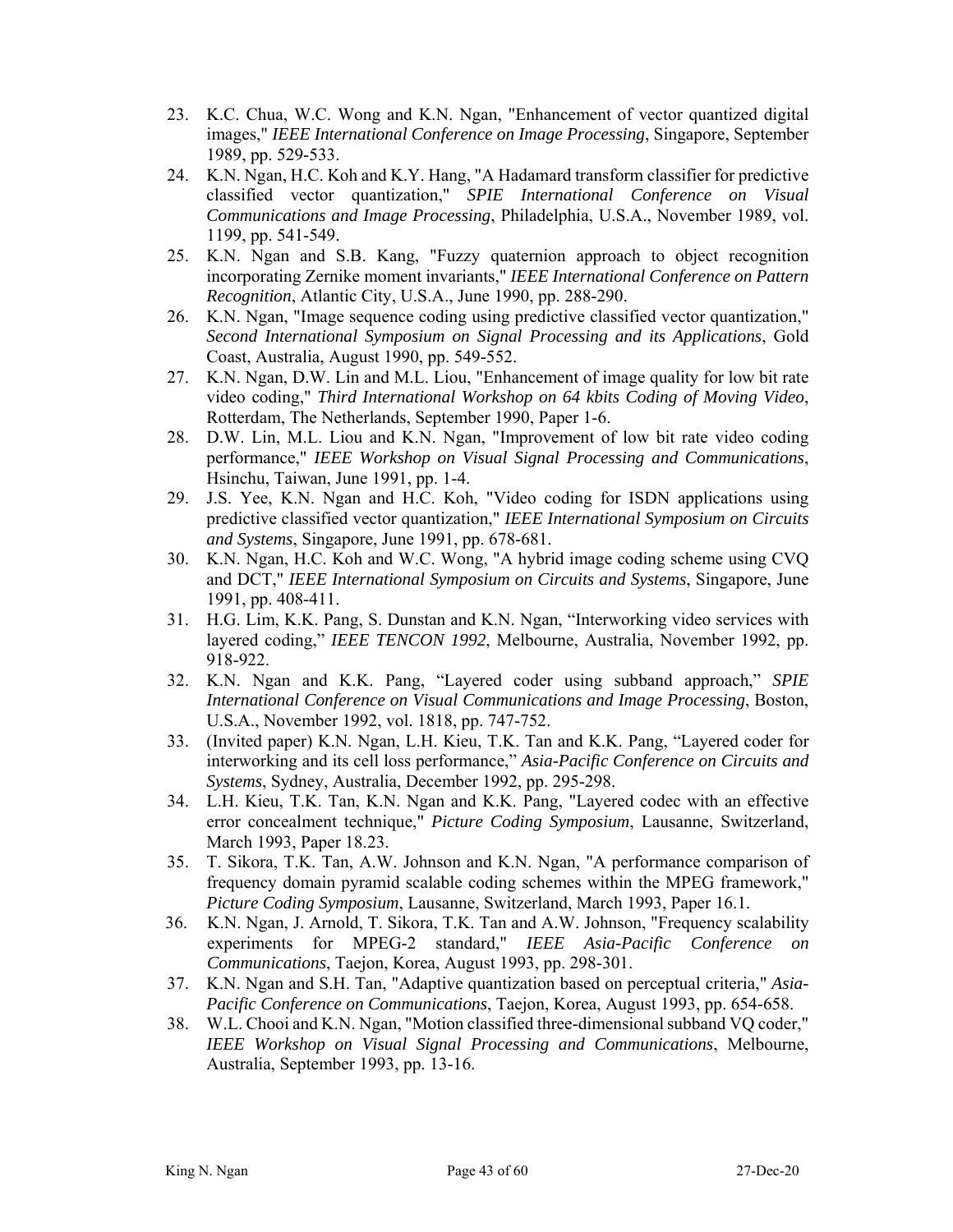- 39. K.N. Ngan, W.L. Chooi and K.K. Pang, "Motion analysis in 3D subband coder," *SPIE International Conference on Visual Communications and Image Processing*, Boston, U.S.A., November 1993, vol. 2094, pp. 568-575.
- 40. L.H. Kieu and K. N. Ngan, "Layered video coder with self-concealed capability using frequency scanning technique," *SPIE International Conference on Visual Communications and Image Processing*, Boston, U.S.A., November 1993, vol. 2094, pp. 1321-1330.
- 41. W.L. Chooi and K.N. Ngan, "3D subband coder for very low bit rates," *IEEE International Conference on Acoustics, Speech and Signal Processing,* Adelaide, Australia, April 1994, vol. 5, pp. 405-408.
- 42. Y.S. Tan and K.N. Ngan, "Two layer scalable coder based on MPEG2 with  $16\times16$ blocksize," *Picture Coding Symposium*, Sacramento, U.S.A., September 1994, pp. 71- 74.
- 43. S.H. Tan and K.N. Ngan, "Video coding with perceptually classified adaptive quantization," *Picture Coding Symposium*, Sacramento, U.S.A., September 1994, pp. 190-193.
- 44. L.H. Kieu and K.N. Ngan, "Cell-loss concealment for video transmission over ATM networks," *Picture Coding Symposium*, Sacramento, U.S.A., September 1994, pp. 30- 33.
- 45. W.L. Chooi, K.K. Pang and K. N. K.N. Ngan, "Hybrid 3D subband-predictive VQ coder for VLBR applications," *IEEE Singapore International Conference on Communication Systems*, Singapore, November 1994, pp. 1112-1116.
- 46. K.N. Ngan and W.L. Chooi, "3D subband VLBR video coding scheme," *IEEE Singapore International Conference on Communication Systems*, Singapore, November 1994, pp. 1130-1134.
- 47. Y.S. Tan and K.N. Ngan, "A flexible three layer frequency/SNR-scalable video coder," *Australian Telecommunication Networks and Applications Conference*, Melbourne, Australia, December 1994, pp. 119-124.
- 48. S.H. Tan, K.K. Pang and K.N. Ngan, "Adaptive quantization using perceptual classification," *Australian Telecommunication Networks and Applications Conference*, Melbourne, Australia, December 1994, pp. 135-140.
- 49. K.N. Ngan and A. Millin, "Some results of ITU-T Test Model TMN1," *SPIE International Conference on Visual Communications and Image Processing*, Taipei, Taiwan, May 1995, pp. 1304-1311.
- 50. K.N. Ngan and Douglas Chai, "Enhancement of image quality in VLBR coding," *International Workshop on Coding Techniques for Very Low Bit Rate Video*, Tokyo, Japan, November 1995, pp. L3.1-4.
- 51. R.L. Rudianto and K.N. Ngan, "Automatic 3D WFM model fitting to frontal facial image in model-based video coding," *Picture Coding Symposium*, Melbourne, Australia, March 1996, pp. 585-588.
- 52. H.J. Kim, M. Chan and K.N. Ngan, "Region-based segmentation and motion estimation in object-oriented analysis-synthesis coding," *Picture Coding Symposium*, Melbourne, Australia, March 1996, pp. 589-594.
- 53. (Invited paper) R.L. Rudianto and K.N. Ngan, "Automatic face location detection and tracking for model-based video coding," *Third International Conference on Signal Processing*, Beijing, China, October 1996, pp. 1098-1101.
- 54. D. Chai and K.N. Ngan, "Automatic face location for videophone images," *IEEE TENCON 1996*, Perth, Australia, November 1996, pp. 137-140.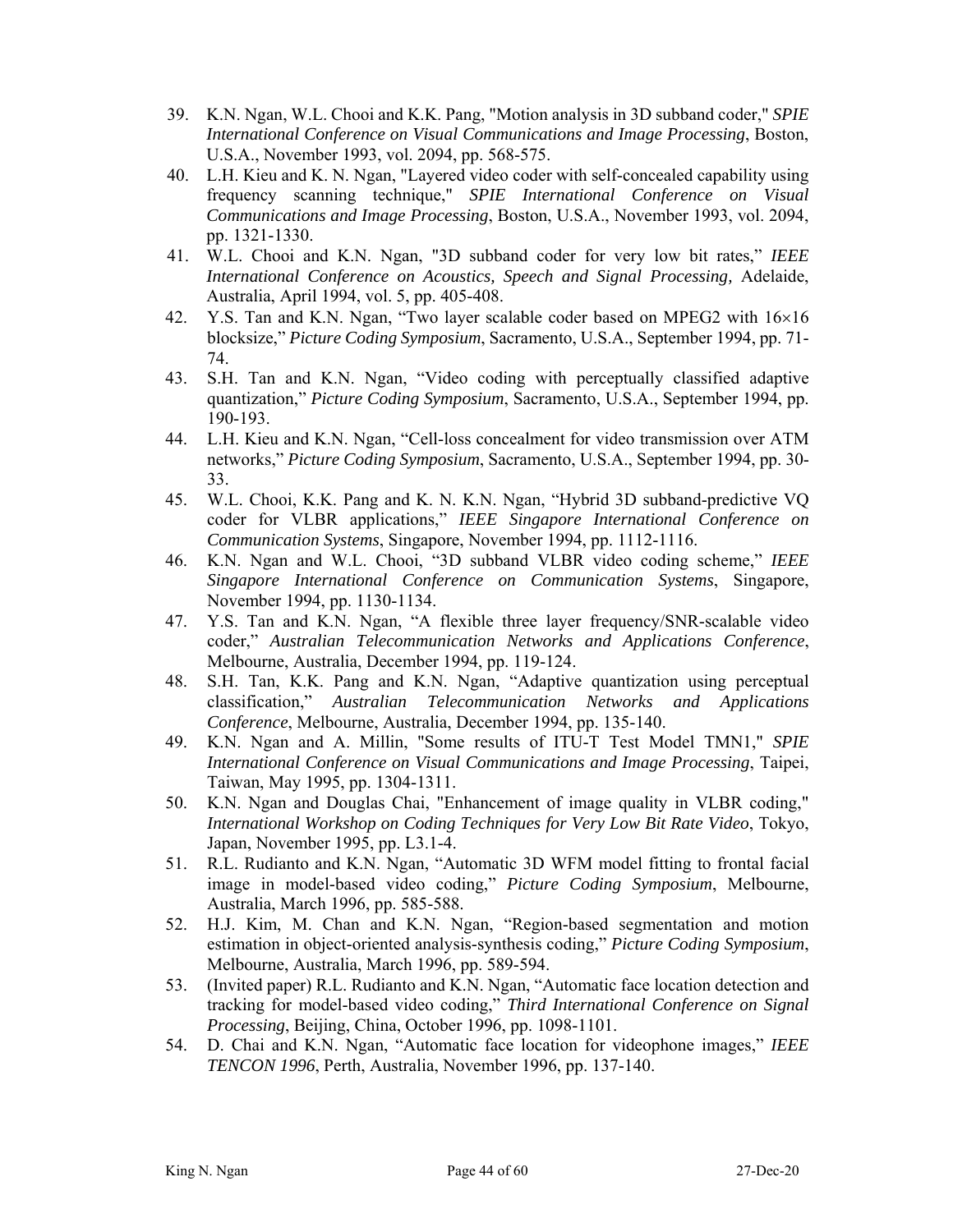- 55. T. Meier, K.N. Ngan and G.A. Crebbin, "A region-based algorithm for enhancement of images degraded by blocking effects," *IEEE TENCON 1996*, Perth, Australia, November 1996, pp. 405-408.
- 56. M.H. Lee, K.N. Ngan and G.A. Crebbin, "Scalable coding of subband images with quadtree-based classified vector quantization," *IEEE TENCON 1996*, Perth, Australia, November 1996, pp. 788-792.
- 57. H.J. Kim and K.N. Ngan, "2-dimensional motion analysis in object-oriented coding," *IEEE TENCON 1996*, Perth, Australia, November 1996, pp. 945-948.
- 58. M.H. Lee, K.N. Ngan and G.A. Crebbin, "Rate-distortion analysis for vector quantization based on a variable block-size classification model," *SPIE International Conference on Visual Communications and Image Processing,* San Jose, U.S.A., February 1997, vol. 3024, pp. 834-842*.*
- 59. C.W. Yap, R. Liyanapathirana and K.N. Ngan, "An error protection scheme for the transmission of H.263 coded video over mobile radio channels," *SPIE International Conference on Visual Communications and Image Processing,* San Jose, U.S.A., February 1997, vol. 3024, pp. 1241-1249*.*
- 60. (Invited paper) D. Chai and K.N. Ngan, "Foreground/Background image coding technique," *IEEE International Symposium on Circuits and Systems*, Hong Kong, June 1997, pp. 1448-1451.
- 61. M. Lee and K.N. Ngan, "Very low bit rate video coding with wavelet transform and quadtree-based vector quantization," *International Workshop on Coding Techniques for Very Low Bit Rate Video*, Linkoping, Sweden, July 1997, pp. 33-36.
- 62. D. Chai and K.N. Ngan, "Extraction of VOP from videophone scene," *International Workshop on Coding Techniques for Very Low Bit Rate Video*, Linkoping, Sweden, July 1997, pp. 45-48.
- 63. C.W. Yap, R. Liyanapathirana and K.N. Ngan, "Error resilient combined sourcechannel coder for mobile video," *Picture Coding Symposium*, Berlin, Germany, September 1997, pp. 413-418.
- 64. T. Meier, K.N. Ngan and G.A. Crebbin, "A robust Markovian segmentation based on highest confidence first (HCF)," *IEEE International Conference on Image Processing*, Santa Barbara, U.S.A., October 1997, pp. 216-219.
- 65. D. Chai and K.N. Ngan, "Coding of area of interest with better quality", *IEEE International Workshop on Intelligent Signal Processing and Communication Systems*, Kuala Lumpur, Malaysia, November 1997, pp. S20.3.1-S20.3.10.
- 66. K.T. Tan, R. Liyanapathirana and K.N. Ngan, "Performance analysis of a family of complex orthogonal sequences for asynchronous BPSK DS-CDMA communication systems," *3rd Asia-Pacific Conference on Communications,* Sydney, Australia, December 1997, pp. 1606-1610.
- 67. T. Meier and K.N. Ngan, "Automatic video sequence segmentation using object tracking," *IEEE TENCON 1997*, Brisbane, Australia, December 1997, pp. 283-286.
- 68. H. Kim and K.N. Ngan, "A approach in the object-oriented coding at low bit rates," *IEEE TENCON 1997*, Brisbane, Australia, December 1997, pp. 361-364.
- 69. T. Meier, K.N. Ngan and G.A. Crebbin, "Reduction of coding artifacts at low bit rates," *SPIE International Conference on Visual Communications and Image Processing,* San Jose, U.S.A., February 1998, vol. 3309, pp. 241-251.
- 70. D. Chai and K.N. Ngan, "Foreground/background video coding using H.261," *SPIE International Conference on Visual Communications and Image Processing,* San Jose, U.S.A., February 1998, vol. 3309, pp. 434-446.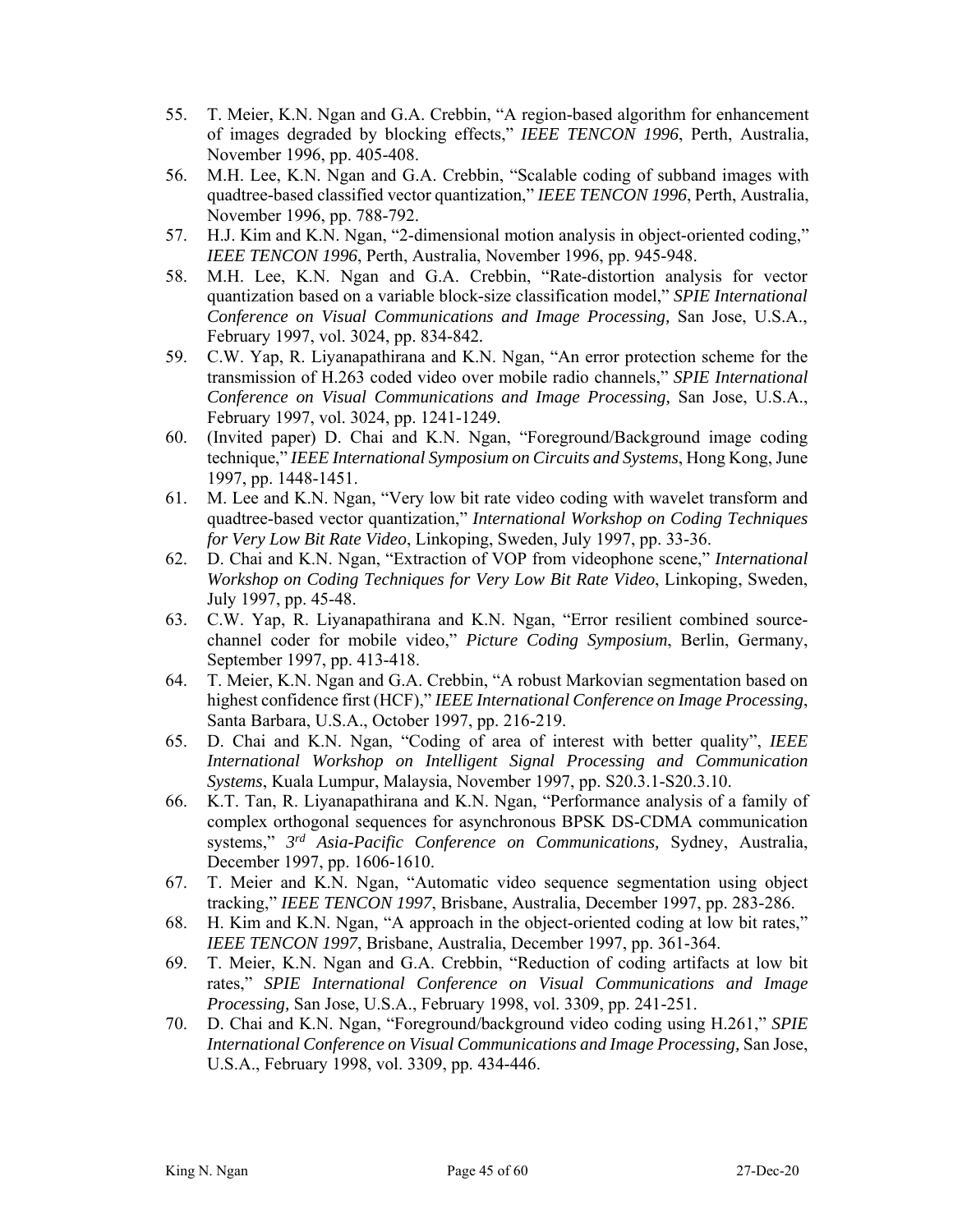- 71. D. Chai and K.N. Ngan, "Locating facial region of a head-and-shoulder color image" *Third International Conference on Automatic Face and Gesture Recognition,* (*FG'98),* Nara, Japan, April 1998, pp. 124-129.
- 72. K.K. Lau, M.H. Lee, K.N. Ngan and G. Rogers, "Priority encoding of video data over ATM", *IEEE International Conference on ATM, (ICATM'98),* Colmar, France, June 1998, pp. 307-310.
- 73. H. Fan and K.N. Ngan, "A mesh-based disparity map coding for stereoscopic video sequence", *Tenth IEEE Workshop on Image and Multidimensional Signal Processing (IMDSP'98)*, Alpbach, Austria, July 1998, pp. 123-126.
- 74. K.T. Tan, R. Liyanapathirana and K.N. Ngan, "Error probability for sequency majority multiplexing in frequency nonselective, slowly fading channels - Part I: Mathematical formulation", *IEEE Fifth International Symposium on Spread Spectrum Techniques and Applications (ISSSTA'98)*, Sun City, South Africa, September 1998, pp. 411-414.
- 75. K.T. Tan, R. Liyanapathirana and K.N. Ngan, "Error probability for sequency majority multiplexing in frequency nonselective, slowly fading channels - Part I: Numerical analysis", *IEEE Fifth International Symposium on Spread Spectrum Techniques and Applications (ISSSTA'98)*, Sun City, South Africa, September 1998, pp. 415-419.
- 76. W.J. Heng, K.N. Ngan and M.H. Lee, "Validity of scene cut detection using bit rate information of VBR video", *Symposium on Image, Speech, Signal Processing and Robotics (ISSPR'98)*, Hong Kong, September 1998, pp. II.133-II.138.
- 77. T. Meier and K.N. Ngan, "Video object plane segmentation using a morphological motion filter and Hausdorff object tracking", *IEEE International Conference on Image Processing* (*ICIP'98)*, Chicago, U.S.A., October 1998, Paper TP5.05.
- 78. T. Meier and K.N. Ngan, "Video object plane extraction for content-based functionalities in MPEG-4", *International Workshop on Very Low Bitrate Video Coding (VLBV'98)*, Urbana, Illinois, U.S.A., October 1998, pp. 121-124.
- 79. H. Kim and K.N. Ngan, "Very low bit-rate video coding using object-based motion estimation and hierarchical shape estimation", *International Workshop on Very Low Bitrate Video Coding (VLBV'98)*, Urbana, Illinois, U.S.A., October 1998, pp. 185- 188.
- 80. M.H. Lee, K.K. Lau, and K.N. Ngan, "Error-Resilient Wavelet Video over ATM," *International Workshop on Very Low Bitrate Video Coding (VLBV'98)*, Urbana, Illinois, U.S.A., October 1998, pp. 204-207.
- 81. W.J. Heng and K.N. Ngan, "Performance of chromatic barycenter with MPEG elements for low-level shot boundary detection and its improvements", *IEEE International Workshop on Intelligent Signal Processing and Communication Systems*, Melbourne, Australia, November 1998, pp. 272-276.
- 82. C.W. Yap, K.T. Tan and K.N. Ngan, "Error resilient video over synchronous DS-CDMA channels", *IEEE International Workshop on Intelligent Signal Processing and Communication Systems*, Melbourne, Australia, November 1998, pp. 348-353.
- 83. D. Chai and K.N. Ngan, "Content-based bit allocation and rate control for classical MC-DCT video coding systems", *IEEE International Workshop on Intelligent Signal Processing and Communication Systems*, Melbourne, Australia, November 1998, pp. 601-605.
- 84. A. Mertins and K.N. Ngan, "Optimized shape adaptive wavelets with reduced computational cost", *IEEE International Workshop on Intelligent Signal Processing and Communication Systems*, Melbourne, Australia, November 1998, pp. 616-620.
- 85. K.K. Lau, M.H. Lee and K.N. Ngan, "Priority protection of wavelet encoded video over ATM", *Globecom98*, Sydney, Australia, November 1998, Paper 50.3.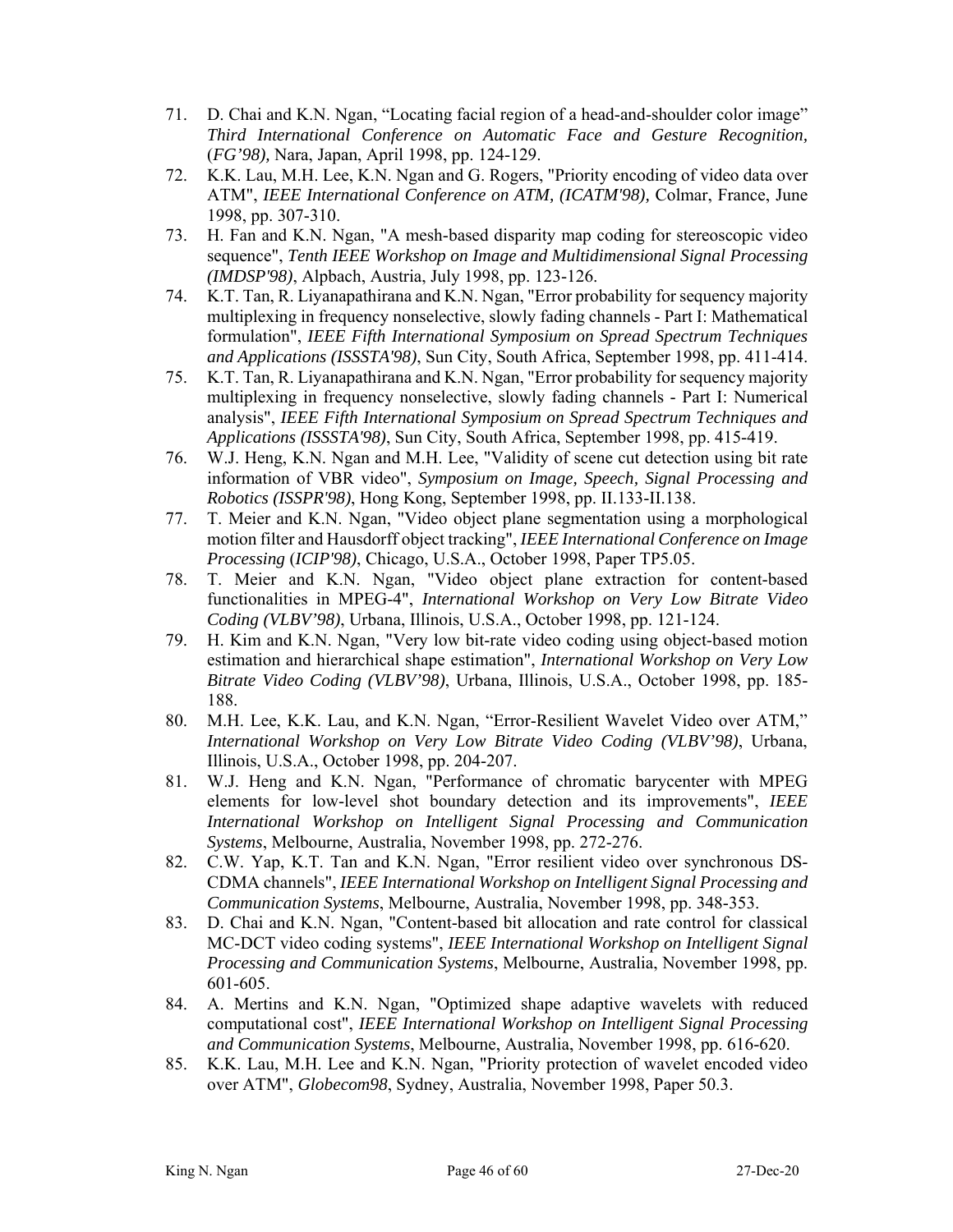- 86. T. Meier and K.N. Ngan, "Extraction of moving objects for content-based video coding," *SPIE International Conference on Visual Communications and Image Processing,* San Jose, U.S.A., January 1999, vol. 3653, pp. 1178-1189.
- 87. W.J. Heng and K.N. Ngan, "The implementation of object-based shot boundary detection via edge tracing and tracking," *IEEE International Symposium on Circuits and Systems (ISCAS'99)*, Orlando, Florida, U.S.A., June 1999, pp. IV 439-IV 442.
- 88. (Invited paper) C.W. Yap and K.N. Ngan, "Unequal error protection of images over Rayleigh fading channels," *Fifth International Symposium on Signal Processing and its Applications (ISSPA'99)*, Brisbane, Australia, August 1999, pp. 19-22.
- 89. K.T. Tan and K.N. Ngan, "Concatenated sequency majority multiplexing DS-SSMA for synchronous digital communication indoor wireless narrowband channels," *Fifth International Symposium on Signal Processing and its Applications (ISSPA'99)*, Brisbane, Australia, August 1999, pp. 415-418.
- 90. W.J. Heng and K.N. Ngan, "Post shot boundary detection: Flashlight scene determination," *Fifth International Symposium on Signal Processing and its Applications (ISSPA'99)*, Brisbane, Australia, August 1999, pp. 447-450.
- 91. D. Chai and K.N. Ngan, "A performance study on MPEG-4 coder," *Fifth International Symposium on Signal Processing and its Applications (ISSPA'99)*, Brisbane, Australia, August 1999, pp. 821-824.
- 92. W.J. Heng and K.N. Ngan, "Integrated shot boundary detection using object-based technique," *IEEE International Conference on Image Processing* (*ICIP'99)*, Kobe, Japan, U.S.A., October 1999, Paper W27AP28.
- 93. T. Meier and K.N. Ngan, "A flexible Bayesian framework for image segmentation," *IEEE International Conference on Image Processing* (*ICIP'99)*, Kobe, Japan, U.S.A., October 1999, Paper W27AP14.
- 94. K.T. Tan and K.N. Ngan, "Codeword sets for sequency majority multiplexing communication systems," *International Conference on Information, Communications and Signal Processing (ICICS'99),* Singapore, December 1999, Paper 1A1.8.
- 95. W.J. Heng and K.N. Ngan, "Transition type-independent boundary refinement technique for post shot boundary detection," *International Conference on Information, Communications and Signal Processing (ICICS'99),* Singapore, December 1999, Paper 1B1.7.
- 96. W.J. Heng and K.N. Ngan, "Analysis and performance of object-based detection using edge object tracking," *2000 International Workshop on Multimedia Data Storage, Retrieval, Integration and Applications*, Hong Kong, January 2000, pp. 236-242.
- 97. T. Meier and K.N. Ngan, "Improved single VOP rate control for constant bit-rate applications using MPEG-4," *SPIE International Conference on Visual Communications and Image Processing,* Perth, Australia, June 2000, vol. 4067, pp. 64-75.
- 98. W.J. Heng and K.N. Ngan, "Soft transition analysis techniques for video sequences," *IEEE TENCON 2000,* Kuala Lumpur, Malaysia, September 2000, pp. I-69-I-72.
- 99. K.T. Tan and K.N. Ngan, "Sequency, frequency, code or time," *IEEE TENCON 2000,* Kuala Lumpur, Malaysia, September 2000 pp. I-470-I-475.
- 100. D. Chai, K.N. Ngan and A. Bouzerdoum, "Foreground/Background bit Allocation for region-of-interest coding," *IEEE International Conference on Image Processing* (*ICIP'00)*, Vancouver, Canada, September 2000, pp. II 923-II 926.
- 101. W.J. Heng and K.N. Ngan, "Long transition analysis for post shot boundary detection," *SPIE International Conference on Visual Communications and Image Processing,* San Jose, U.S.A., January 2001, vol. 4310, pp. 486-496.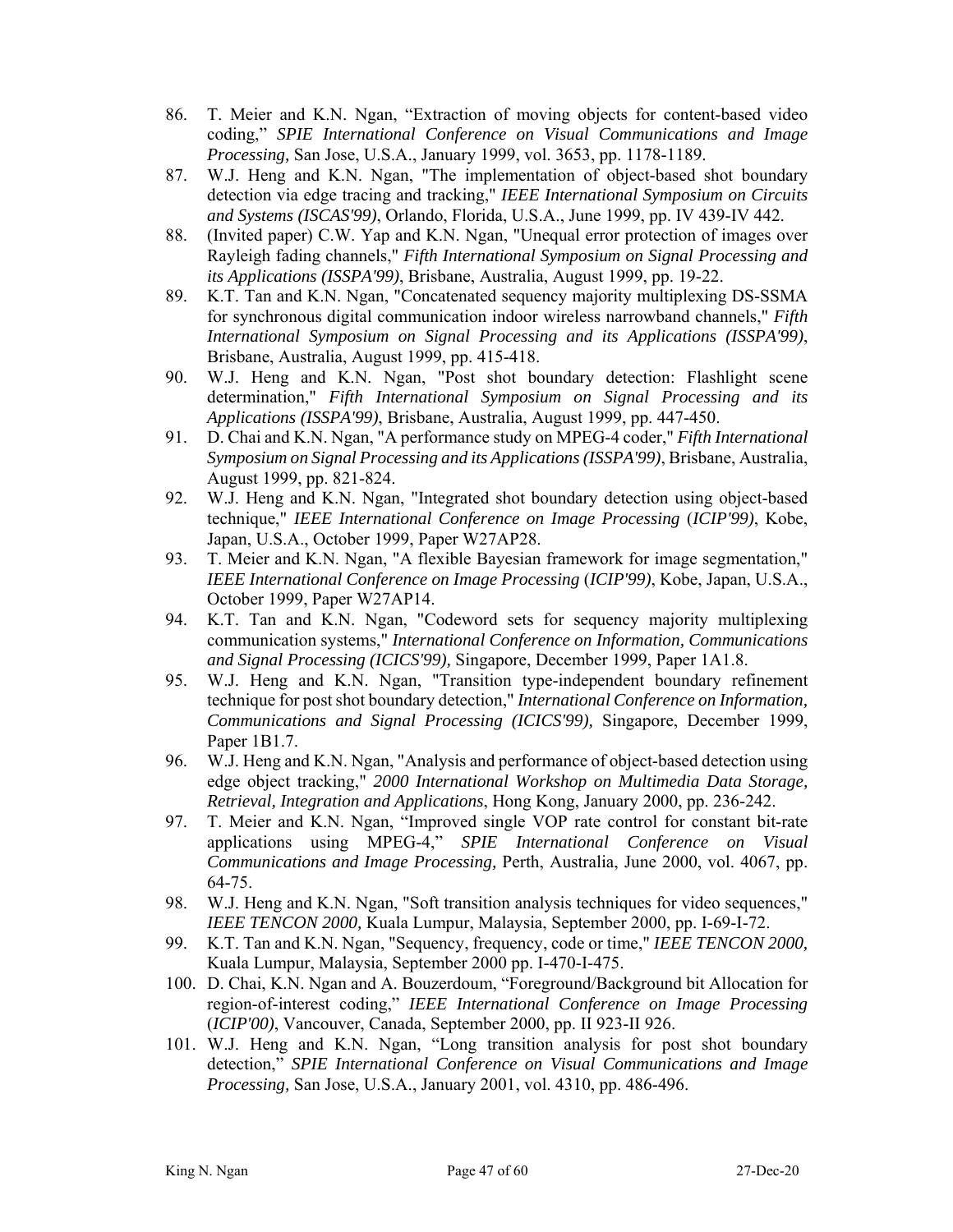- 102. C.M. Lau, W.K. Cham, H.T Tsui and K.N. Ngan, "An energy function for facial feature extraction," *2000 International Symposium on Intelligent Multimedia, Video and Speech Processing*, Hong Kong, May 2001, pp. 348-351.
- 103. W.J. Heng and K.N. Ngan, "Shot classification for hard transition," *IEEE International Symposium on Circuits and Systems (ISCAS'01)*, Sydney, Australia, May 2001, pp. II 321-II 324.
- 104. W.J. Heng and K.N. Ngan, "Examination of features used for reference indicator construction in shot boundary refinement," *Sixth International Symposium on Signal Processing and its Applications (ISSPA'01),* Kuala Lumpur, Malaysia, August 2001, ISBN 0-7803-6704-9, paper 54.
- 105. W.J. Heng and K.N. Ngan, "Enhanced shot boundary refinement for post-shot boundary detection" *IEEE TENCON 2001,* Singapore, August 2001, pp. 138-142.
- 106. C.M. Lau, W.K. Cham, H.T Tsui and K.N. Ngan, "Facial feature extraction for constructing 3D human face model," *International Conference on Information, Communications and Signal Processing (ICICS'01),* Singapore, October 2001, paper 1D3.2.
- 107. K.K. Lee, W.K. Cham, K.N. Ngan and J.Z. Liu, "DC coefficient restoration on foreground/background video coding," *International Conference on Information, Communications and Signal Processing (ICICS'01),* Singapore, October 2001, paper 3D2.2.
- 108. C. Zhao and K.N. Ngan, "Error sensitivity analysis for macroblocks' bit stream," *IEEE TENCON 2002,* Beijing, China, October 2002, pp. 750-753.
- 109. C. Zhao and K.N. Ngan, "Error sensitivity analysis for macroblock-based video coder," *Second International Symposium on Communications and Information Theory (ISCITS'02),* Bangkok, Thailand, October 2002, pp. 202-205.
- 110. W. Yang and K.N. Ngan, "Object-based disparity estimation for stereoscopic images," *Seventh International Conference on Control, Automation, Robotics and Vision (ICARCV'02),* Singapore, December 2002, pp. 1105-1109.
- 111. Z. Chen and K.N. Ngan, "Improved single video object rate control for MPEG-4," *IEEE International Conference on Acoustics, Speech and Signal Processing (ICASSP'03)*, Hong Kong, China, April 2003, pp. III 85-III 88.
- 112. N. Habili and K.N. Ngan, "Automatic multi-cue VOP extraction for MPEG-4," *Picture Coding Symposium*, Saint-Malo, France, April 2003, pp. 365-370.
- 113. W. Yang, K.N. Ngan, J. Lim and K. Sohn, "Edge-preserving regularization of disparity and motion fields," *4th EURASIP Conference on Video/Image Processing and Multimedia Communications*, Zagreb, Croatia, July 2003, pp. 71-76.
- 114. Z. Chen, K.N. Ngan and C. Zhao, "Improved rate control for MPEG-4 video transport over wireless channel," *SPIE International Conference on Visual Communications and Image Processing*, Laguno, Switzerland, July 2003, vol. 5150, pp. 210-221.
- 115. W. Wei and K.N. Ngan, "Automatic video object segmentation for MPEG-4," *SPIE International Conference on Visual Communications and Image Processing*, Laguno, Switzerland, July 2003, vol. 5150, pp. 9-19.
- 116. Z. Chen and K.N. Ngan, "Rate-distortion Modeling for Binary Shape in MPEG-4," *IEEE Pacific Rim Conference on Communications, Computers and Signal processing*, Victoria, British Columbia, Canada, August 2003, pp. 77-80.
- 117. W. Yang, K.N. Ngan and K. Sohn, "Joint disparity-motion regularization for stereoscopic video coding," *IEEE International Symposium on Intelligent Signal Processing and Communication Systems*, Awaji Island, Japan, December 2003, pp. 629-634.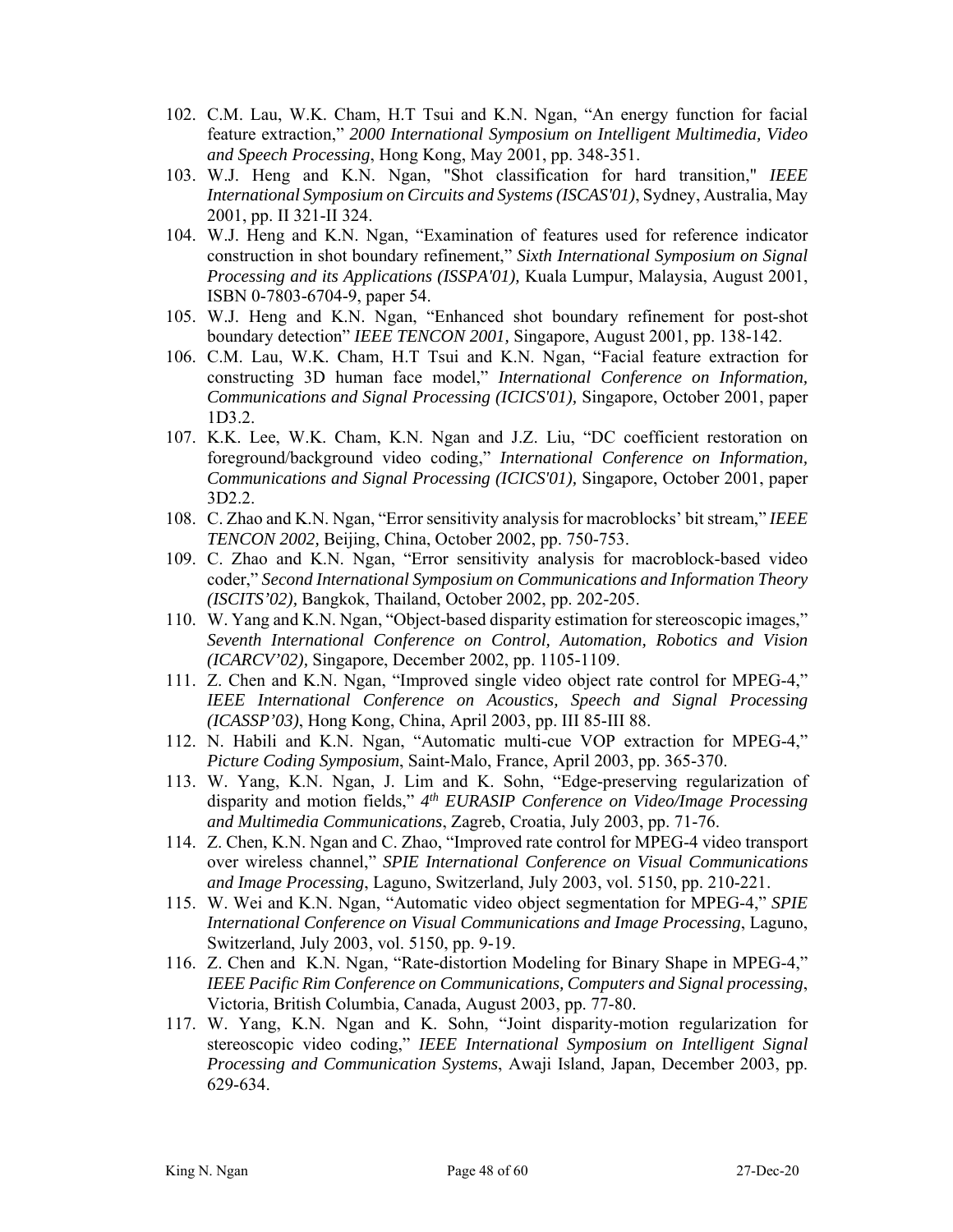- 118. Z. Chen and K.N. Ngan, "Object-based rate control for arbitrarily shaped video object coding," *IEEE International Symposium on Circuits and Systems*, Vancouver, British Columbia, Canada, May 2004, pp. III 973-III 976.
- 119. J. Li and K.N. Ngan, "A VLC/FLC data partitioning scheme for MPEG-4," *IEEE International Symposium on Circuits and Systems*, Vancouver, British Columbia, Canada, May 2004, pp. III 857-III 860.
- 120. W. Yang and K.N. Ngan, "MPEG-4 based stereoscopic video sequences encoder," *IEEE International Conference on Acoustics, Speech, and Signal Processing*, Montreal, Quebec, Canada, May 2004, pp. III 741-III 744.
- 121. W. Wei, K.N. Ngan and N. Habili, "Multiple-feature clustering algorithm for automatic video object segmentation," *IEEE International Conference on Acoustics, Speech, and Signal Processing*, Montreal, Quebec, Canada, May 2004, pp. III 625-III 628.
- 122. J. Han, K.N. Ngan, M. Li and H. Zhang, "Learning semantic concepts from accumulated user feedback log for image retrieval," *IEEE International Conference on Multimedia and Expo*, Taipei, Taiwan, June 2004, Paper TP4-1, pp. 1-4.
- 123. R. J. Treasure, V. Sreeram and K. N. Ngan, "Balanced identification and model reduction for 2-D systems based on impulse response data," *5th Asian Control Conference*, Melbourne, Australia, July 2004, pp. 2058-2062.
- 124. W. Yang, K.N. Ngan and J. Cai, "MPEG-4 based stereoscopic and multiview video coding," *International Symposium on Intelligent Multimedia, Video and Speech Processing*, Hong Kong, October 2004, pp. 61-64.
- 125. W. Wei and K.N. Ngan, "Integration of motion and image features for automatic video object segmentation," *IEEE International Conference on Image Processing*, Singapore, October 2004, pp. 361-364.
- 126. Z. Chen and K.N. Ngan, "Optimal bit allocation for MPEG-4 multiple video objects," *IEEE International Conference on Image Processing*, Singapore, October 2004, pp. 761-764.
- 127. J. Han, K.N. Ngan, M. Li and H. Zhang, "Towards unsupervised attention object extraction by integrating visual attention and object growing," *IEEE International Conference on Image Processing*, Singapore, October 2004, pp. 941-944.
- 128. J. Han and K.N. Ngan "Automatic segmentation of objects of interest in video: A unified framework," *IEEE International Symposium on Intelligent Signal Processing and Communication Systems*, Seoul, Korea, November 2004, pp. 375-378.
- 129. W. Yang, K.N. Ngan and J. Cai, "Coding of stereo/multiview sequences based on MPEG-4," *Asia-Pacific Conference on Multimedia*, Tokyo, Japan, November 2004, vol. 3, pp. 167-174.
- 130. R. J. Treasure, A. Ghafoor, V. Sreeram and K. N. Ngan, "Frequency weighted identification and model reduction of 2-D separable denominator systems," *6th International Conference on Optimization Techniques and Applications*, Ballarat, Australia, December 2004, pp. 1-13.
- 131. W. Yang, F. Wu, Y. Lu, J. Cai and K.N. Ngan "Scalable multi-view video coding using wavelet," *IEEE International Symposium on Circuits and Systems*, Kobe, Japan, May 2005, pp. 6078-6081.
- 132. (Invited Paper) J. Li and K.N. Ngan, "A new macroblock reordering strategy for robust wireless video transmission," *International Symposium on Multimedia over Wireless*, Maui, Hawaii, U.S.A., June 2005, paper TM2.4.
- 133. Z. Chen and K.N. Ngan, "A unified framework for optimal multiple video object bit allocation," *SPIE International Conference on Visual Communications and Image Processing*, Beijing, China, July 2005, vol. 5960, pp. 641-652.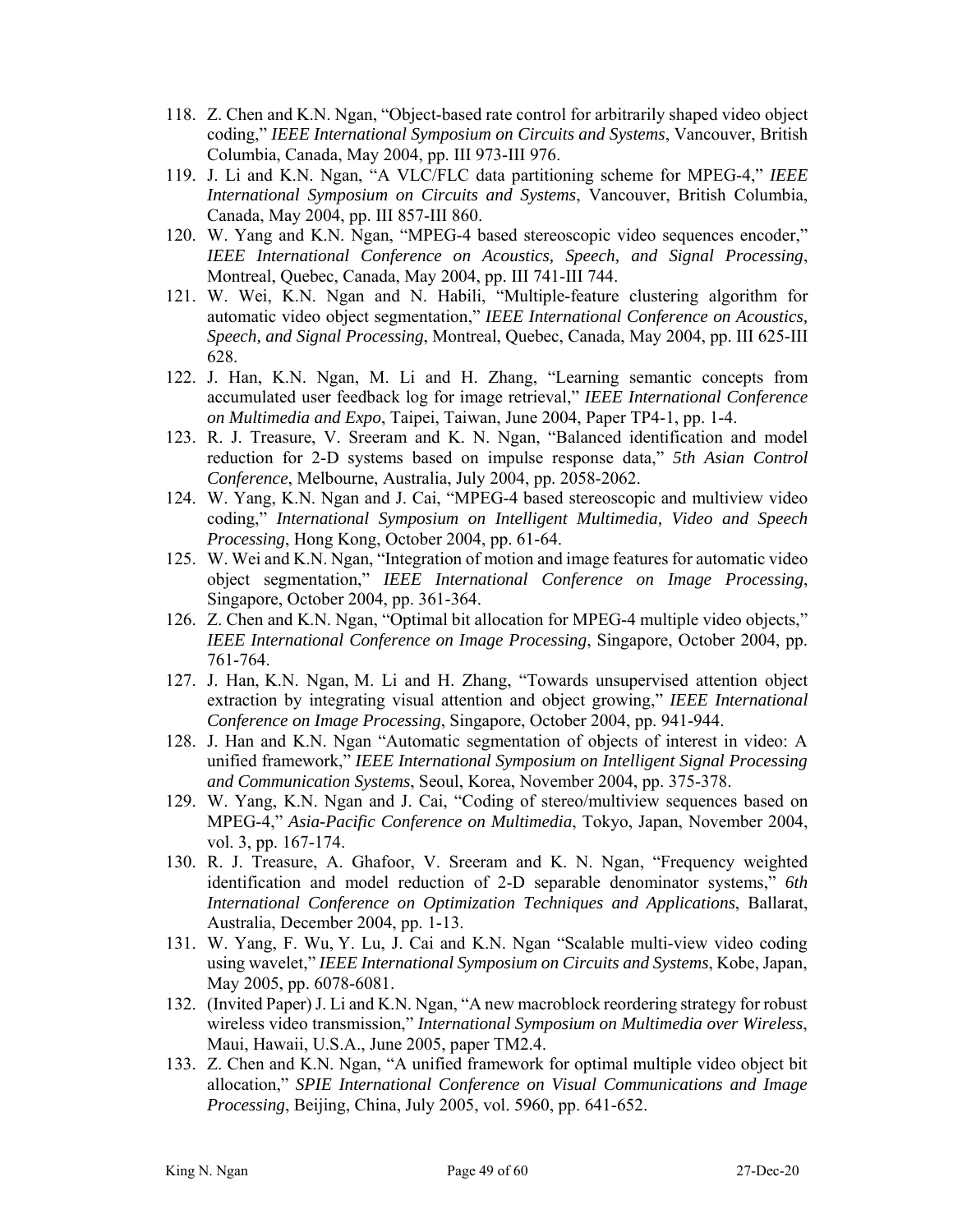- 134. Y. Liu and K.N. Ngan, "Embedded image coding based on context classification and quadtree ordering in wavelet packet domain," *SPIE International Conference on Visual Communications and Image Processing*, Beijing, China, July 2005, vol. 5960, pp. 1723-1731.
- 135. Z. Chen and K.N. Ngan, "MINVAR: A local optimization criterion for rate-distortion tradeoff in real time video coding," *SPIE Optics East 2005: International Conference on Multimedia Systems and Applications VIII (IT106)*, Boston, U.S.A., October 2005, pp. 9-19.
- 136. Z. Chen and K.N. Ngan, "A unified framework of unsupervised subjective optimized bit allocation for multiple video coding," *SPIE Optics East 2005: International Conference on Multimedia Systems and Applications VIII (IT106)*, Boston, U.S.A., October 2005, pp. 20-31.
- 137. W. Wei and K.N. Ngan, "Disparity estimation with edge-based matching and interpolation," *IEEE International Symposium on Intelligent Signal Processing and Communications Systems*, Hong Kong SAR, China, December 2005, pp. 153-156.
- 138. Z. Chen and K.N. Ngan, "Rate-distortion analysis for multiscale binary shape coding," *IEEE International Symposium on Intelligent Signal Processing and Communications Systems*, Hong Kong SAR, China, December 2005, pp. 801-804.
- 139. Y. Liu and K.N. Ngan, "Anisotropic double cross search algorithm using multiresolution-spatio-temporal context for fast lossy in-band motion estimation", *Picture Coding Symposium*, Beijing, China, 24-26 April 2006, paper O5-5.
- 140. H. Li and K.N. Ngan, "Face segmentation in head-and-shoulder video sequences based on facial saliency map", *IEEE International Symposium on Circuits and Systems*, Island of Kos, Greece, May 2006, pp. 2681-2684.
- 141. Z. Chen and K.N. Ngan, "Towards rate-distortion tradeoff in real-time color video coding", *IEEE International Symposium on Circuits and Systems*, Island of Kos, Greece, May 2006, pp. 3502-3505.
- 142. Y. Liu and K.N. Ngan, "Fast lossless multi-resolution motion estimation for scalable wavelet video coding", *IEEE International Symposium on Circuits and Systems*, Island of Kos, Greece, May 2006, pp. 3966-3969.
- 143. (Invited Paper) H. Li and K.N. Ngan, "Fast And Efficient Method for Block Edge Classification", *International Symposium on Multimedia over Wireless*, Vancouver, Canada, July 2006, pp. 67-72.
- 144. H. Li and K.N. Ngan, "Unsupervised segmentation of defocused video based on matting model", *IEEE International Conference on Image Processing*, Atlanta, U.S.A., October 2006, pp. 1825-1828.
- 145. J. Dong and K.N. Ngan, "16×16 Integer Cosine Transform for HD Video Coding," in *Advances in Multimedia Information Processing - PCM 2006*, Lecture Notes in Computer Science, Springer Berlin/Heidelberg, ISBN 978-3-540-48766-1, November 2006, vol. 4261, pp. 114-121.
- 146. Z. Wei and K.N. Ngan, "A Fast Macroblock Mode Decision Algorithm for H.264", *IEEE Asia Pacific Conference on Circuits and Systems*, Singapore, 4-7 December 2006, pp. 773-776.
- 147. Z. Chen and K.N. Ngan, "A Novel Statistical Learning-Based Rate Distortion Analysis Approach for Multiscale Binary Shape Coding", *SPIE International Conference on Visual Communications and Image Processing*, San Jose, U.S.A., January 2007, vol. 6508, paper 65081J.
- 148. K.L. Tang and K.N. Ngan, "Enhanced SAD Reuse Fast Motion Estimation", *SPIE International Conference on Visual Communications and Image Processing*, San Jose, U.S.A., January 2007, vol. 6508, paper 65081M.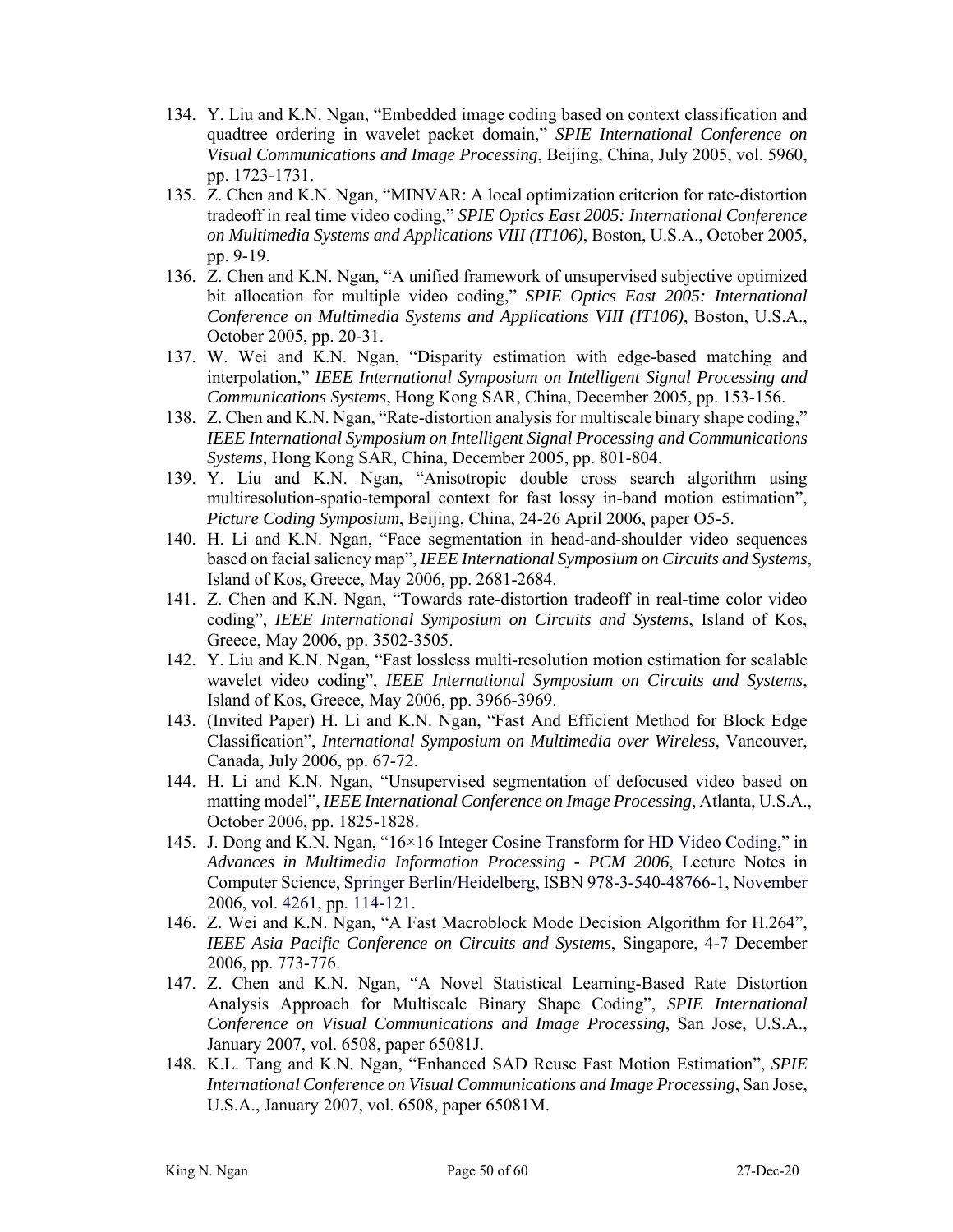- 149. Z. Wei and K.N. Ngan, "A Fast Rate-Distortion Optimization Algorithm for H.264/AVC", *IEEE International Conference on Acoustics, Speech and Signal Processing*, Honolulu, U.S.A., 15-20, April, 2007, pp. I1157-I1160.
- 150. J. Dong and K.N. Ngan, "A Universal Approach to Developing Fast Algorithm for Simplified Order-16 ICT", *IEEE International Symposium on Circuits and Systems*, New Orleans, U.S.A., 27-30, May, 2007, pp. 281-284.
- 151. Y. Liu, F. Wu and K.N. Ngan, "3D Object-based Scalable Wavelet Video Coding with Boundary Effects Suppression", *IEEE International Symposium on Circuits and Systems*, New Orleans, U.S.A., 27-30, May, 2007, pp. 1755-1758.
- 152. H. Shu and K.N. Ngan, "Quality Enhancement in H.264 Transform Domain Downsizing", *IEEE International Symposium on Circuits and Systems*, New Orleans, U.S.A., 27-30, May, 2007, pp. 2003-2006.
- 153. Z. Wei and K.N. Ngan, "An Efficient Intra Mode Selection Algorithm for H.264 Based on Fast Edge Classification", *IEEE International Symposium on Circuits and Systems*, New Orleans, U.S.A., 27-30, May, 2007, pp. 3630-3633.
- 154. H. Shu and K.N. Ngan, "Pre- and Post-shift Filtering for Removing Blocking Effects in Downsizing Transcoding", *IEEE International Conference on Multimedia and Expo*, Beijing, China, 5-7 May, 2007, pp. 416-419.
- 155. K.L. Tang and K.N. Ngan, "Enhancement Techniques for Intra Block Matching", *IEEE International Conference on Multimedia and Expo*, Beijing, China, 5-7 May, 2007, pp. 420-423.
- 156. W. Yang and K.N. Ngan, "Unsupervised Multiple Object Segmentation of Multiview Images", *Advanced Concepts for Intelligent Vision Systems – ACIVS 2007*, Lecture Notes in Computer Science, Springer Berlin/Heidelberg, ISBN 978-3-540-74606-5, August, 2007, vol. 4678, pp. 178-189.
- 157. Y. Liu and K.N. Ngan, "Weighted Adaptive Lifting-Based Wavelet Transform", *IEEE International Conference on Image Processing*, San Antonio, U.S.A., 16-19 September, 2007, pp. III189-III192.
- 158. D. Zhang, Z. Chen and K.N. Ngan, "Two-Pass Rate Control for Constant Quality H.264/Avc High Definition Video Coding", *Picture Coding Symposium*, Lisbon, Portugal, 7-9 November, 2007, paper 1106.
- 159. X. Jin, K.N. Ngan, G. Zhu, "Combined Inter-Intra Prediction for High Definition Video Coding", *Picture Coding Symposium*, Lisbon, Portugal, 7-9 November, 2007, paper 1149.
- 160. Q. Liu, C. Cai, K.N. Ngan and H. Li, "Camshift Based Real-Time Multiple Faces Match Tracking", *IEEE International Symposium on Intelligent Signal Processing and Communication Systems*, Xiamen, China, 28 November-1 December, 2007, pp. 726- 729.
- 161. C. Cui, W. Yang, and K.N. Ngan, "External Calibration of Multi-camera System Based on Pair-wise Estimation", in *Advances in Image and Video Technology - PSIVT 2007*, Lecture Notes in Computer Science, Springer Berlin/Heidelberg, ISBN 978-3- 540-77128-9, December 2007, vol. 4872, pp. 497-509.
- 162. Y. Liu, K.N. Ngan and F. Wu, "3-D Direction Aligned Wavelet Transform for Scalable Video Coding", *IEEE International Symposium on Circuits and Systems*, Seattle, U.S.A., 18-21 May, 2008, pp. 1396-1399.
- 163. D. Zhang, Z. Chen and K.N. Ngan, "Constant Distortion Rate Control for H.264/AVC High Definition Videos with Scene Change", *IEEE International Symposium on Circuits and Systems*, Seattle, U.S.A., 18-21 May, 2008, pp. 3498-3501.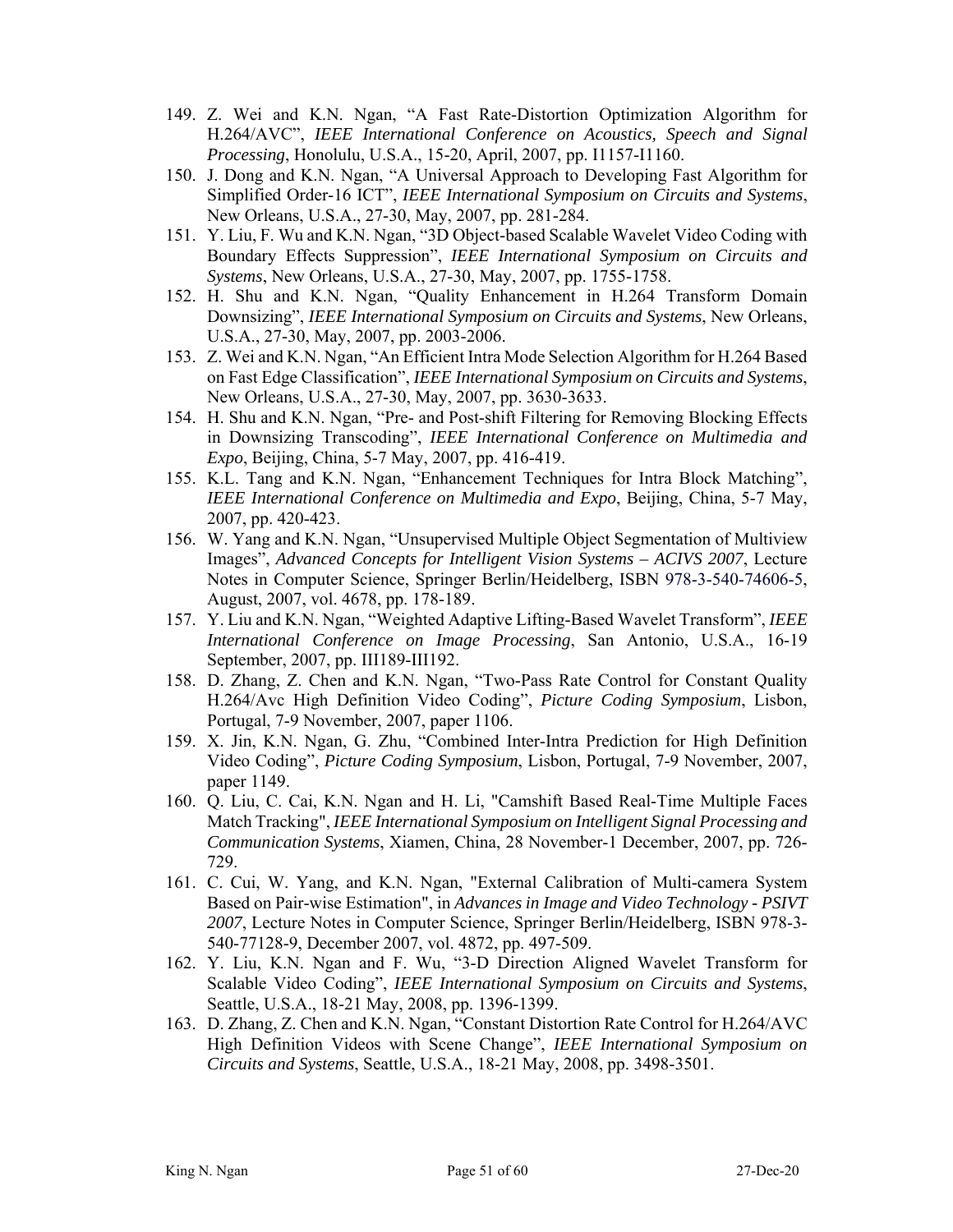- 164. (Invited Paper) X. Jin, S. Li and K.N. Ngan, "AVS Video Standard Implementation for SoC Design", *IEEE International Conference on Neural Networks and Signal Processing*, Zhenjiang, China, 7-11 June, 2008, pp. 660-665.
- 165. Z. Wei and K.N. Ngan, "Spatial Just Noticeable Distortion Profile for Image in DCT Domain", *IEEE International Conference on Multimedia and Expo*, Hannover, Germany, 23-26 June, 2008, pp. 925-928.
- 166. J. Dong and K.N. Ngan, "Real-Time De-Interlacing for H.264 Coded HD Videos", *IEEE International Conference on Multimedia and Expo*, Hannover, Germany, 23-26 June, 2008, pp. 1137-1140.
- 167. Q. Zhang, K.N. Ngan and W. Yang, "Automatic Segmentation for Semantic Objects from Multiview Images", *International Conference on Visual Information Engineering*, Xian, China, 29 July-1 August, 2008, pp. 554-559.
- 168. Z. Wei and K.N. Ngan, "A Temporal Just-Noticeable Distortion Profile for Video in DCT Domain", *IEEE International Conference on Image Processing*, San Diego, U.S.A., 12-15 October, 2008, pp. 1336-1339.
- 169. J. Li and K.N. Ngan, "Adaptive Partition Size Temporal Error Concealment for H.264", *IEEE Asia Pacific Conference on Circuits and Systems*, Macau, China, 30 November-3 December, 2008, pp. 1739-1742.
- 170. J. Li and K.N. Ngan, "Joint Temporal Error Control for H.264", *IEEE International Symposium on Intelligent Signal Processing and Communication Systems*, Bangkok, Thailand, 8-11 February, 2009, pp. 154-158.
- 171. C.M. Mak and K.N. Ngan, "Enhancing Compression Rate by Just-Noticeable Distortion Model for H.264/AVC", *IEEE International Symposium on Circuits and System*s, Taipei, Taiwan, May 2009, pp. 609-612.
- 172. Z. Wei and K.N. Ngan, "The Perceptually Transparent Coding for Image", *IEEE International Symposium on Circuits and Systems*, Taipei, Taiwan, May 2009, pp. 1621-1624.
- 173. Y. Liu and K.N. Ngan, "Fully Scalable Multiview Wavelet Video Coding", *IEEE International Symposium on Circuits and Systems*, Taipei, Taiwan, May 2009, pp. 2581-2584.
- 174. X. Jin, S. Goto and K.N. Ngan, "Optical Flow Based DC Surface Compensation for Artifacts Reduction", *Picture Coding Symposium*, Chicago, U.S.A., May 2009, pp. 1- 4.
- 175. X. Jin, S. Goto and K.N. Ngan, "Quadratic Composite Modeling of Optical Flow for Artifacts Reduction", *IEEE International Conference on Multimedia & Expo*, New York, U.S.A., June-July 2009, pp. 233-236.
- 176. C. Cui and K.N. Ngan, "Automatic Scale Selection for Corners and Junctions", *IEEE International Conference on Image Processing*, Cairo, Egypt, November 2009, pp. 989-992.
- 177. J. Dong and K.N. Ngan, "Parametric Interpolation Filter for Motion Compensated Prediction", *IEEE International Conference on Image Processing*, Cairo, Egypt, November 2009, pp. 1021-1024.
- 178. H. Li and K.N. Ngan, "Hybrid Cascade of Active/Lazy Boosting", *IEEE International Symposium on Intelligent Signal Processing and Communication Systems*, Kanazawa, Japan, December 2009, pp. 21-24.
- 179. Q. Liu and K.N. Ngan, "Arbitrarily shaped Object coding based on H.264/AVC", *IEEE International Symposium on Intelligent Signal Processing and Communication Systems*, Kanazawa, Japan, December 2009, pp. 343-346.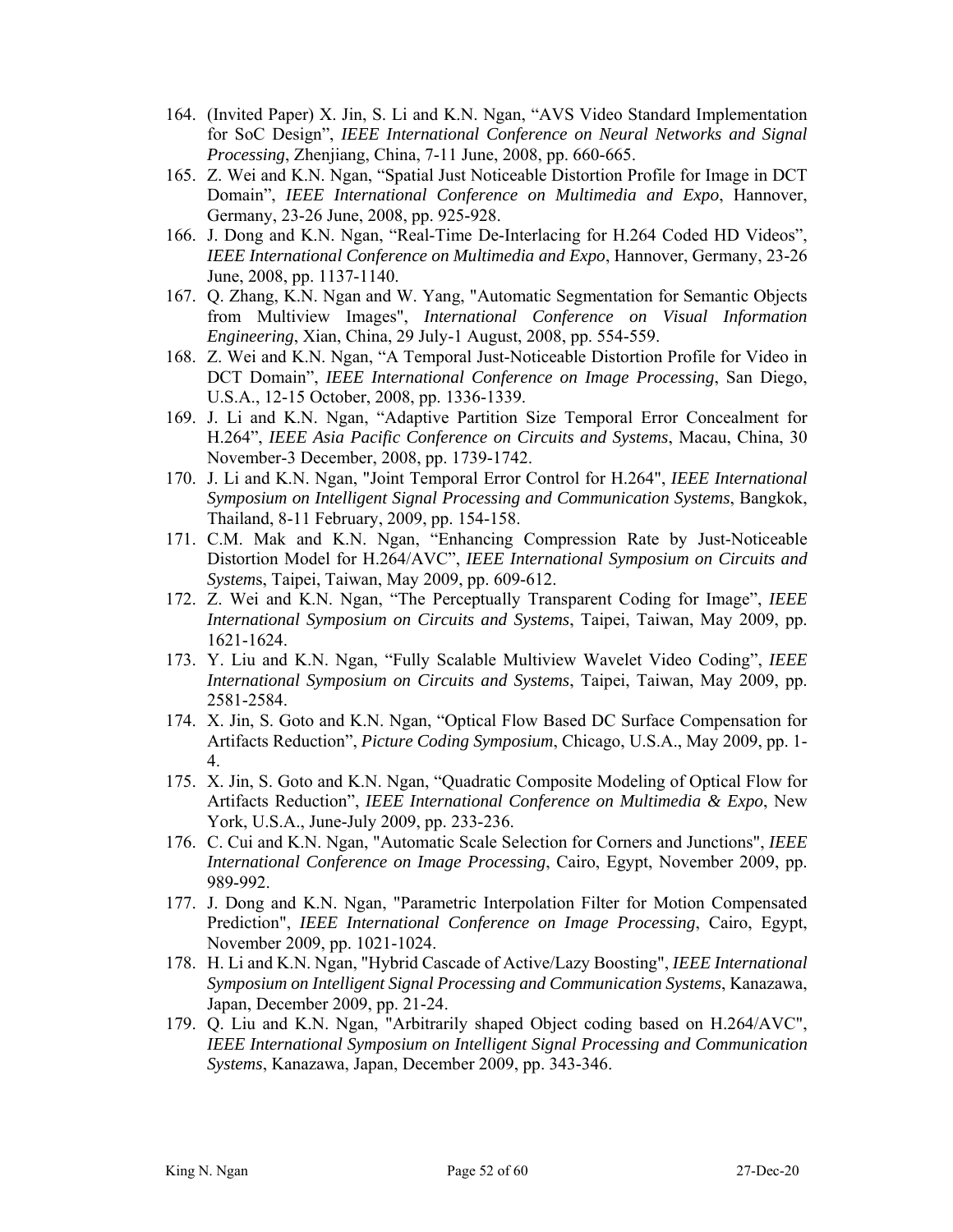- 180. S. Li and K.N. Ngan, "Influence of the Smooth Region on the Structural Similarity Index", *10th IEEE Pacific-Rim Conference on Multimedia*, Bangkok, Thailand, December 2009, pp. 836-846.
- 181. L. Ma and K.N. Ngan, "Adaptive Block-Size Transform Based Just-Noticeable Difference Profile for Images",  $10<sup>th</sup> IEEE Pacific-Rim Conference on Multimedia$ , Bangkok, Thailand, December 2009, pp. 1208-1218.
- 182. Q. Zhang and K.N. Ngan, "Multiple Objects Segmentation from Multi-View Sequence", *7th IASTED International Conference on Signal Processing, Pattern Recognition and Applications*, Innsbruck, Austria, February 2010, pp. 260-264.
- 183. H. Li, G. Liu and K.N. Ngan, "Learn to Segment Attention Object from Low DoF Image", *IEEE International Symposium on Circuits and Systems*, Paris, France, May-June 2010, pp. 2864-2867.
- 184. S. Li and K.N. Ngan, "Subtractive Impairment, Additive Impairment and Image Visual Quality", *IEEE International Symposium on Circuits and Systems*, Paris, France, May-June 2010, pp. 3373-3376.
- 185. L. Ma and K.N. Ngan, "Adaptive Block-Size Transform Based Just-Noticeable Difference Profile for Videos", *IEEE International Symposium on Circuits and Systems*, Paris, France, May-June 2010, pp. 4213-4216.
- 186. (Invited Paper) F. Zhang, S. Li, M. Lin and K.N. Ngan, "Limitation and challenges of Image Quality Measurement", *International Conference on Visual Communications and Image Processing*, Huang Shan, Anhui, China, July 2010, vol. 7744, pp. 774402.1-774402.8.
	- 187. Z. Chen, W. Lin and K.N. Ngan, "Perceptual Video Coding: Challenges and Approaches", *International Conference on Multimedia and Expo*, Singapore, July 2010.
	- 188. C. Cui and K.N. Ngan, "A Novel Geometric Filter for Affine Invariant Features", *IEEE International Conference on Image Processing*, Hong Kong, China, September 2010, pp. 865-868.
	- 189. L. Ma, F. Zhang, S. Li and K.N. Ngan, "Video Quality Assessment Based on Adaptive Block-Size Transform Just-Noticeable Difference", *IEEE International Conference on Image Processing*, Hong Kong, China, September 2010, pp. 2501- 2504.
	- 190. Q. Zhang and K.N. Ngan, "Dense Stereo Matching from Separated Views of Widebaseline Images", *Advanced Concepts for Intelligent Vision Systems*, Sydney, Australia, December 2010, pp. 255-266.
	- 191. S. Li, L. Ma, F. Zhang and K.N. Ngan, "Temporal Inconsistency Measure for Video Quality Assessment", *Picture Coding Symposium*, Nagoya, Japan, December 2010, pp. 590-593.
	- 192. Q. Liu and K.N. Ngan, "Self-adaptive Initialization of Level Set for Human Body Segmentation", *IEEE International Symposium on Intelligent Signal Processing and Communication Systems*, Chengdu, China, December 2010, pp. 305-308.
	- 193. L. Ma, S. Li and K.N. Ngan, "Perceptual Image Compression via Adaptive Block-Based Super-Resolution Directed Down-Sampling", *IEEE International Symposium on Circuits and Systems*, Rio de Janeiro, Brazil, May 2011, pp. 97-100.
	- 194. J. Dong and K.N. Ngan, "Adaptive Pre-interpolation Filter for Motion-Compensated Prediction", *IEEE International Symposium on Circuits and Systems*, Rio de Janeiro, Brazil, May 2011, pp. 2617-2620.
	- 195. L. Ma, S. Li and K.N. Ngan, "Motion Trajectory Based Visual Saliency for Video Quality Assessment", *IEEE International Conference on Image Processing*, Brussels, Belgium, September 2011, pp. 237-240.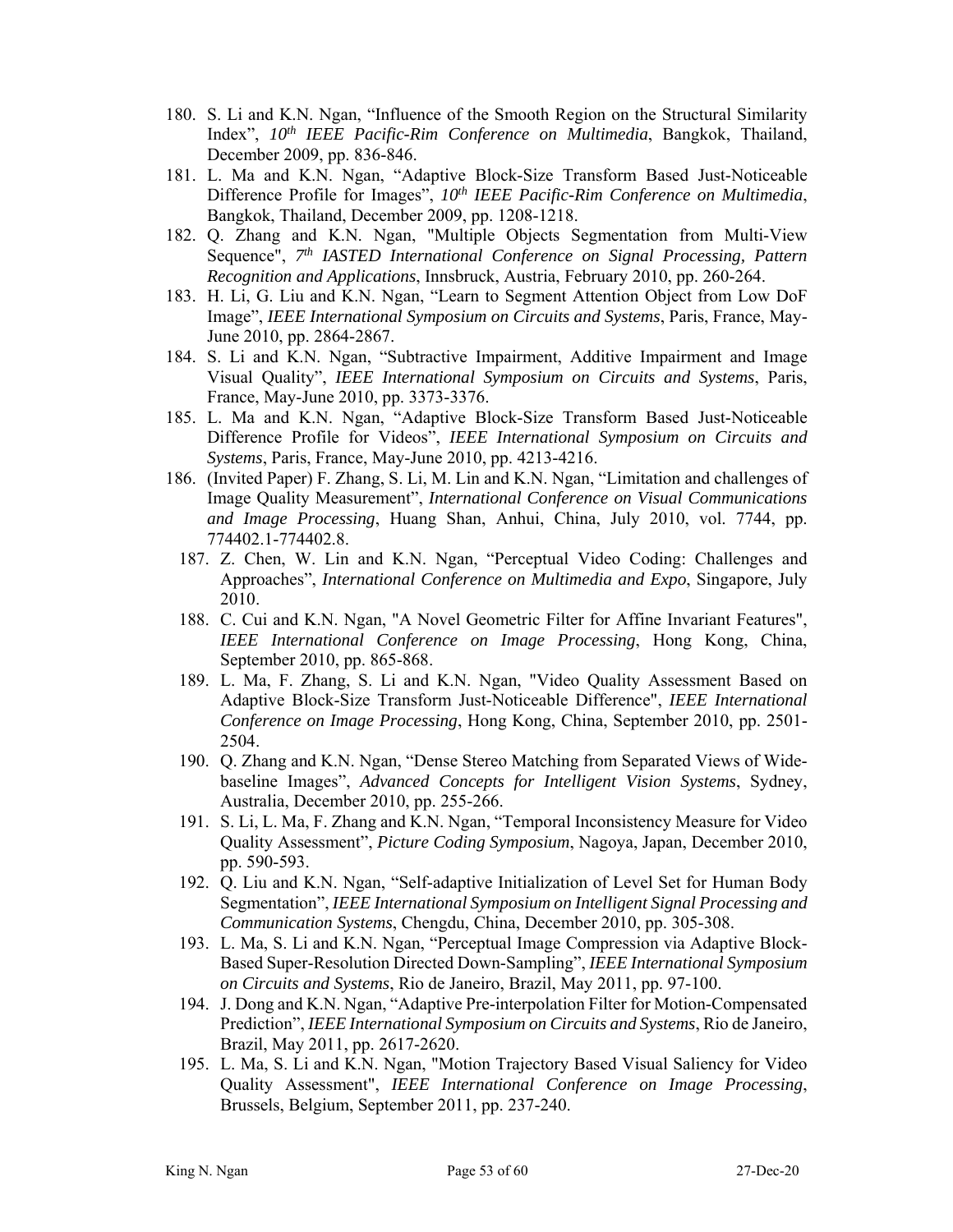- 196. S. Li, L. Ma and K.N. Ngan, "Video Quality Assessment by Decoupling Additive Impairments and Detail Losses", *Third International Workshop on Quality of Multimedia Experience*, Mechelen, Belgium, September 2011, pp. 90-95.
- 197. L. Ma, S. Li and K.N. Ngan, "Reduced-Reference Image Quality Assessment via Intra- and Inter-Subband Statistical Characteristics in Reorganized DCT Domain", *Asia Pacific Signal and Information Processing Association (APSIPA) Annual Summit and Conference 2011*, Xi'an, China, October 2011, paper 178.
- 198. Q. Zhang and K.N. Ngan, "Object Segmentation From Sparse Views of Wide-Baseline Images", *IEEE International Symposium on Intelligent Signal Processing and Communication Systems*, Chiangmai, Thailand, December 2011, PID21.
- 199. Q. Zhang, C. Cui, K.N. Ngan and, Y. Liu "Depth Estimation and View Synthesis for Narrow-Baseline Video", *IEEE International Symposium on Circuits and Systems*, Seoul, Korea, May 2012, pp. 1883-1886.
- 200. L. Ma, W. Lin, C. Deng and, K.N. Ngan "Study of Subjective and Objective Quality Assessment of Retargeted Images", *IEEE International Symposium on Circuits and Systems*, Seoul, Korea, May 2012, pp. 2677-2680.
- 201. L. Xu, K.N. Ngan and M. Wang, "Video Content Dependent Directional Transform for Intra Frame Coding", *Picture Coding Symposium*, Krakow, Poland, May 2012, pp. 197-200.
- 202. M. Wang, K.N. Ngan and L. Xu, "Spatial-temporal decorrelation for image/video coding", *Picture Coding Symposium*, Krakow, Poland, May 2012, pp. 201-204.
- 203. (Invited Paper) L. Xu, K.N. Ngan and M. Wang, "Video Content Dependent Directional Transform for High Performance Video Coding", *ICME 2012 Workshop on Emerging Multimedia Systems and Applications*, Melbourne, Australia, July 2012, pp. 79-83.
- 204. Q. Liu and K.N. Ngan, "Overlapping Local Phase Feature (OLPF) for Robust Face Recognition in Surveillance", *Advanced Concepts for Intelligent Vision Systems*, Brno, Czech Republic, September 2012, pp. 246-257.
- 205. (Invited Paper) L. Xu, K.N. Ngan, S. Li and L. Ma, "Video Quality Metric for Consistent Visual Quality Control in Video Coding", *Asia Pacific Signal and Information Processing Association (APSIPA) Annual Summit and Conference 2011*, Hollywood, U.S.A., December 2012, paper 56.
- 206. C. Cui, Q. Zhang and K.N. Ngan, "Object Segmentation from Wide Baseline Video", *IEEE International Symposium on Circuits and Systems*, Beijing, China, May 2013, pp. 717-720.
- 207. L. Ma, C. Deng, K.N. Ngan and W. Lin, "Overview of Quality Assessment for Visual Signals and Newly Emerged Trends", *IEEE International Symposium on Circuits and Systems*, Beijing, China, May 2013, pp. 1091-1094.
- 208. (Invited paper) M. Wang and K.N. Ngan, "An Efficient Content Adaptive Transform for Video Coding", *IEEE China Summit & International Conference on Signal and Information Processing*, Beijing, China, July 2013, pp. 547-550.
- 209. S. Li, K.N. Ngan and S. Lu, "A Head Pose Tracking System using RGB-D Camera", *9th International Conference on Computer Vision Systems*, St. Petersburg, Russia, July 2013, pp. 153-162.
- 210. L. Ma, K.N. Ngan and L. Xu, "Reduced Reference Video Quality Assessment Based on Spatial HVS Mutual Masking and Temporal Motion Estimation", *IEEE International Conference on Multimedia and Expo*, San Jose, U.S.A., July 2013, paper 217.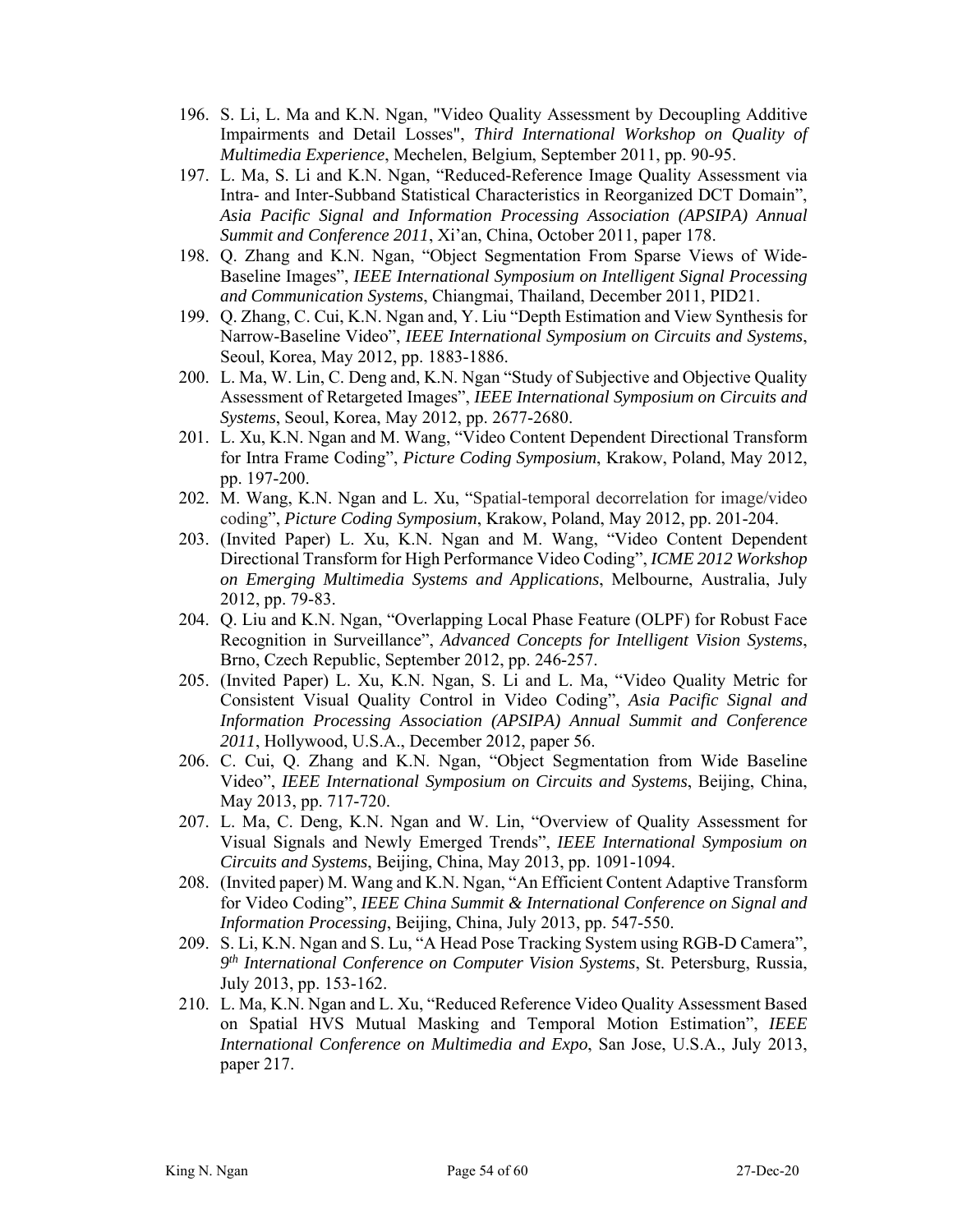- 211. S. Lu and K.N. Ngan, "Depth Enhancement Based on Hybrid Geometric Hole Filling Strategy", *IEEE International Conference on Image Processing*, Melbourne, Australia, September 2013, pp. 153-162.
- 212. S. Ran, K.N. Ngan and S. Li, "The Objective Evaluation of Image Object Segmentation Quality", *Advanced Concepts for Intelligent Vision Systems*, Poznan, Poland, October 2013, pp. 470-479.
- 213. L. Xu, L. Ma, K.N. Ngan, W. Lin and Y. Weng, "Visual Quality Metric for Perceptual Video Coding", *International Conference on Visual Communications and Image Processing*, Kuching, Malaysia, November 2013, paper 773.
- 214. M. Wang, K.N. Ngan and H. Zeng, "A Rate Distortion Optimized Transform for Motion Compensation Residual", *Picture Coding Symposium*, San Jose, U.S.A., December 2013, pp. 13-16.
- 215. H. Zeng, K.N. Ngan and M. Wang, "Perceptual Adaptive Lagrangian Multiplier for High Efficiency Video Coding", *Picture Coding Symposium*, San Jose, U.S.A., December 2013, pp. 69-72.
- 216. F. Meng, H. Li, K.N. Ngan, B. Zeng and N. Rao, "Cosegmentation from Similar Backgrounds", *IEEE International Symposium on Circuits and Systems*, Melbourne, Australia, June 2014, pp. 353-356.
- 217. Q. Wu, H. Li, K.N. Ngan, B. Zeng and M. Gabbouj, "No Reference Image Quality Metric via Distortion Identification and Multi-Channel Label Transfer", *IEEE International Symposium on Circuits and Systems*, Melbourne, Australia, June 2014, pp. 530-533.
- 218. T.-W. Hui and K.N. Ngan, "Motion-Depth: RGB-D Depth Map Enhancement with Motion and Depth in Complement", *IEEE Conference on Computer Vision and Pattern Recognition*, Columbus, Ohio, U.S.A., June 2014, pp. 3962-3969.
- 219. L. Ma, L. Xu, H. Zeng, K.N. Ngan and C. Deng, "How Does the Shape Descriptor Measure the Perceptual Quality of the Retargeting Image?", *IEEE International Conference on Multimedia and Expo*, Chengdu, China, July 2014, paper W71.
- 220. H. Li, Y. Xie, B. Luo, L. Tang, B. Zeng, K.N. Ngan and F. Meng, "Using Mid-High Level Cues to Detect Salient Object", *IEEE International Conference on Multimedia and Expo*, Chengdu, China, July 2014, paper 320.
- 221. H.R. Wu, W. Lin and K.N. Ngan, " Rate-perceptual-distortion optimisation (RpDO) based picture coding – Issues and Challenges", *International Conference on Digital Signal Processing*, Hong Kong, China, August 2014, pp. 777-782.
- 222. L. Sheng, K.N. Ngan and S. Li, "Temporal Depth Video Enhancement Based on Intrinsic Static Structure", *IEEE International Conference on Image Processing*, Paris, France, October 2014, pp. 2893-2897.
- 223. S. Li, K.N. Ngan and L. Sheng, "Screen-camera Calibration Using a Thread", *IEEE International Conference on Image Processing*, Paris, France, October 2014, pp. 3435-3439.
- 224. T.-W. Hui and K.N. Ngan, "Depth Enhancement Using RGB-D Guided Filtering", *IEEE International Conference on Image Processing*, Paris, France, October 2014, pp. 3832-3836.
- 225. T.-W. Hui and K.N. Ngan, "Dense Depth Map Generation Using Sparse Depth Data from Normal Flows", *IEEE International Conference on Image Processing*, Paris, France, October 2014, pp. 3837-3841.
- 226. R. Shi, K.N. Ngan and S. Li, "Jaccard Index Compensation for Object Segmentation Evaluation", *IEEE International Conference on Image Processing*, Paris, France, October 2014, pp. 4457-4461.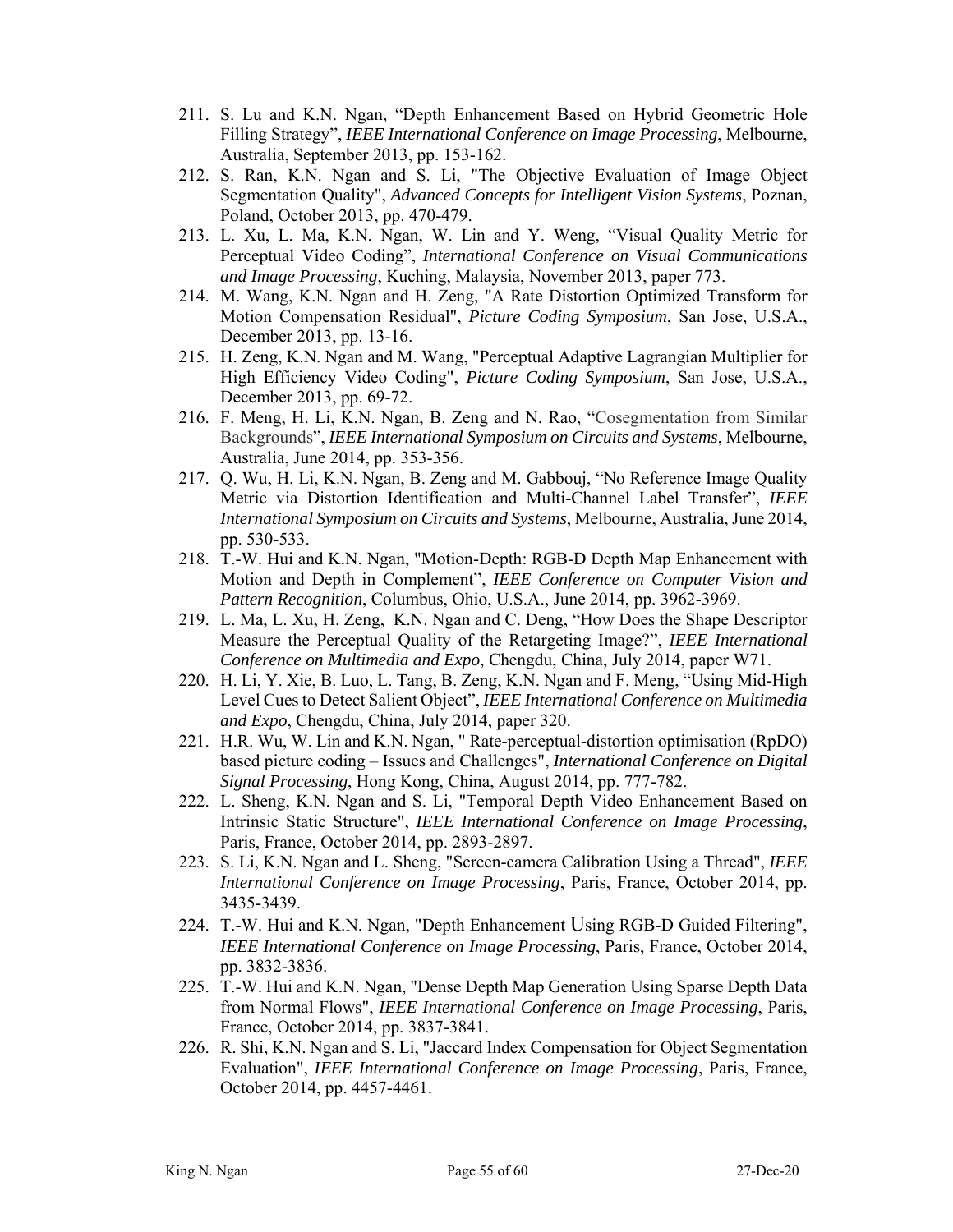- 227. L. Sheng, K.N. Ngan and T.-W. Hui, "Accelerating the Distribution Estimation for the Weighted Median/Mode Filters ", *Asian Conference on Computer Vision*, Singapore, November 2014, paper P2-53.
- 228. M. Wang, K.N. Ngan, H. Li and H. Zeng, "Improved Block Level Adaptive Quantization for High Efficiency Video Coding", *IEEE International Symposium on Circuits and Systems*, Lisbon, Portugal, May 2015, pp. 509-512.
- 229. C.H. Cheung and K.N. Ngan, "A Disocclusion Filling Method Using Multiple Sprites with Depth for Virtual View Synthesis", *IEEE International Conference on Multimedia and Expo*, Torino, Italy, July 2015, paper W129.
- 230. M. Wang and K.N. Ngan, "Optimal Bit Allocation in HEVC for Real-time Video Communications", *IEEE International Conference on Image Processing*, Quebec City, Canada, September 2015, paper 388-KjTN-121.
- 231. Y. Zhang and K.N. Ngan, "Region-Based Image Retargeting Quality Assessment", *IEEE International Conference on Image Processing*, Quebec City, Canada, September 2015, paper 388-EoCJ-301.
- 232. L. Ma, L. Xu, Y. Zhang, K.N. Ngan and Y. Yan, "Rank Learning Based No-Reference Quality Assessment of Retargeted Images", *IEEE International Conference on Systems, Man and Cybernetics*, Hong Kong, China, October 2015, pp. 1024-1028.
- 233. R. Shi, K.N. Ngan and Y. Zhang, "A Review of Object Segmentation Quality Subjective Assessment Methods", *IEEE Region 10 Conference*, Macau, November 2015, paper 157.
- 234. T. Zhao, S. Li and K.N. Ngan, "3D Mesh Simplification for Deformable Human Mesh Guided by Deformation saliency", *24th International Conference in Central Europe on Computer Graphics, Visualization and Computer Vision*, Plzen, Czech Republic, May-June 2016, pp. 25-32.
- 235. Y. Zhang, P.H. Cong, N. Habili and K.N. Ngan, "Material segmentation in hyperspectral images with minimal region perimeters", *IEEE International Conference on Image Processing*, Phoenix, U.S.A., September 2016, pp. 834-838.
- 236. Y. Zhang and K.N. Ngan, "Fast patch-wise image retargeting", *IEEE International Conference on Image Processing*, Phoenix, U.S.A., September 2016, pp. 1813-1817.
- 237. Q. Wu, H. Li and K.N. Ngan, "GIP: Generic Image Prior for No Reference Image Quality Assessment", *Pacific-Rim Conference on Multimedia*, Xian, China, September 2016, pp. 600-608.
- 238. Y. Zhang and K.N. Ngan, "Objective Quality Assessment of Image Retargeting Based on Line Distortion", *IEEE International Conference on Systems, Man and Cybernetics*, Budapest, Czech Republic, October 2016, pp. 2505-2510.
- 239. Q. Wu, H. Li and K.N. Ngan, "Q-DNN: A Quality-Aware Deep Neural Network for Blind Assessment of Enhanced Images", *International Conference on Visual Communications and Image Processing,* Chengdu, China, November 2016, paper 367.
- 240. F. Wu, S. Li, T. Zhao and K.N. Ngan, "Model-based Face Reconstruction using SIFT Flow Registration and Spherical Harmonics", *International Conference on Pattern Recognition*, Cancun, Mexico, December 2016, pp. 1775-1780.
- 241. R. Shi, K.N. Ngan and S. Li, "Salient object segmentation using a switch scheme", *Asia Pacific Signal and Information Processing Association (APSIPA) Annual Summit and Conference*, Jeju, Korea, December 2016, paper 15.
- 242. S. Li, F. Wu, T. Zhao, R. Shi and K.N. Ngan, "A Facial Expression Model with Generative Albedo Texture", *Asia Pacific Signal and Information Processing*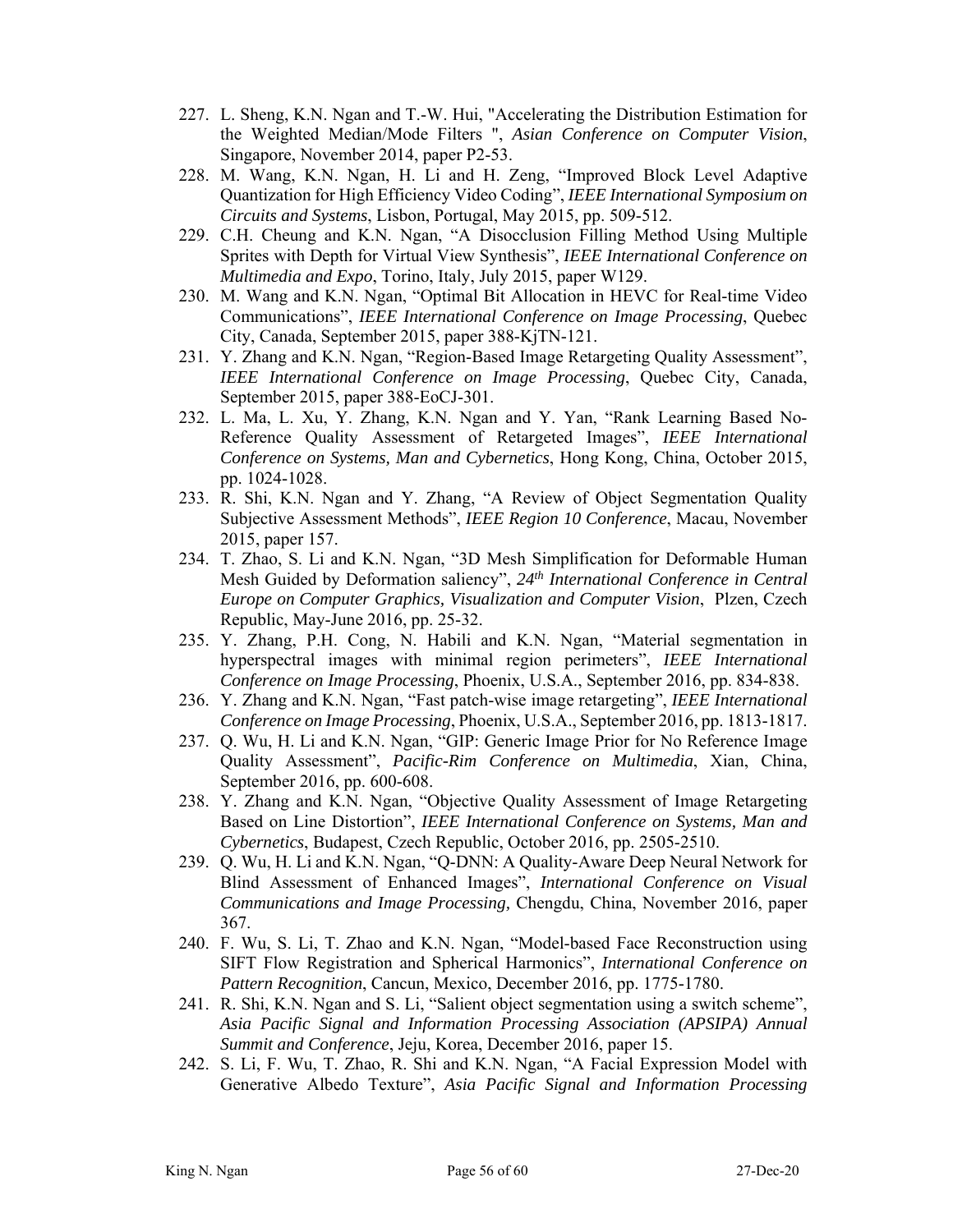*Association (APSIPA) Annual Summit and Conference*, Jeju, Korea, December 2016, paper 47.

- 243. R. Shi, K.N. Ngan and S. Li, "Objectness based unsupervised object segmentation quality evaluation", *Seventh International Conference on Information Science and Technology*, Danang, Vietnam, April 2017, pp. 256 - 258.
- 244. Q. Wu, H. Li, F. Meng, K.N. Ngan and L. Xu, "Blind Proposal Quality Assessment via Deep Objectness Representation and Local Linear Regression", *IEEE International Conference on Multimedia and Expo*, Hong Kong, China, July 2017, pp. 1482-1487.
- 245. L. Sheng, J. Cai, T.-J. Cham, V. Pavlovic and K.N. Ngan, "A Generative Model for Depth-based Robust 3D Facial Pose Tracking", *IEEE Conference on Computer Vision and Pattern Recognition*, Honolulu, Hawaii, July 2017, pp. 4598-4607.
- 246. L. Ma, H. Li, Q. Wu, C. Shang and K.N. Ngan, "Multi-task Learning for Deep Semantic Hashing", *IEEE International Conference on Visual Communications and Image Processing*, Taichung, Taiwan, December 2018, paper 260157.
- 247. Y. Zhang, C.P. Huynh, N. Habili and K.N. Ngan, "Material Segmentation in Hyperspectral Images Wth a Spatio-Spectral Texture Descriptor", *IEEE International Conference on Acoustics, Speech and Signal Processing*, Brighton, U.K., May 2019, pp. 2397-2401.
- 248. Q. Wu, R. Ma, K.N. Ngan, H. Li and F. Meng, "Blind Image Sharpness Assessment and Enhancement via Deep Auxiliary Learning", *IEEE International Conference on Multimedia and Expo*, Shanghai, China, July 2019, pp. 1852-1857.
- 249. Y. Yang, F. Meng, H' Li, K.N. Ngan and Q. Wu, "A New Few-shot Segmentation Network Based on Class Representation", *IEEE International Conference on Visual Communications and Image Processing*, Sydney, Australia, December 2019, paper 240.
- 250. F. Wu, L. Bao, Y. Chen, Y. Ling, Y. Song, S. Li, K.N. Ngan and W. Liu, "MVF-Net: Multi-View 3D Face Morphable Model Regression", *IEEE/CVF Conference on Computer Vision and Pattern Recognition*, Long Beach, California, U.S.A., July 2019, pp. 959-689.
- 251. Y. Yang, F. Meng, H. Li, K.N. Ngan and Q. Wu, "A New Few-Shot Segmentation Network Based on Class Representation", *IEEE International Conference on Visual Communications and Image Processing*, Sydney, Australia, December 2019, paper 240.
- 252. K. Huang*,* F. Meng*,* H. Li*,* S. Chen*,* Q. Wu *and* K.N. Ngan, "Class Activation Map Generation by Multiple Level Class Grouping and Orthogonal Constraint", *Digital Image Computing: Techniques and Applications (DICTA)*, Perth, Australia, December 2019*,* pp. 1-6*.*
- 253. H. Li, Q. Wu, K.N. Ngan, H. Li and F. Meng, "Region Adaptive Two-Shot Network for Single Image Dehazing", *IEEE International Conference on Multimedia and Expo*, London, U.K., July 2020, pp. 1-6.
- 254. Q. Cheng*,* H. Li*,* Q. Wu*,* F. Meng, L. Xu and K.N. Ngan*,* "Learn to Pay Attention via Switchable Attention for Image Recognition", *IEEE Conference on Multimedia Information Processing and Retrieval (MIPR)*, Shenzhen, China, August 2020, pp. 291-296*.*
- 255. H. Wei, Q. Wu, H. Li*,* K.N. Ngan*,* H. Li and F. Meng, "Single Image Dehazing via Artificial Multiple Shots and Multidimensional Context", ", *IEEE International Conference on Image Processing*, Abu Dhabi, U.A.E., October 2020, pp. 1023- 1027*.*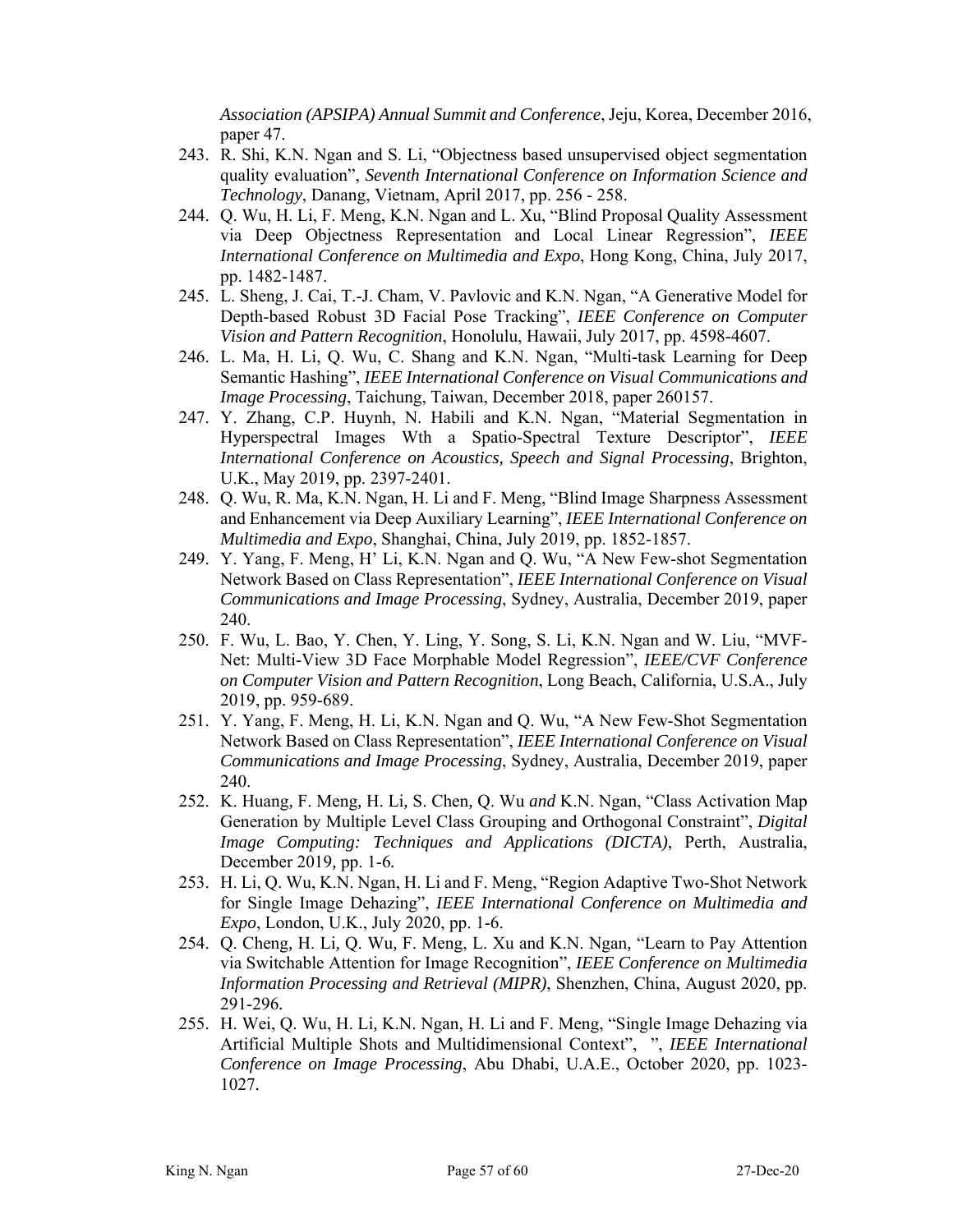256. H. Li, Q. Wu, H. Wei, K.N. Ngan, H. Li, F. Meng and L. Xu, "Haze-robust image understanding via context-aware deep feature refinement", *IEEE International Workshop on Multimedia Signal Processing (MMSP)*, Tampere, Finland, September 2020*,* pp. 1-6.

#### **Edited Special Issues in Journals**

- 1. K.N. Ngan, S. Panchanathan, T. Sikora and M.-T. Sun, "Special Issue on Segmentation, Description and Retrieval of Video Content," *IEEE Transactions on Circuits and Systems for Video Technology*, U.S.A., vol. 8, no. 5, September 1998, pp. 521-696.
- 2. S. Benton, B. Choquet, R. Horst, K.N. Ngan and M. Tanimoto, "Special Issue on 3D Video Technology," *Signal Processing: Image Communication*, Europe, vol. 14, Nos. 1-2, November 1998, pp. 1-194.
- 3. K.N. Ngan, S. Panchanathan, T. Sikora and M.-T. Sun, "Special Issue on Representation and Coding of Images and Video I," *IEEE Transactions on Circuits and Systems for Video Technology*, U.S.A., vol. 8, no. 7, November 1998, pp. 797- 920.
- 4. K.N. Ngan, S. Panchanathan, T. Sikora and M.-T. Sun, "Special Issue on Representation and Coding of Images and Video II," *IEEE Transactions on Circuits and Systems for Video Technology*, U.S.A., vol. 9, no. 1, February 1999, pp. 1-199.
- 5. K.N. Ngan, M. Strintzis, M. Tanimoto and Y. Wang, "Special Issue on 3-D Video Technology," *IEEE Transactions on Circuits and Systems for Video Technology*, U.S.A., vol. 10, no. 2, March 2000, pp. 185-330.
- 6. Y. Altunbasak, C.W. Chen, M.R. Civanlar and K.N. Ngan, "Guest Editorial: Recent Advances in Wireless Video," *Signal Processing: Image Communication*, Europe, vol. 18, no. 10, Nov. 2003, pp. 857-1008.
- 7. C.W. Chen, M. Ghanbari and K.N. Ngan, "Special issue on visual communication in the ubiquitous era," *Journal of Visual Communications and Image Representation*, Academic Press, U.S.A., vol. 16, no. 4-5, August-October 2005, pp. 393-620.
- 8. H. Wang, K.N. Ngan and J. Ostermann, "Guest Editorial: Advances in Visual Content Analysis and Adaptation for Multimedia Communications", *IEEE Communications Magazine*, U.S.A., vol. 45, no. 1, January 2007, pp. 24-91.
- 9. W. Gao, K.N. Ngan and L. Yu, "Guest Editorial: AVS and Its Applications", *EURASIP Journal on Signal Proceesing: Image Communication*, Europe, 2009.

#### **Patents**

- 1. R.C. Nicol, B.A. Fenn, R.J. Clarke and K.N. Ngan, "Method and process for transmitting an image," US Patent No. 4504860, 12 March 1985.
- 2. R.C. Nicol, B.A. Fenn, R.J. Clarke and K.N. Ngan, "Method and apparatus for transmitting an image," Canadian Patent No. 1194984, 1985.
- 3. R.C. Nicol, B.A. Fenn, R.J. Clarke, K.N. Ngan and W.K. Cham, "Method and apparatus for transmitting an image," European Patent No. 0072117, 1985.
- 4. D.W. Lin and K.N. Ngan, "Low bit-rate video coding technique," US Patent No. US 5214506, 25 May 1993.
- 5. King Ngi Ngan, Jie Dong and Yan Huo, "Method and Apparatus of De-Interlacing Video", US Patent No. US 8165211 B2, 24 April 2012.
- 6. King Ngi Ngan and Bangsheng Cheng, "Method and Apparatus for Recognizing and Localizing Landmarks from an Image onto a Map", US Patent No. US 8180146 B2, 15 May 2012.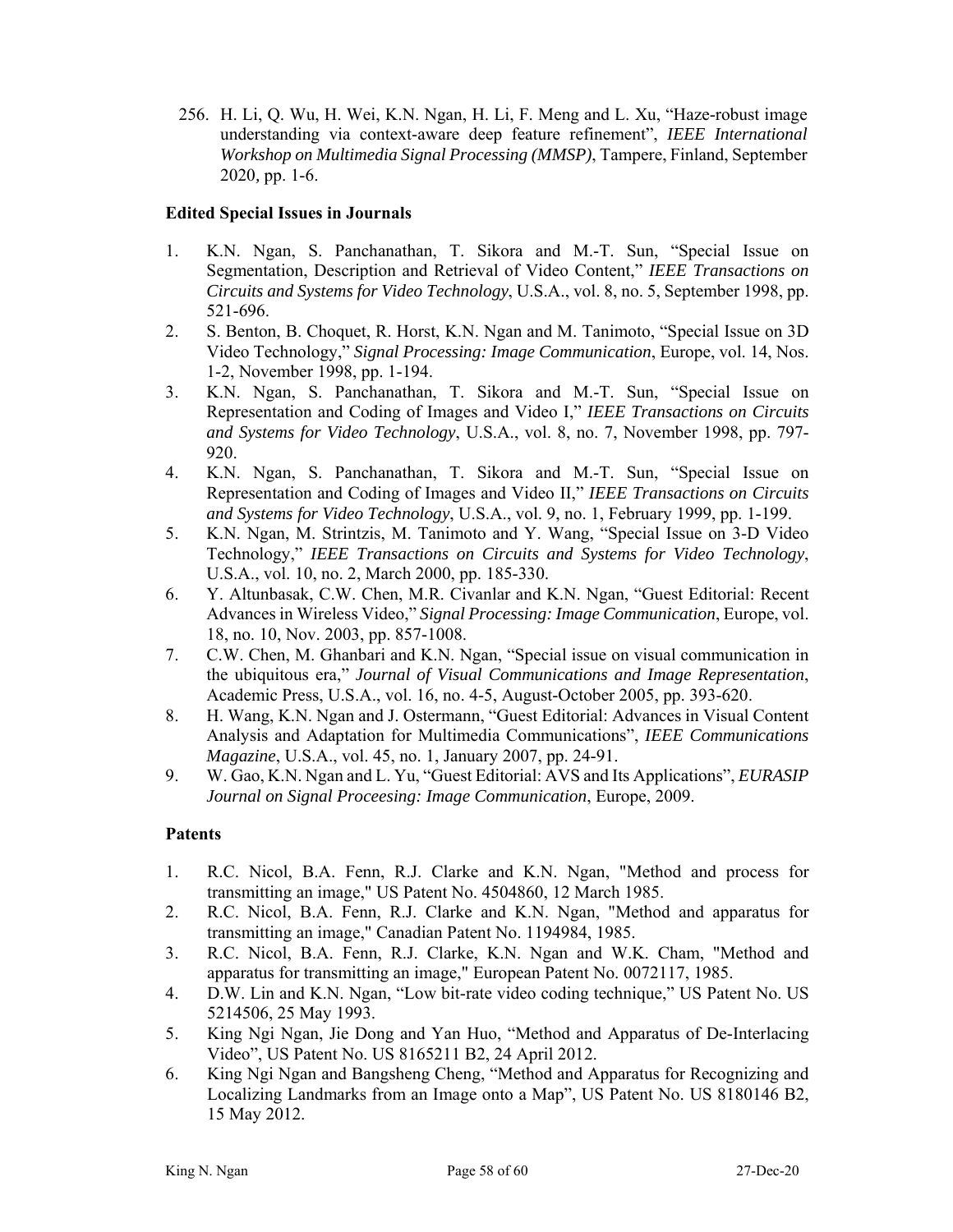- 7. Wai-Kuen Cham, Chi Keung Fong, Jie Dong, King Ngi Ngan, Hoi Ming Wong, Lu Wang, Yan Huo, Thomas H.Y. Pun, "Method and Device for Order-16 Integer Transform from Order-8 Integer Cosine Transform," US Patent No. US 8228983 B2, 24 July 2012.
- 8. King Ngi Ngan and Hongliang Li, "Real-time Body Segmentation System", US Patent No. US 8233676 B2, 31 July 2012.
- 9. King Ngi Ngan and Jie Dong, "Parametric Interpolation Filter for Motion-Compensated prediction", US Patent No. US 8548065 B2, 1 October 2013.
- 10. King Ngi Ngan, Lin Ma, Wai-Kuen Cham and Yu Liu, "Method and Apparatus for Video Coding by ABT-Based Just Noticeable Difference Model", US Patent No. US 8559511 B2, 15 October 2013.
- 11. King Ngi Ngan and Songnan Li, "Real-Time Head Pose Tracking with Online Face Template Reconstruction", US Patent No. US 9672412 B2, 6 June 2017.
- 12. King Ngi Ngan and Hongliang Li, "Real-time Body Segmentation System", Hong Kong Patent No. HK 1150284, 15 August 2014.
- 13. 颜庆义, 马林, 湛伟权, 刘雨, "通过基于 ABT 的最小可觉差模型进行视频编码的 方法和装置", 香港应用科技研究院有限公司, China Patent No. CN 101835048B, 26 September 2012.
- 14. 颜庆义,李宏亮, "实时身体分割系统", 香港中文大学, China Patent Application No. CN 101971190A, 9 February 2011.

#### **Technical Memoranda**

- 1. K.N. Ngan, D.W. Lin and M.L. Liou, "Enhancement of image quality for low bit rate video coding," Bellcore Technical Memorandum TM-ARH-015823, November 1989.
- 2. D.W. Lin and K.N. Ngan, "Improving low bit rate video quality by randomized ordering of image blocks," Bellcore Technical Memorandum TM-ARH-015784, November 1989.

### **Technical Reports**

- 1. M.H. Lee, D.K.K. Lau, K.N. Ngan, G. Rogers, "Wavelet Video with Priority Encoding Transmission," *CRC-BTN Technical Reports, VRL-TR-004*, November 1997.
- 2. C. W. Yap, R. Liyanapathirana, and K.N. Ngan, "Bit Error Sensitivity of the H.263 bitstream," *CRC-BTN Technical Reports, VRL-TR-006*, January 1998.
- 3. R. Liyanapathirana, K.N. Ngan, C.W. Yap and L.K. Chan, "Transmission of H.263- Coded Video over Rayleigh Fading Channels using RCPC Channel Codes," *CRC-BTN Technical Reports, VRL-TR-008*, April 1998.

#### **Standards Contributions**

- 1. D. Chai and K.N. Ngan, "Automatic face segmentation algorithm", ISO/IEC JTC1/SC29/WG11/MPEG97/M2237, 1997.
- 2. T. Meier and K.N. Ngan, "Automatic segmentation based on Hausdorff Object Tracking", ISO/IEC JTC1/SC29/WG11/MPEG97/M2238, 1997.
- 3. 喻莉,朱光喜,颜庆义,"关于制定移动多媒体(MMS)标准的建议", Audio Video Coding Standard Workgroup of China (数字音视频编解码技术标准化工作组), AVS M1251: March 2004.